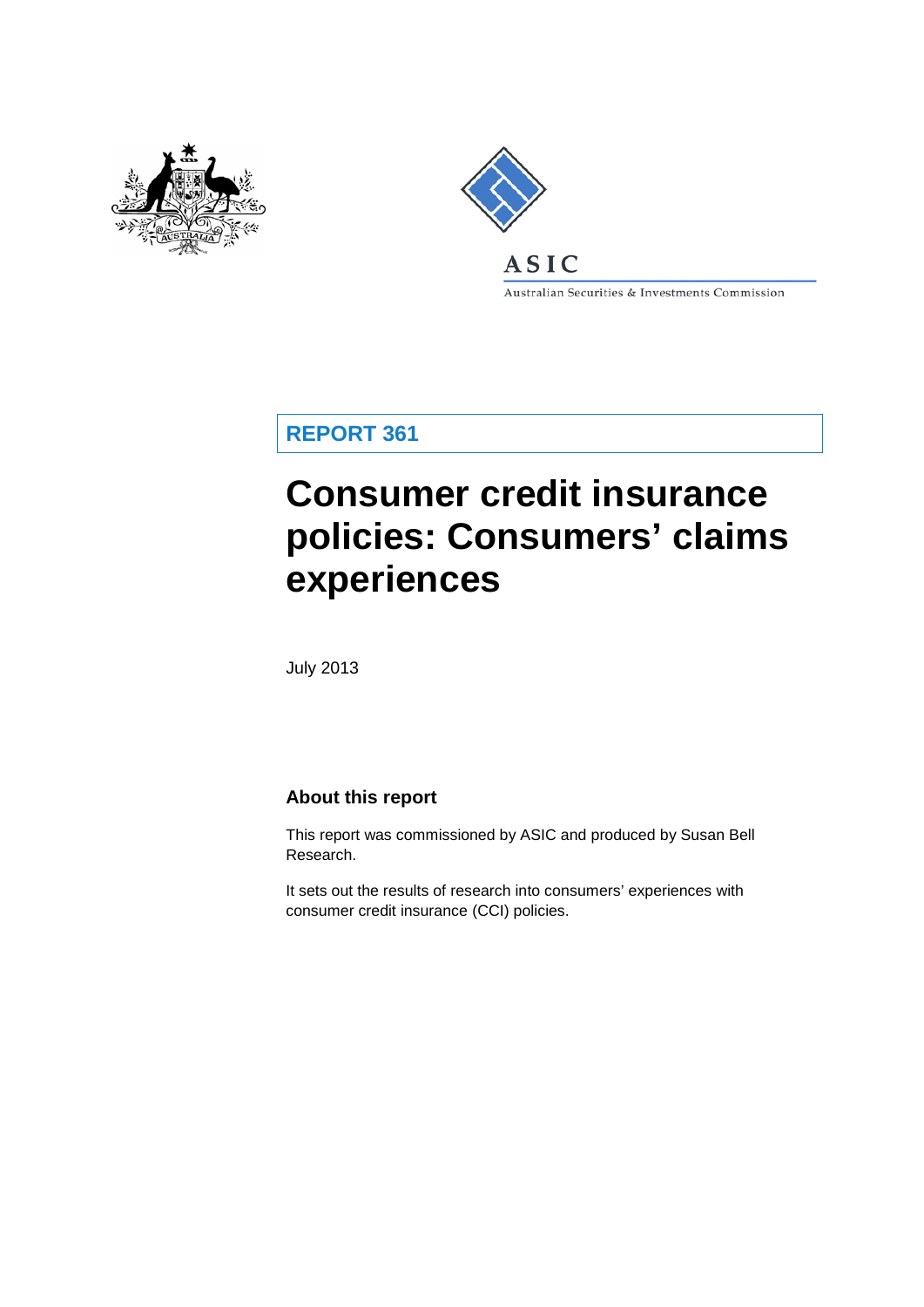

# **Consumer credit insurance policies: Consumers' claims experiences**

**Australian Securities and Investments Commission July 2013**

**Susan Bell Research** Phone 02 9451 1234 Fax 02 9451 1122 Web www.sbresearch.com.au 1 Cullen St Forestville NSW 2087

Susan Bell Research is a division of Les Bell & Associates ABN 44 350 636 020

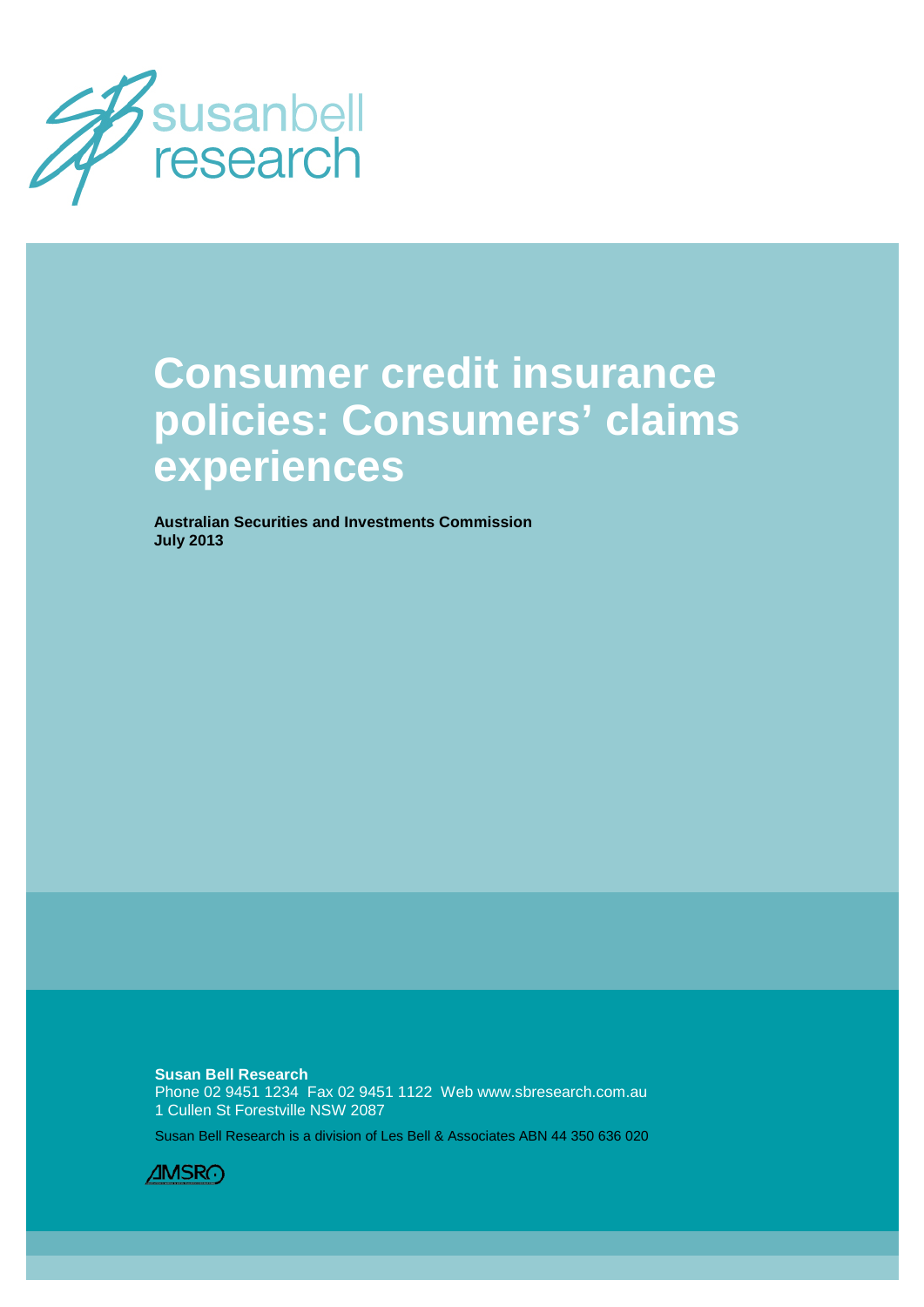# **Susan Bell Research**

Susan Bell Research is a market and social research agency, based in Sydney. We are Australianowned and managed, AS/NZS ISO 20252 *Market and social research* certified and a member of the Association of Market and Social Research Organisations (AMSRO). Our research teams are members of the Australian Market and Social Research Society (AMSRS) and therefore bound by the AMSRS Code of Professional Behaviour. Susan Bell is a Fellow of the AMSRS.

### **Acknowledgements**

Susan Bell Research and ASIC would like to thank the nine insurers who helped Susan Bell Research find a sample of consumers for this research by writing to their customers and inviting them to participate in this research. They would also like to thank the Insurance Council of Australia and the Financial Services Council for their role in assisting to facilitate this work with insurers.

They would also like to thank the consumers who kindly gave up their time to share their personal stories.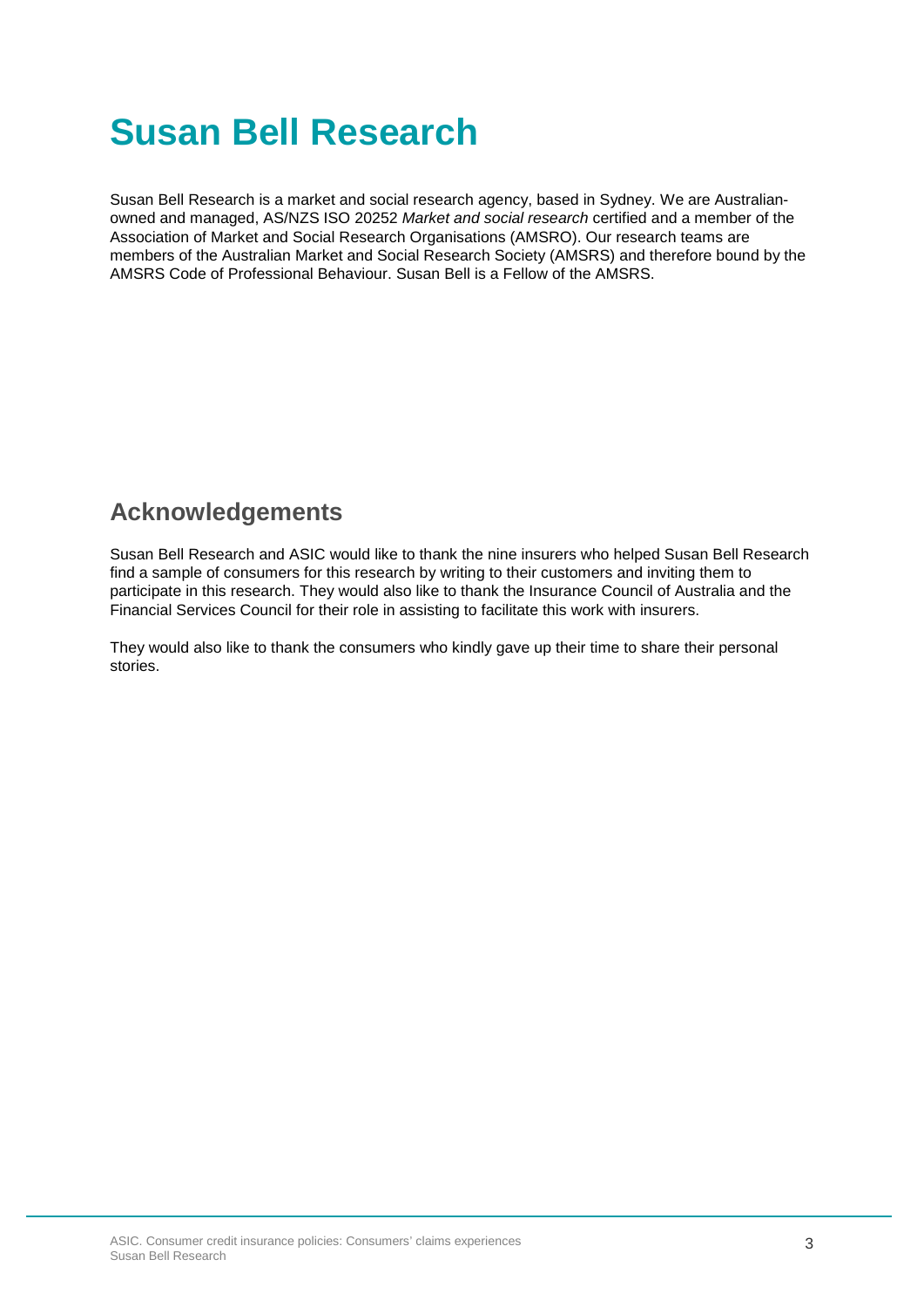# **Contents**

| А.        |  |
|-----------|--|
| B.        |  |
| C.        |  |
| D.        |  |
| Е.        |  |
| F.        |  |
| G.        |  |
|           |  |
|           |  |
| Α.        |  |
| <b>B.</b> |  |
| C.        |  |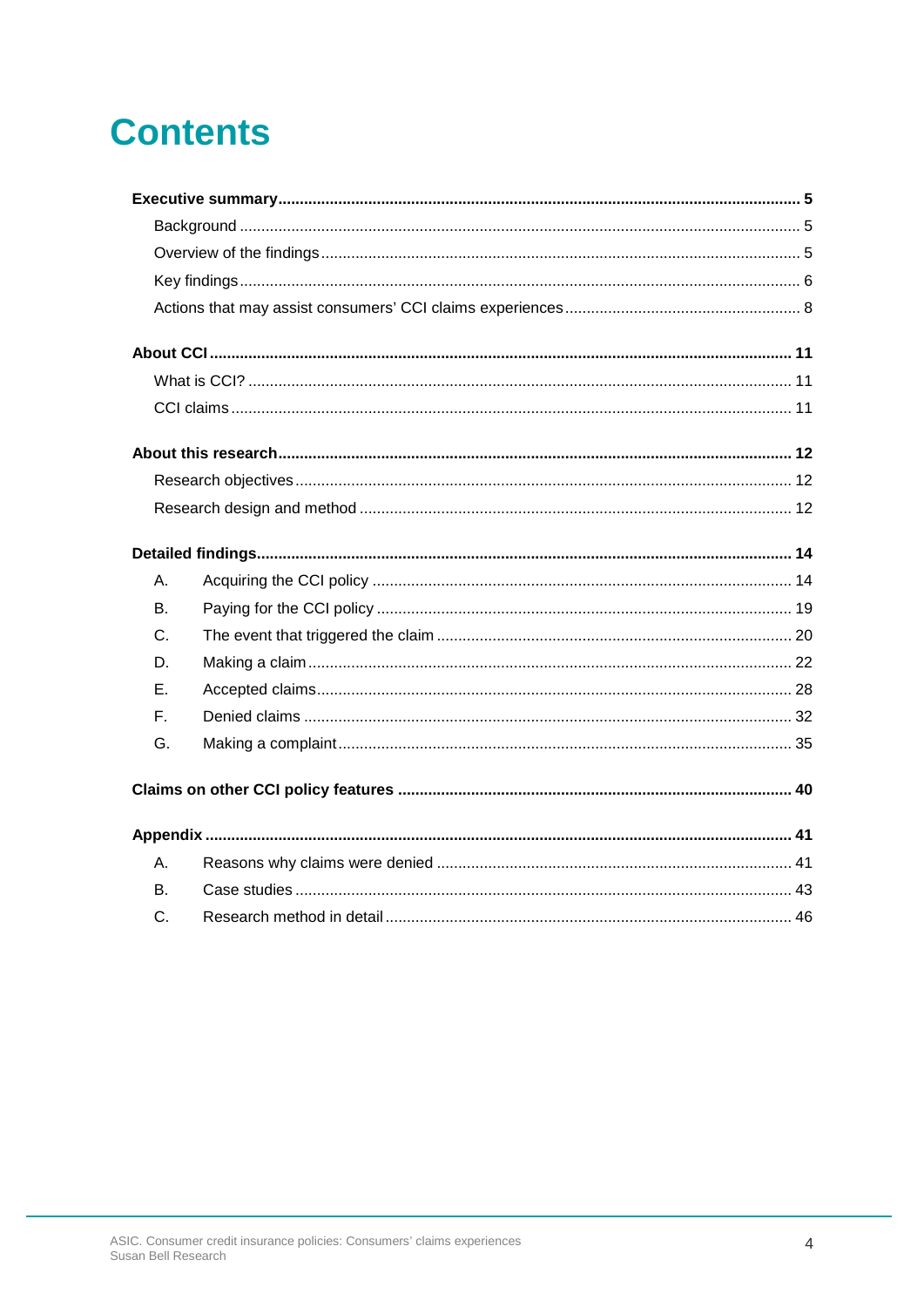# <span id="page-4-0"></span>**Executive summary**

# <span id="page-4-1"></span>**Background**

Consumer credit insurance (CCI) policies provide cover to consumers if they cannot meet their credit repayments because they are made redundant, or are unable to work because they have an accident or fall ill. CCI policies also typically provide cover to consumers in the event of death. CCI policies are available on different types of credit products, including mortgages, personal loans and credit cards.

In 2011, ASIC released Report 256 *Consumer credit insurance: A review of sales practices by authorised deposit-taking institutions* (REP 256). This report identified concerns about how CCI is sold and made a number of recommendations to improve sales practices. REP 256 also raised concerns about the proportion of CCI claims that were denied.

Following REP 256, ASIC commissioned Susan Bell Research to conduct research to understand the experiences of consumers who had claimed on their credit card CCI policy. With the assistance of nine insurers who helped to find a sample of consumers for this research, Susan Bell Research conducted over fifty individual in-depth interviews with consumers who had recently claimed on such policies. This report describes the experiences of those consumers.

## <span id="page-4-2"></span>Overview of the findings

Consumers who had claimed on CCI policies for their credit card had originally believed that CCI was a relatively simple policy which would help them cover their monthly credit card repayments if they were unable to work. Consumers expected that these repayments would start quickly after their claim was lodged.

For some consumers, this was exactly what happened. They lodged a claim which was assessed quickly, and if it was successful, received a benefit payment. These consumers were highly satisfied with their claim experience, and generally relieved and grateful that they had this cover.

However for other consumers, the policy did not meet their expectations, and they were dissatisfied – and in some cases angry – about their CCI experience.

While it may be expected that consumers whose claims were denied would be dissatisfied, the problem was broader than this. These consumers were not only dissatisfied with the outcome of their claim, but they were also upset that they had not been made aware of important exclusions when they were offered the CCI policy which would, in some cases, have made it difficult for them to ever claim on their CCI policy.

Other consumers whose claim was accepted were also dissatisfied with aspects of their experience because of the way their claim was administered, particularly because of delays assessing their claim, and problems with how their benefit was paid.

Overall, this study showed that the process of claiming on a CCI policy can be stressful and costly for consumers who are already experiencing significant events in their life like the loss of a job or illness.

To explain the different consumers' experiences, the report traces the typical consumer's journey from initially acquiring the policy, through the claims process and decision, and where relevant, through the complaints process as well.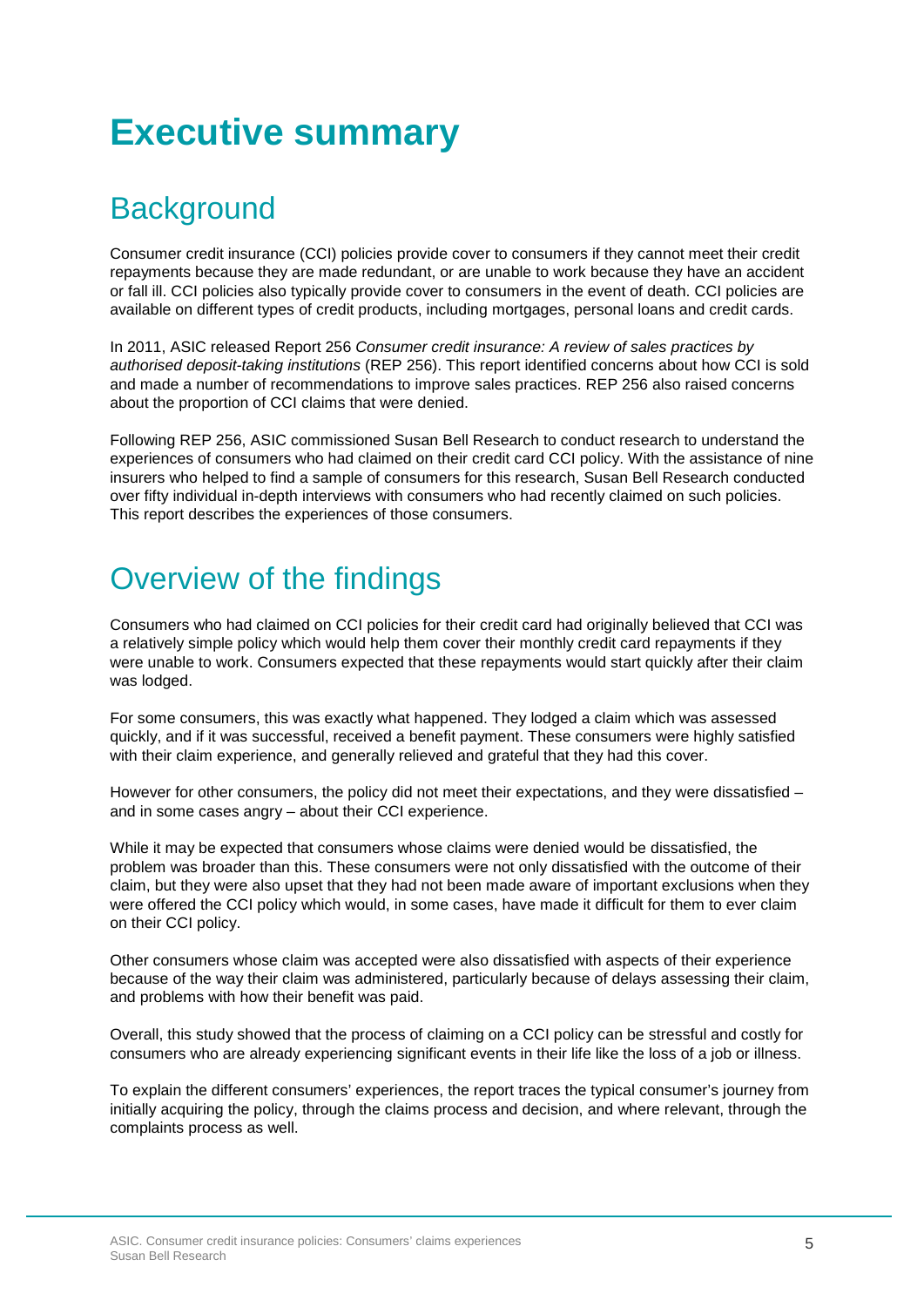# <span id="page-5-0"></span>Key findings

### Acquiring the policy

Most consumers interviewed for this report acquired their CCI policy when it was offered to them by their financial institution (usually a bank) who sold them their credit card. They were offered the CCI policy on the phone, face to face, or when applying for a credit card online.

Consumers generally admitted to having only a shallow knowledge of the policy at the time they took it out. Most said they were informed in very general terms about the kind of events which could trigger a claim – as in it will provide cover 'if you can't work'. However, some had forgotten about their policy, or never knew they had it, and so had even less product knowledge.<sup>[1](#page-5-1)</sup>

Most consumers did not recall that they were asked any questions about eligibility when they acquired their policy. Some therefore assumed that if the policy was offered to them, they must be eligible to claim on it. However, some consumers (usually those with more experience and knowledge of insurance) took a proactive approach and sought further information by asking questions of the staff member they were speaking to or reading information provided to them about the CCI policy. When it came to making a claim these consumers were more likely to have their claim accepted.

### The claims process

#### **Claim events**

The main focus of the study was to interview consumers who claimed on their CCI policy because they had to stop work (temporarily or permanently). A small number of consumers claimed on other features of the policy and we have summarised the findings from these interviews in the section **Claims on other CCI policy features**.

Consumers who made a claim on their CCI policy because they had to stop work claimed because:

- they were retrenched,
- they became too ill to work, or
- they were injured in an accident, which prevented them from working.

It was evident that most of the consumers were experiencing very difficult times, financially and emotionally, when they claimed on their CCI policy. Consumers had moved from paid employment to a much more limited income (usually from Centrelink) and reported the stresses of their debts growing. Some consumers were also dealing with serious illnesses and injuries and/or coming to terms with the fact that they would never work again.

#### **Making a claim**

When it came to making a claim on a CCI policy, most consumers in this study did not know how to go about it. While the insurer who issues the CCI policy is responsible for handling claims, most consumers initially contacted the financial institution that sold them their credit card (and CCI policy). Many then had to take a second step, to contact the insurer.

A few consumers claimed immediately after their claim event happened – that is just after they were made redundant, became ill or had an accident. However, for most there was a delay between the

<span id="page-5-1"></span> $1$  As discussed later in this report, these consumers typically learned that they had an existing CCI policy when they had a discussion with their financial institution about difficulties they were experiencing meeting their credit card repayments. ŧ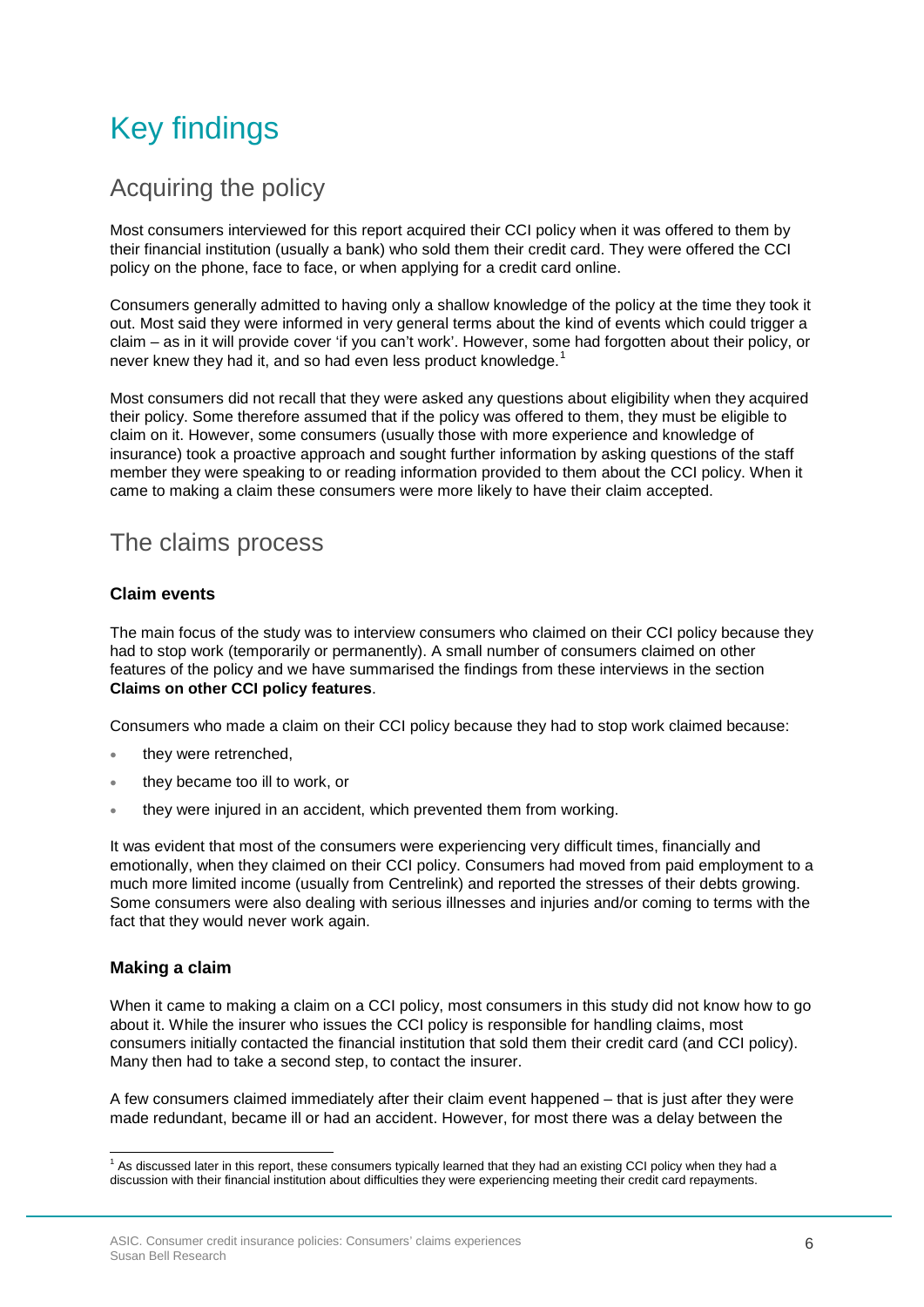claim event and lodging the claim. For example, one consumer claimed 12 months after stopping work. While some of the reasons for this delay were of a practical nature, because they were in hospital for example, some people had simply forgotten they had a CCI policy, or did not know they had it.

The payment a consumer receives (if their claim is successful) is based on the credit card balance at the time the claim event happened. Therefore delays in lodging a claim had significant consequences for some consumers, when their credit card debt escalated after they stopped work, but was not ultimately covered by their claim.

#### **Documentation required when lodging a claim**

The claim assessment process for some consumers was smooth and easy and took only a couple of weeks to complete. However, for other consumers, claims took several months to assess often because the consumer was asked to supply what they perceived to be a large amount of documentation including medical and employment certificates. Generally, the consumers who were required to supply the most information had suffered the most serious problems and were unlikely to ever return to work.

### Accepted claims

Consumers whose claims were accepted were generally very relieved; they believed that they had benefited from the policy. When the claim was paid as a lump sum, the process was especially smooth and relatively easy for consumers to manage.

However, some consumers whose claims were accepted experienced problems:

- When the claim was paid over several months, some consumers felt that the ongoing documentation and evidence some insurers required them to provide was unexpectedly burdensome.
- Some insurers did not pay the benefit amount by the monthly repayment due date on the credit card. Some consumers said that this caused them to receive demands from their financial institution chasing the debt. Some incurred late fees.
- Some consumers did not receive the full benefit payment they expected. Several consumers said that it was not clear how their benefit payment was calculated.

### Denied claims

In this study, consumers' claims were denied because:

- they had a pre-existing medical condition,
- they were a contract worker or had been in casual employment, which were excluded by their policy,
- they had not met required waiting periods, and
- their age rendered them ineligible.

People whose claims were denied because they were ineligible were surprised to discover the existence of eligibility criteria that they had not expected. Some consumers had been ineligible to claim on a feature of the policy since they took the policy out. Some became ineligible to claim on a feature of the CCI policy during the life of the policy because, for example, their work status changed, or because they reached the upper age limit of the policy.

Consumers were generally shocked and distressed when they discovered that their claim was denied. Many clearly recalled that their initial conversation about making the claim with the financial institution or insurer was positive – there was no suggestion that their claim could be denied.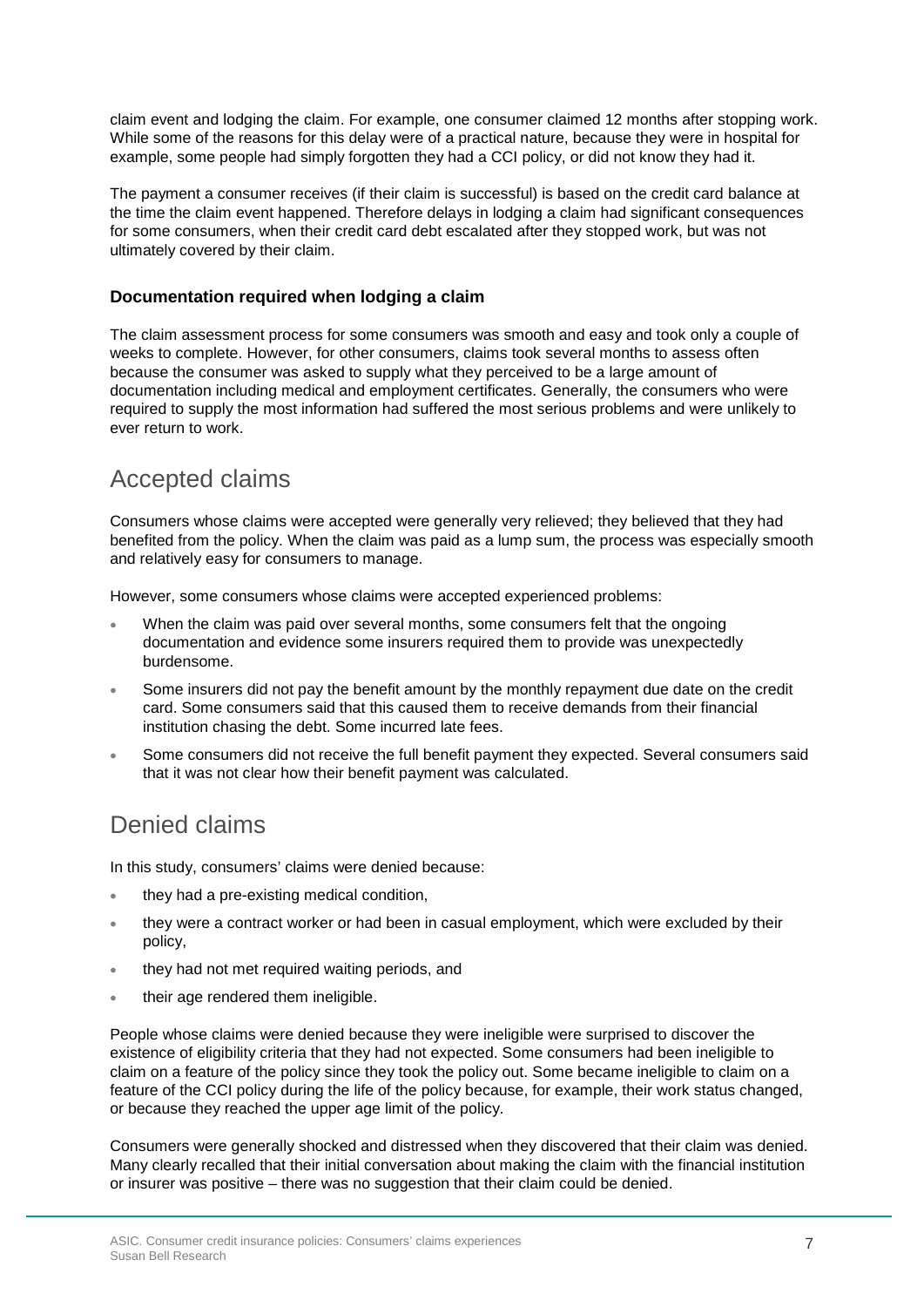Many of these consumers felt that they had been "let down" by the financial institution that had sold them their CCI policy. Further, they felt they would not have spent time and money collecting the required documentation for their claim (e.g. medical certificates) if they had known there was a reasonable chance their claim would be denied. Indeed some consumers were worse off financially because they had claimed, due to the money they had spent providing evidence to support their claim.

### **Complaints**

This research also looked at whether consumers who were dissatisfied with any aspects of the claims process made a complaint – to the financial institution or insurer. We found that consumers made a range of different claims-related complaints with varying levels of success.

The most common complaint made by consumers was in relation to the outcome of a denied claim. Only a small portion of these complaints were found to be in the consumer's favour and the decision overturned. Although the insurer is responsible for the claim decision, most consumers made their complaint about a denied claim to the financial institution who sold them their policy. In these circumstances the research found that the financial institutions seemed to take the view that complaints made after a claim were the responsibility of the insurer, even where consumers made it clear that they were not happy they had been sold the policy.

Some consumers complained about how long it took to process their claim. For the most part, these complaints seemed to be effective, in that the claim was decided soon after. However, for those consumers who complained that their benefit payment was being made too late, these consumers typically did not have their complaint resolved, as the insurer usually insisted that they had followed the appropriate process and little more could be done. This did not help consumers who were being "hassled" by their financial institution because their credit card monthly payment was late.

Based on the experiences of consumers we interviewed, making an initial complaint – and then escalating it – appeared to be at times a prolonged and stressful process for consumers, some of whom were in poor health.

## <span id="page-7-0"></span>Actions that may assist consumers' CCI claims experiences

This research has identified a number of actions that may assist consumers' CCI claims experiences. This includes actions financial institutions and insurers could take to improve consumers' claims experiences, as well as looking at what consumers could do themselves to ensure that they have a satisfactory claims experience.

### ASIC's past work – REP 256

To the extent that this research has looked at consumers' experiences in relation to how they were sold their CCI policy, action has been taken by authorised deposit taking institutions (ADI) that sell CCI and participated in ASIC's earlier review (REP 256). All of the institutions involved in ASIC's past review agreed to adopt and implement the recommendations set out in REP 256 to improve CCI sales practices.<sup>[2](#page-7-1)</sup>

It is likely that most of the consumers interviewed for this research had been sold their CCI policy by an ADI that was involved in ASIC's past review and therefore acquired the policy before these recommendations had been implemented.

<span id="page-7-1"></span> $^2$  A copy of the recommendations can be found in Table 2 of REP 256, available from  $\frac{www.asic.gov.au.}{www.asic.gov.au.}$ Ê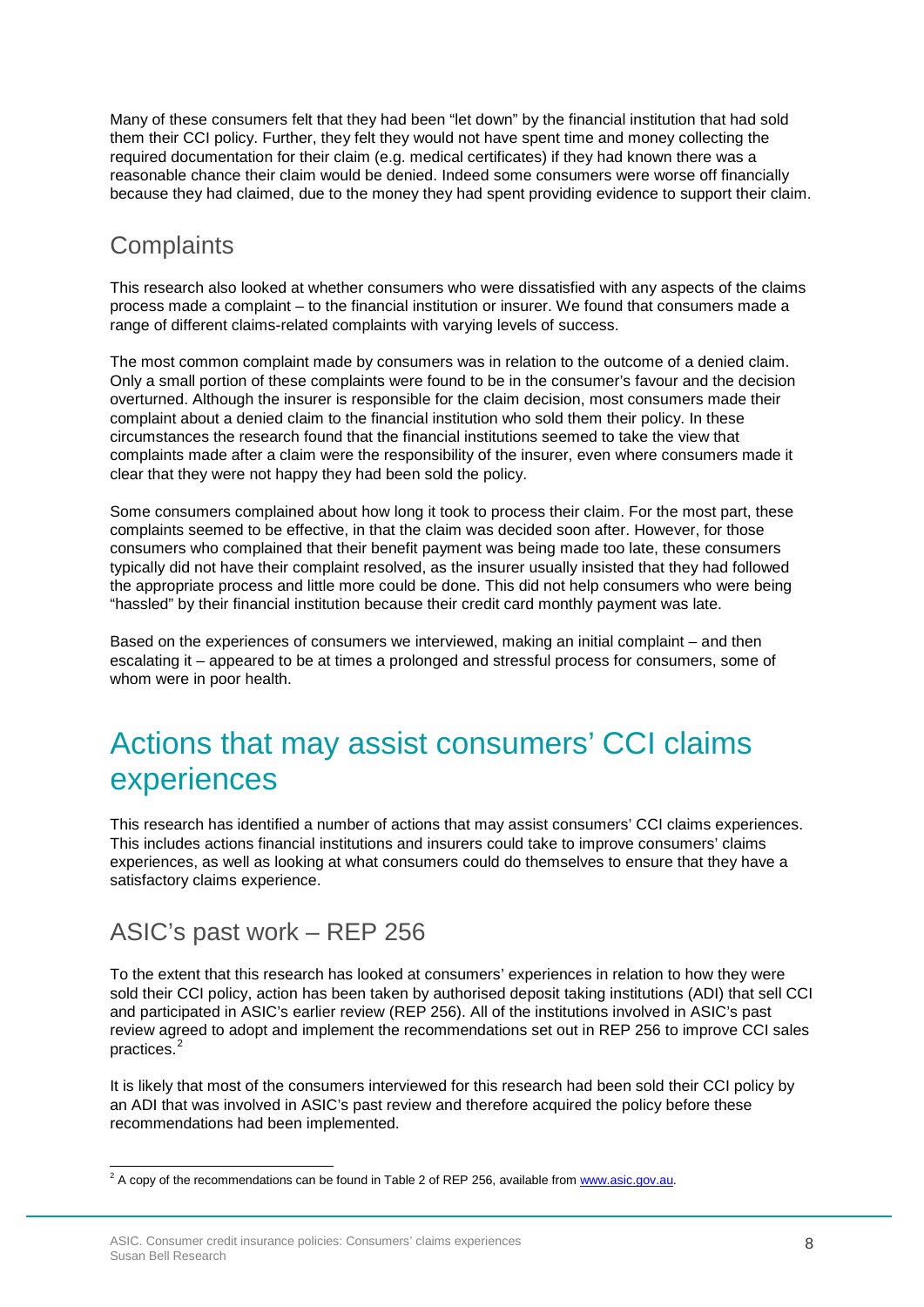| <b>Stage in process</b>                          | Actions by financial institutions and insurers                                                                                                                                                                                                                                                                                                                                                                   |  |
|--------------------------------------------------|------------------------------------------------------------------------------------------------------------------------------------------------------------------------------------------------------------------------------------------------------------------------------------------------------------------------------------------------------------------------------------------------------------------|--|
| <b>Information</b><br>provided pre-sale          | Consumers should be provided with prominent, timely and sufficient information to<br>make an informed decision about whether or not to purchase a CCI policy. <sup>3</sup>                                                                                                                                                                                                                                       |  |
|                                                  | Sales processes should be tailored to reflect a wide-ranging audience (including<br>consumers who are not familiar with CCI policies).                                                                                                                                                                                                                                                                           |  |
| <b>Information</b><br>provided after the<br>sale | Consumers should be provided with information on a regular basis to remind them that<br>they have a CCI policy and help them to decide whether they are still eligible to be<br>covered by the policy. <sup>4</sup>                                                                                                                                                                                              |  |
| <b>Claim lodgement</b>                           | When a consumer makes a claim they should be presented with realistic expectations<br>about the claims process and outcome.                                                                                                                                                                                                                                                                                      |  |
| <b>Claim assessment</b>                          | Assessment procedures should take into consideration the individual circumstances of<br>consumers making a claim (including giving consideration to the amount of<br>documentation required to evidence a claim).                                                                                                                                                                                                |  |
| <b>Claim decision</b>                            | The outcome of a claim should always be communicated to consumers in plain<br>language that allows them to clearly understand how the decision was reached.                                                                                                                                                                                                                                                      |  |
| <b>Benefit payment</b>                           | Consumers would benefit from:<br>a clear explanation of how the benefit payment was calculated, and<br>÷,<br>improved coordination between the insurer and financial institution to ensure that the<br>÷,<br>consumer always receives the benefit payment before their credit card repayment<br>due date.                                                                                                        |  |
| Complaint                                        | If a consumer expresses negative feedback about the outcome of their claim (or any<br>other aspect of the claims process), the financial institution or insurer should engage<br>constructively with them, including:<br>identifying the root cause of their dissatisfaction, and<br>$\centerdot$<br>informing them of their right to make a complaint and the most relevant entity to<br>make the complaint to. |  |

#### **Table 2. Actions by consumers that may assist their CCI claim experience**

| <b>Stage in process</b>  | <b>Actions by consumers</b>                                                                                                                                                                                                                                                         |
|--------------------------|-------------------------------------------------------------------------------------------------------------------------------------------------------------------------------------------------------------------------------------------------------------------------------------|
| <b>Before purchasing</b> | The decision to purchase CCI should not be rushed (it doesn't need to be made on the<br>spot). Consumers should take the time to carefully consider whether a CCI policy is<br>right for their circumstances and read policy documentation provided to them. Things to<br>consider: |
|                          | What events will CCI cover me for?<br>$\overline{\phantom{a}}$                                                                                                                                                                                                                      |
|                          | How much will CCI likely cost me?<br>$\overline{\phantom{a}}$                                                                                                                                                                                                                       |
|                          | Am I eligible to hold the CCI policy? Is my type of employment covered by the<br>policy?                                                                                                                                                                                            |
|                          | Do I have a pre-existing condition that would exclude me from making a claim?<br>$\overline{\phantom{a}}$                                                                                                                                                                           |
|                          | What waiting periods apply?<br>$\blacksquare$                                                                                                                                                                                                                                       |
|                          | Who is the insurer of the policy?<br>٠                                                                                                                                                                                                                                              |

<span id="page-8-0"></span> $3$  Recommendation 1 of REP 256 provides a detailed list of information that ASIC considers should be disclosed to consumers at the time of sale: see Table 2 of REP 256.  $\overline{a}$ 

<span id="page-8-1"></span><sup>&</sup>lt;sup>4</sup> Recommendation 8 of REP 256 provides a similar expectation in relation to ongoing information provided to consumers who hold a CCI policy: see Table 2 of REP 256.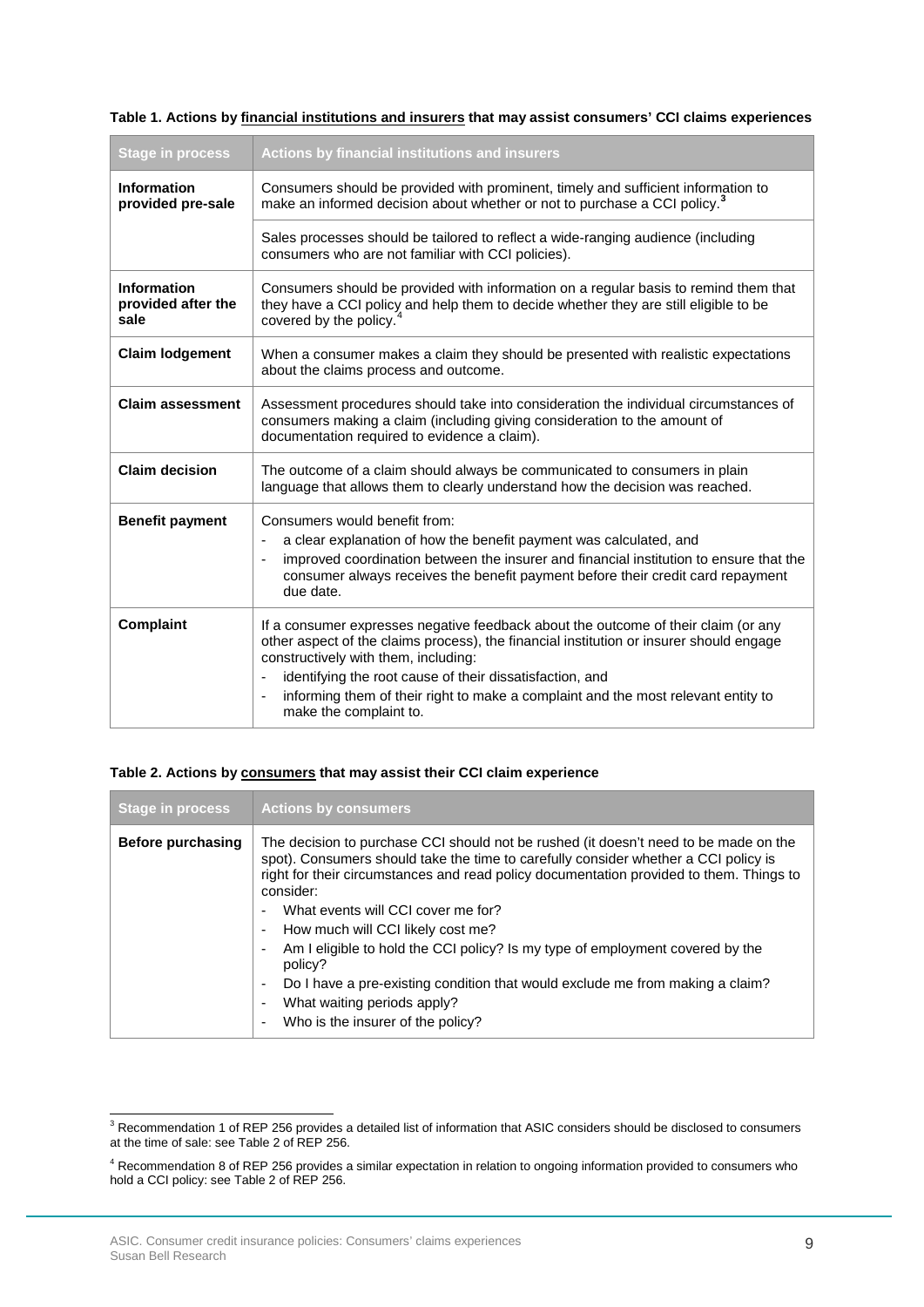| <b>Stage in process</b>          | <b>Actions by consumers</b>                                                                                                                                                                                                                                                                                        |
|----------------------------------|--------------------------------------------------------------------------------------------------------------------------------------------------------------------------------------------------------------------------------------------------------------------------------------------------------------------|
| After purchasing                 | If a consumer changes their mind about taking out CCI they can get a full refund if they<br>cancel their policy within the cooling off period - cooling off periods vary between<br>policies and a consumer should check their Product Disclosure Statement for details.                                           |
|                                  | Consumers should regularly assess whether their CCI policy still meets their<br>circumstances. Things to consider:                                                                                                                                                                                                 |
|                                  | How much have I been paying for CCI? (Check your credit card statement)<br>$\overline{a}$                                                                                                                                                                                                                          |
|                                  | Do I still meet the eligibility criteria? (If your employment situation has changed, this<br>$\overline{a}$<br>will be very important to check).                                                                                                                                                                   |
|                                  | Does CCI still meet my needs?                                                                                                                                                                                                                                                                                      |
| Making a claim                   | Consumers should check their Product Disclosure Statement for the correct contact<br>details to make a claim (this may also be available online) and make a claim promptly.                                                                                                                                        |
| Complain                         | If a consumer is dissatisfied with any aspects of the claim process they can complain.<br>For further information visit ASIC's MoneySmart website: www.moneysmart.gov.au.                                                                                                                                          |
| <b>Financial</b><br>difficulties | If a consumer is experiencing difficulties meeting their repayments on their credit card<br>they should talk to their financial institution as soon as they can and discuss options<br>such as making a request for assistance. For further information visit ASIC's<br>MoneySmart website: www.moneysmart.gov.au. |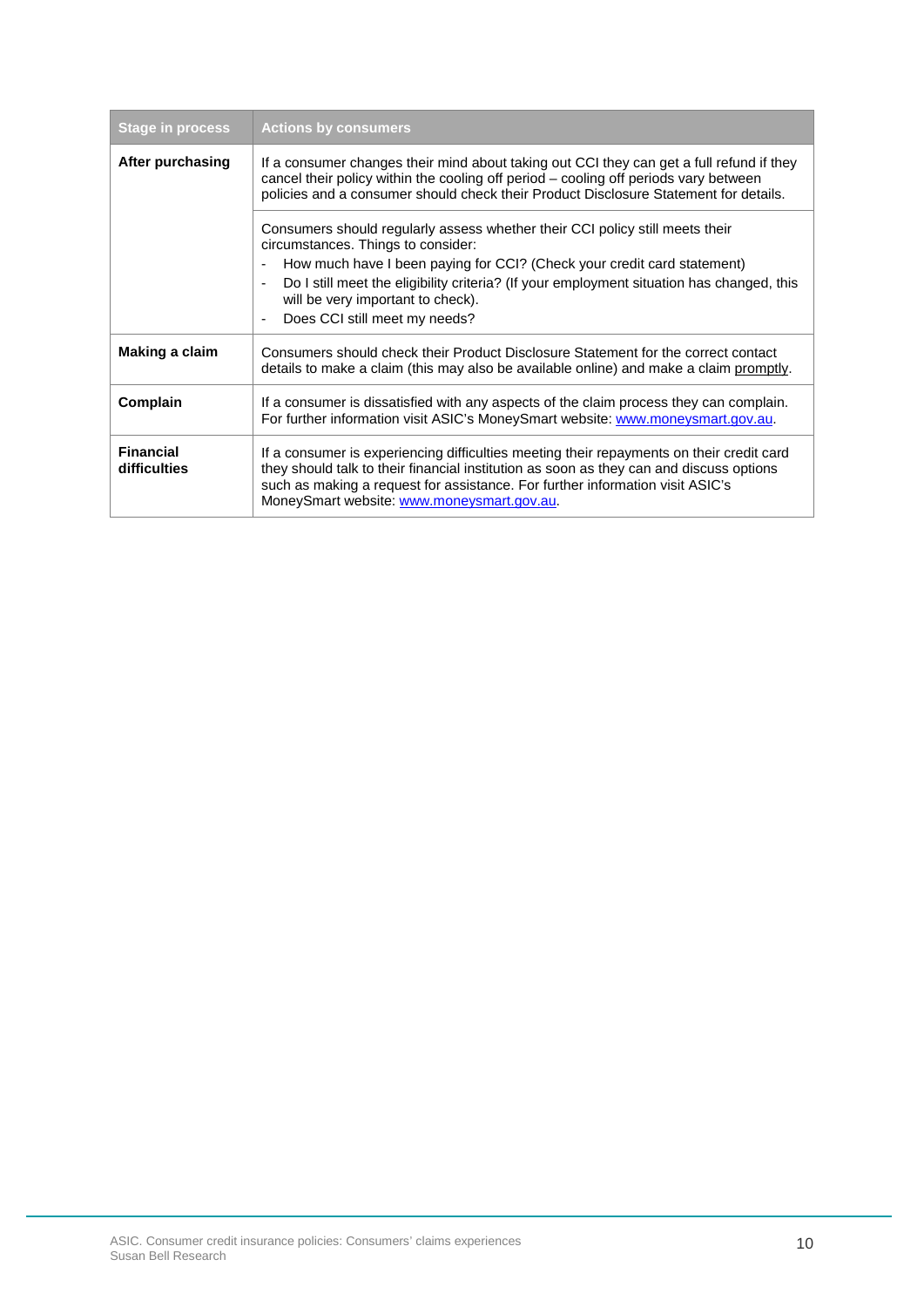# <span id="page-10-0"></span>**About CCI**

# <span id="page-10-1"></span>What is CCI?

CCI policies for credit cards are sold by financial institutions – typically banks – and other institutions that issue credit cards. When taken out on credit cards, a CCI policy covers consumers if they cannot meet their credit card repayments because, for example, they are made redundant, or are unable to work because they had an accident or fell ill. CCI policies also typically provide cover to consumers in the event of death.

If a claim is successful, the insurer pays a benefit amount to the credit card issuer (usually the financial institution who sold the consumer their CCI policy). This could be an amount that meets a consumer's minimum credit card repayment or the whole outstanding balance (for events such as permanent disablement and death).

CCI policies may have additional features covering the items a consumer purchases on their credit card. For example, some CCI policies covered in this report provided consumers with a 'price protection' or 'merchandise protection' feature.

CCI policies are issued by insurers and provide cover that is generally a mix between general insurance and life insurance components.

These policies are typically offered to consumers when they first take out their credit card. In some cases, the policy is packaged with their credit card. Usually, the consumer pays a monthly premium for their policy, the payment of which is automatically debited from their credit card.

# <span id="page-10-2"></span>CCI claims

According to the General Insurance Code of Practice overview<sup>[5](#page-10-3)</sup> for the 2011–2012 financial year:

- there were 983,648 CCI policies sold in Australia (including new business and renewals), and
- 27,388 claims were made and 3,171 of these claims were denied (11.6%).

In REP 256 ASIC reviewed the sales practices of 15 ADIs that sell CCI. ASIC found that for the institutions who participated in their review, they had sold over 600,000 policies during the year reviewed. About one in six (15.9%) of all claims received by these institutions were unsuccessful, with one institution rejecting almost half of all claims in a one-year period. ASIC also found that CCI sold with credit cards had a higher average claims denied rate (21.2%) than CCI sold with other credit products.

In their report, ASIC expressed concern about the proportion of claims that were denied and has since started a second phase of surveillance with a focus on how CCI claims and complaints are handled.

To obtain information generated directly from consumers, ASIC decided to commission consumerbased research with consumers who have claimed on their credit card CCI policy.

<span id="page-10-3"></span><sup>5</sup> Financial Ombudsman Service, *General Insurance Code of Practice: Overview of the year 2011/2012*, May 2013. Ė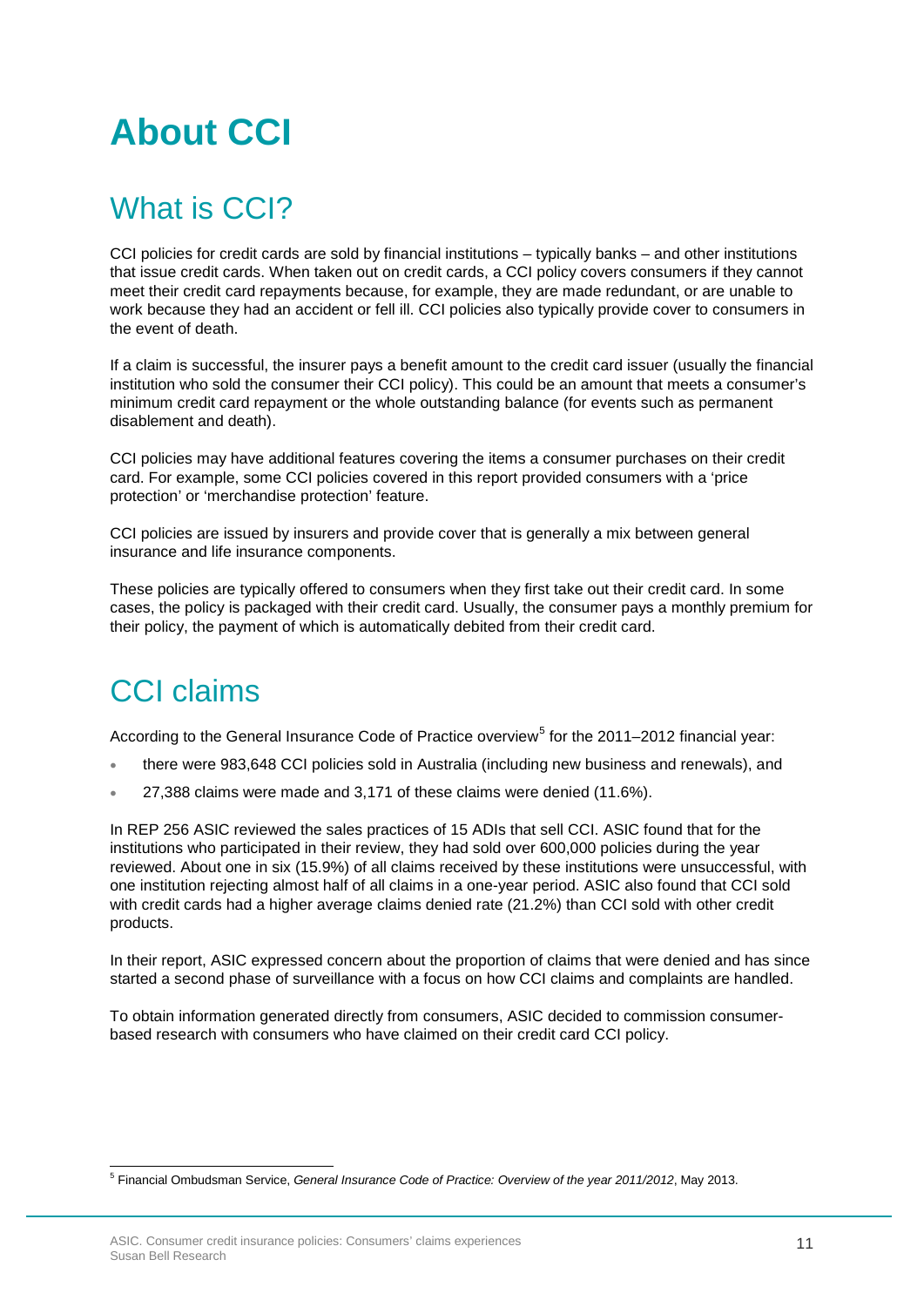# <span id="page-11-0"></span>**About this research**

# <span id="page-11-1"></span>Research objectives

The overall purpose of this research was to understand the experience of consumers who make a claim on their credit card CCI policy. Specifically, ASIC was interested in understanding whether current claim processes for credit card CCI policies are transparent for consumers and deliver, in their view, appropriate outcomes. The research was designed to answer a number of questions about consumers' claims experiences, as outlined in the table below.

| Table 3. Research objectives |  |
|------------------------------|--|
|------------------------------|--|

| <b>Issue</b>                                 | Questions the research was designed to answer                                                                                                                                                                                                                                                                                                                                                                                                                                                                                                                                                                                                                                             |
|----------------------------------------------|-------------------------------------------------------------------------------------------------------------------------------------------------------------------------------------------------------------------------------------------------------------------------------------------------------------------------------------------------------------------------------------------------------------------------------------------------------------------------------------------------------------------------------------------------------------------------------------------------------------------------------------------------------------------------------------------|
| Consumers'<br>understanding of the<br>policy | How consumers acquired their policy<br>What consumers understood about the policy coverage at the point of sale,<br>including exclusions that applied to their policy<br>How much consumers had paid in premiums for their policy<br>-                                                                                                                                                                                                                                                                                                                                                                                                                                                    |
| Consumers' claims<br>experiences             | The point at which consumers initiated a claim – and if delayed, the causes and the<br>consequences of delaying a claim<br>The process that consumers used to make their claim and how efficient this process<br>was - including the information and documentation the insurer required them to<br>provide to support their claim<br>The length of time the claims process took<br>$\overline{\phantom{a}}$<br>Whether consumers understood why their claim was accepted in full, in part or<br>denied<br>Whether the consumers accepted the decision $-$ and if not, why not<br>-<br>What differences existed between those whose claim was accepted and those<br>whose claim was denied |
| Consumers'<br>complaint<br>experiences       | The process that consumers used to complain about their claim and how efficient<br>this process was for consumers<br>The types of issues that consumers complained about<br>$\overline{\phantom{a}}$<br>Whether consumers received information about the insurer's or the financial<br>$\overline{\phantom{a}}$<br>institution's complaint(s) procedure<br>Why some consumers chose to complain when others did not<br>$\overline{\phantom{a}}$<br>The experiences the consumers had when they complained<br>-<br>The result of any complaints                                                                                                                                            |

## <span id="page-11-2"></span>Research design and method

The best way for Susan Bell Research to meet ASIC's research objectives was to design a research study which allowed the research team to listen to consumers' own stories about their experiences with the CCI claims process. A qualitative research method, through individual in-depth interviews, was the ideal way to listen to these stories.

Due to the difficulties in finding consumers who could meet a relatively narrow set of criteria (i.e. those who have a credit card CCI policy and have made a claim on that policy), ASIC requested the assistance of insurers who issue credit card CCI policies to assist Susan Bell Research to find a representative sample of consumers for this research.

To do this, ASIC approached nine insurers who reflect the majority of the market. Each of these insurers wrote to a sample of their customers who had claimed on their CCI policy during the period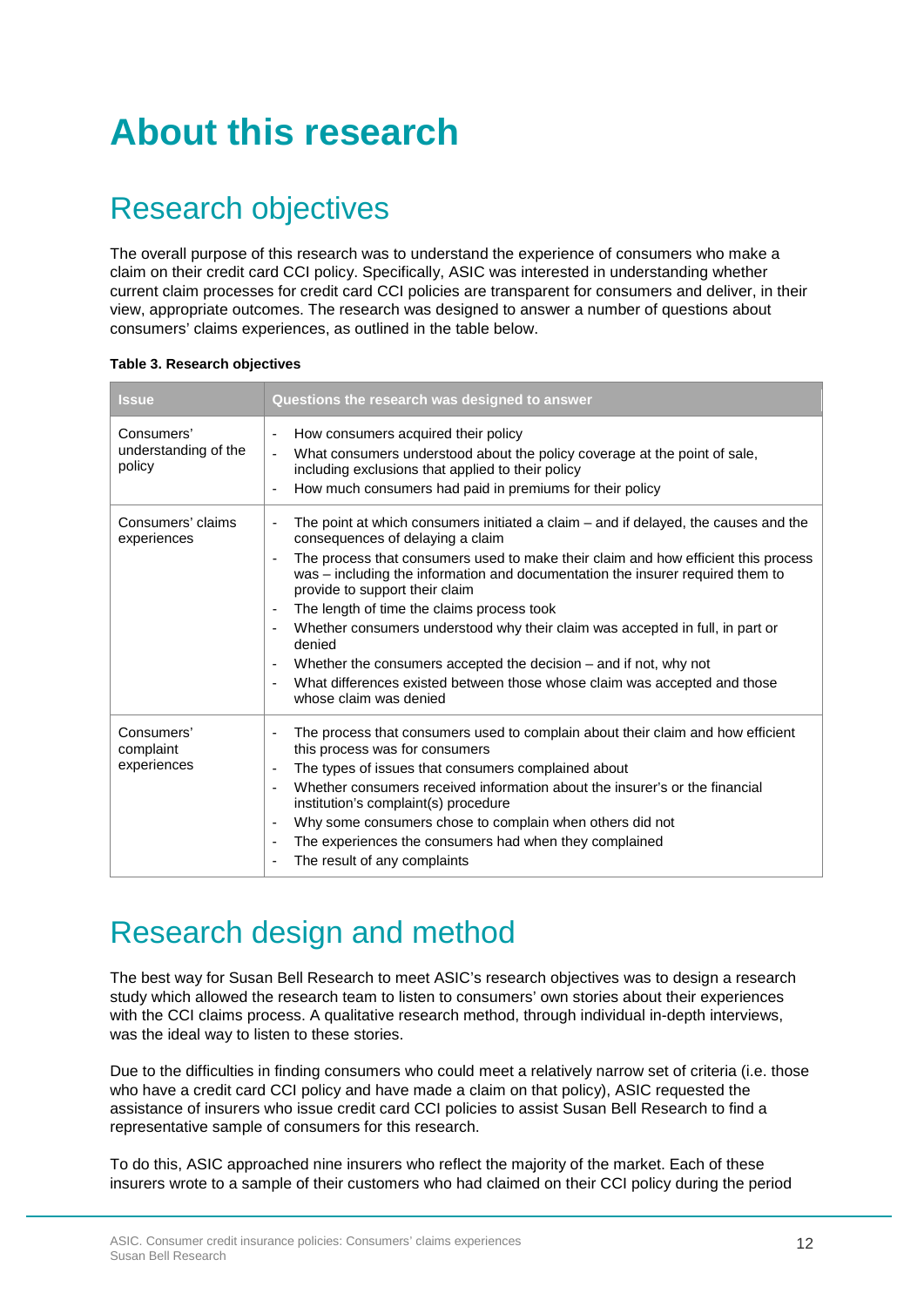1 March 2012 to 31 August 2102. In these letters, the insurers invited consumers to opt in to the research project by registering with Susan Bell Research by phone or online. Susan Bell Research then selected consumers to interview from this list ensuring that all the insurers were represented appropriately, based on sales data that had been previously collected by ASIC. Interviews were conducted in the period November 2012 to February 2013.

The main focus of this research was on the experiences of consumers who had claimed on their CCI policy because they had stopped working either temporarily or permanently. The interview process identified six consumers who had claimed on other features of their CCI policy. We decided to include these respondents as an additional sub-sample, and have reported them separately, in the section **Claims on other CCI policy features**.

For more detailed information about the research method and limitations that apply, see the Appendix.

### The sample

Susan Bell Research conducted 58 in-depth interviews with consumers who had claimed on a CCI policy sold in relation to a credit card, of whom 52 had claimed because they stopped work and six had claimed for other reasons. For the 52 consumers who had claimed because they stopped work, the breakdown of the consumer sample was:

- 32 consumers had their claim accepted, and
- 20 consumers had their claim denied.

The following diagram summarises the research process.

#### **Figure 1. Summary of the sample selection process**



To minimise the risk that only satisfied, or only dissatisfied, consumers opted in to the survey, participating insurers wrote to a designated number of consumers whose claim was accepted and a designated number of consumers whose claim was denied.

The sample of consumers and how they acquired their CCI policy are not intended to be representative of the market generally and should not be seen in this light. In fact, we will never know exactly how representative the sample is, because there is no validating data to confirm it. This means that we cannot describe how prevalent a particular attitude or behaviour is, though this does not invalidate the relevance of the experiences that people have shared with us.

So as not to interfere with internal dispute resolution (IDR) and external dispute resolution (EDR) complaints processes, the insurers were required to exclude anyone they could clearly identify as having an ongoing or non-resolved complaint. When selecting people to interview, Susan Bell Research also excluded any consumers where it was evident that their claim had not in fact been finalised, or where there was an unresolved complaint.  $^6$  $^6$ 

<span id="page-12-0"></span> $6$  One consumer in this survey had lodged a complaint with the Financial Ombudsman Service (FOS). The consumer had not heard from FOS in over six months and no longer considered the complaint to be ongoing. ŧ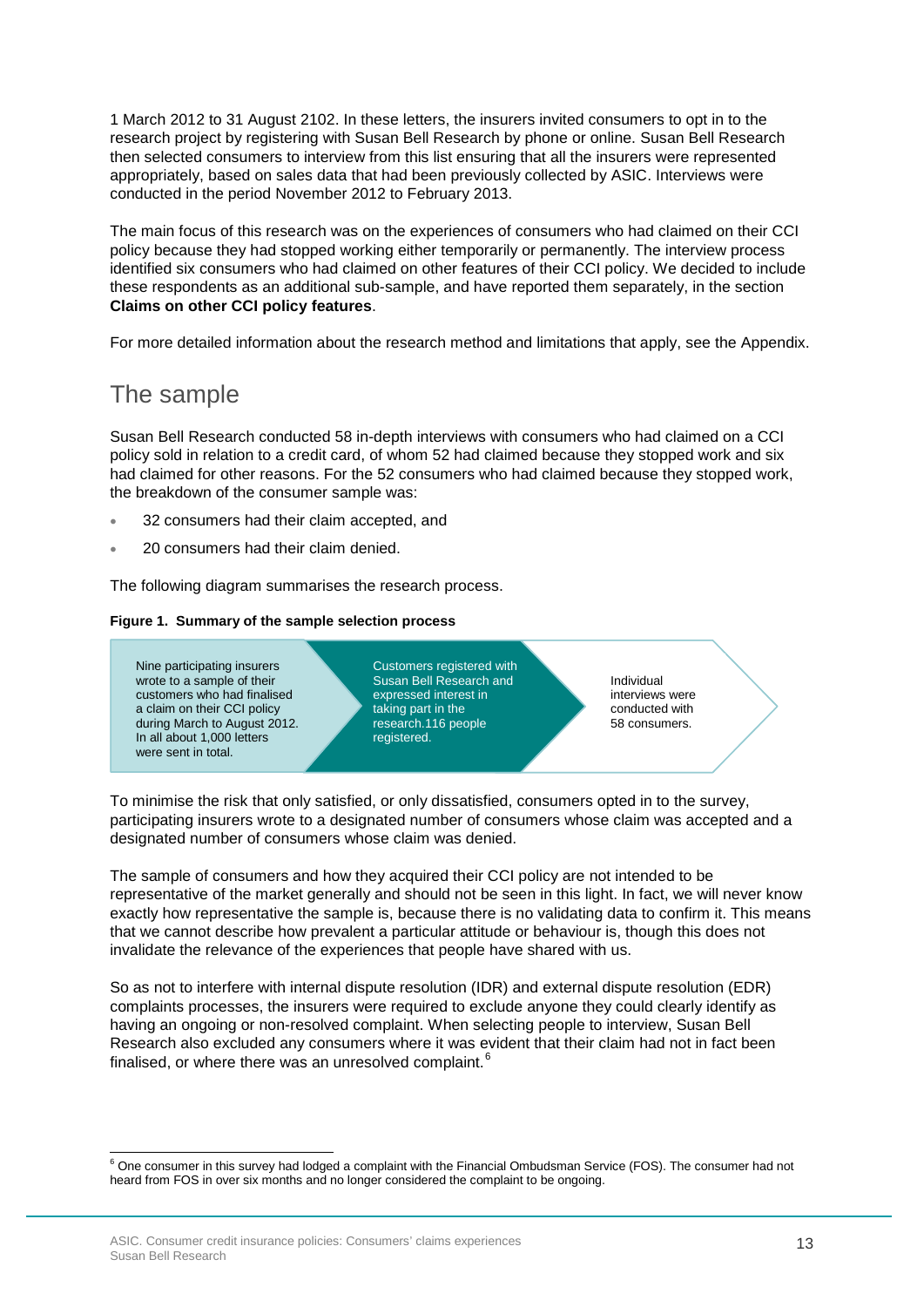# <span id="page-13-0"></span>**Detailed findings**

The main focus of this report is on the experiences of consumers who claimed on their CCI policy because they had stopped working. This first part of the report describes the experiences of these consumers.

We start the report by describing how consumers who claimed on their CCI policy had originally acquired the policy, and how much they knew about the policy at that time.

# <span id="page-13-1"></span>A. Acquiring the CCI policy

### Findings at a glance

Many of the consumers interviewed for this report acquired their CCI policy when it was offered to them by their financial institution (usually a bank) on the phone, face to face, or when applying for their credit card online. This was a quick process, with consumers being motivated to take out the policy for emotional reassurance. However, some have no recollection of this offer, believing that the policy was provided automatically. A few believed that it was mandatory to take it out.

At the time of acquiring the CCI policy, these consumers typically had a shallow knowledge of the policy – believing it would cover them when they stopped working, regardless of their circumstances or eligibility.

Some consumers informed themselves at this point by asking questions or reading information provided to them by the financial institution or online. However, other consumers lacked this knowledge and tended to take the brief description of the product provided during the sales process at face value, assuming that they would be eligible to claim on their CCI policy because they were paying for it.

### How consumers came to have a CCI policy

CCI policies for credit cards are usually sold to consumers at the time they take out a credit card or shortly after. Many of the consumers interviewed could recall the financial institution offering them their CCI policy:

- in the branch of the financial institution when they originally took out the credit card
- when the consumer contacted the financial institution to activate their credit card
- in response to telemarketing. Some consumers responded to a telemarketing phone call, promoting the policy

*"It wasn't much longer after I got the credit card and had it for a few months and had transferred money onto the card, so it was full pretty quickly and then I got a call." (to offer the CCI policy).*  (Claim denied)

in a store. Some acquired the policy when they were offered a credit card to help them pay for an expensive item such as furniture or white goods.

A few consumers had applied for their credit card online and ticked the box that asked if they wanted the insurance.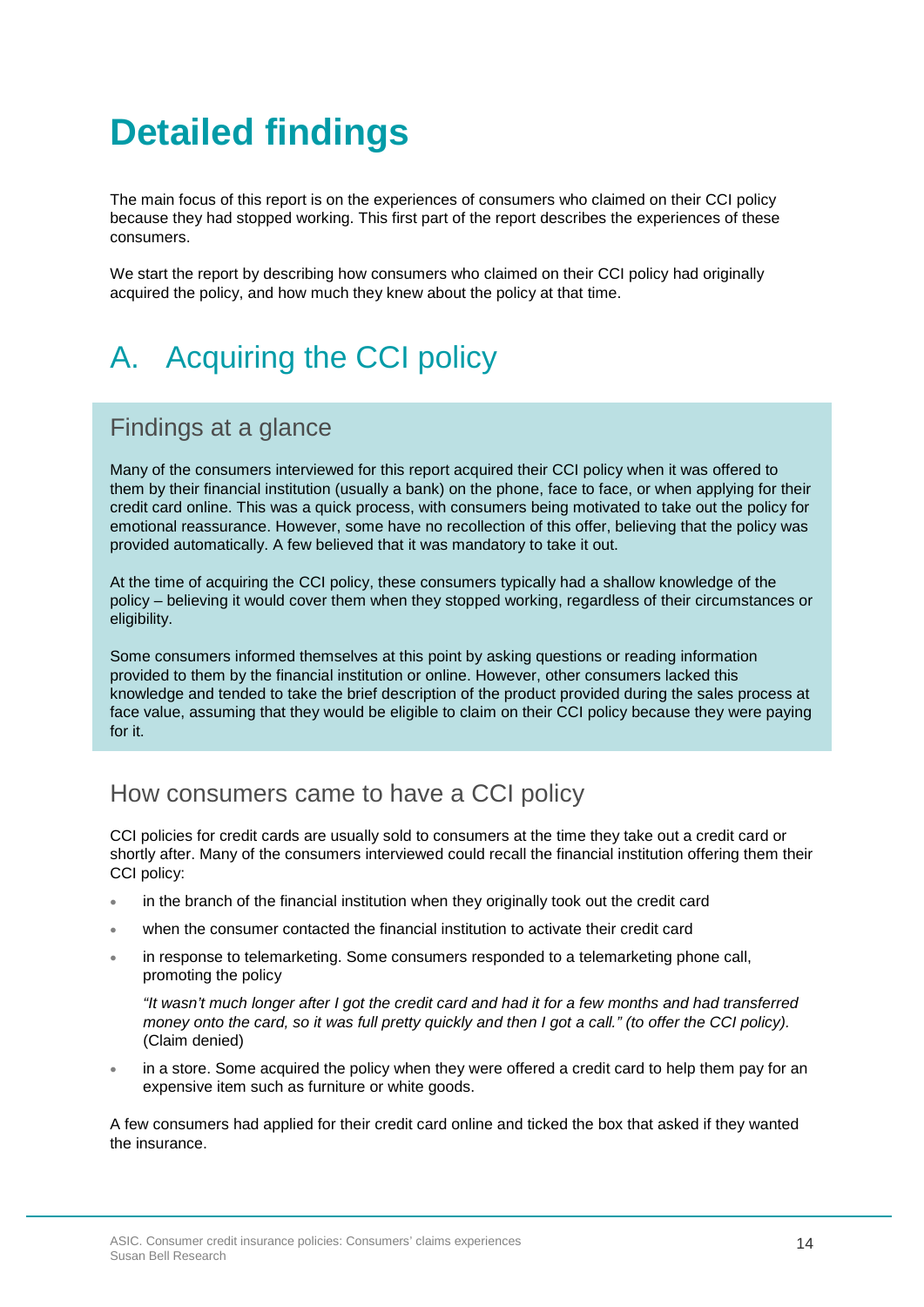In most cases the decision to purchase CCI was an easy and quick decision for consumers to make.

*"I didn't really look into it. It sounded good on the day."* (Claim accepted)

Some consumers told us that although they recalled purchasing their CCI policy, they had understood the policy was provided to them automatically by the financial institution on what they described as an 'opt-out' basis.

*"Nowadays, it's just an automatic process."* (Claim denied)

Some consumers said that they received letters from the financial institution who was issuing them their credit card informing them of the CCI policy's existence, which explained that they had the right to opt out.

*"The letter was framed as if, if you don't contact us back, we are going to assume you want it."* (Claim accepted)

A couple of people told us they believed that the policy was mandatory to take out. *"They did not offer me a choice."* (Claim accepted)

*"One of the conditions was that we also took out the credit card insurance at the same time."* (Claim accepted)

A few consumers had no recollection of being offered the policy, so they did not actually discover they had the policy until after they stopped work and contacted their financial institution because of financial problems they were having paying their credit card debt.

### Motivation to acquire the CCI policy

*"It's a tick the box thing. I remember ticking the box for 'protection'."* (Claim accepted)

Consumers were motivated to take out the policy because they believed it was the *"right" or the "sensible"* thing to do. Some consumers were worried about repaying their credit card debt if they were unable to work or if they died.

*"I felt safer."* (Claim accepted)

*"I have a terror of getting into debt that I can't repay."* (Claim accepted)

*"I didn't really know about the specifics of it and I didn't read about it. I decided it was worthwhile to do cover insurance, I was thinking if I died anyone in my family wouldn't have to pay it – so I just thought that more than anything."* (Claim accepted)

Some consumers acquired the policy when they were consolidating several credit cards into one, buying an expensive piece of furniture, or taking out a credit card for the first time. It made them feel more comfortable about taking on debt. They feared that they were getting into more credit card debt than they were used to. Some had been working in a fairly volatile work environment, where they could anticipate that they might be retrenched.

*"I knew the job I had was heading down a bad path."* (Claim accepted)

Talking about 'motivation' presumes that consumers were seeking some form of benefit from the product. While that was certainly true in some cases, it does not explain why some consumers took the policy out. Some took it out but did not actually expect to use it.

*"You never expect this is going to happen to you."* (Claim accepted)

*"I made some assumptions; I assumed I would never need it."* (Claim denied)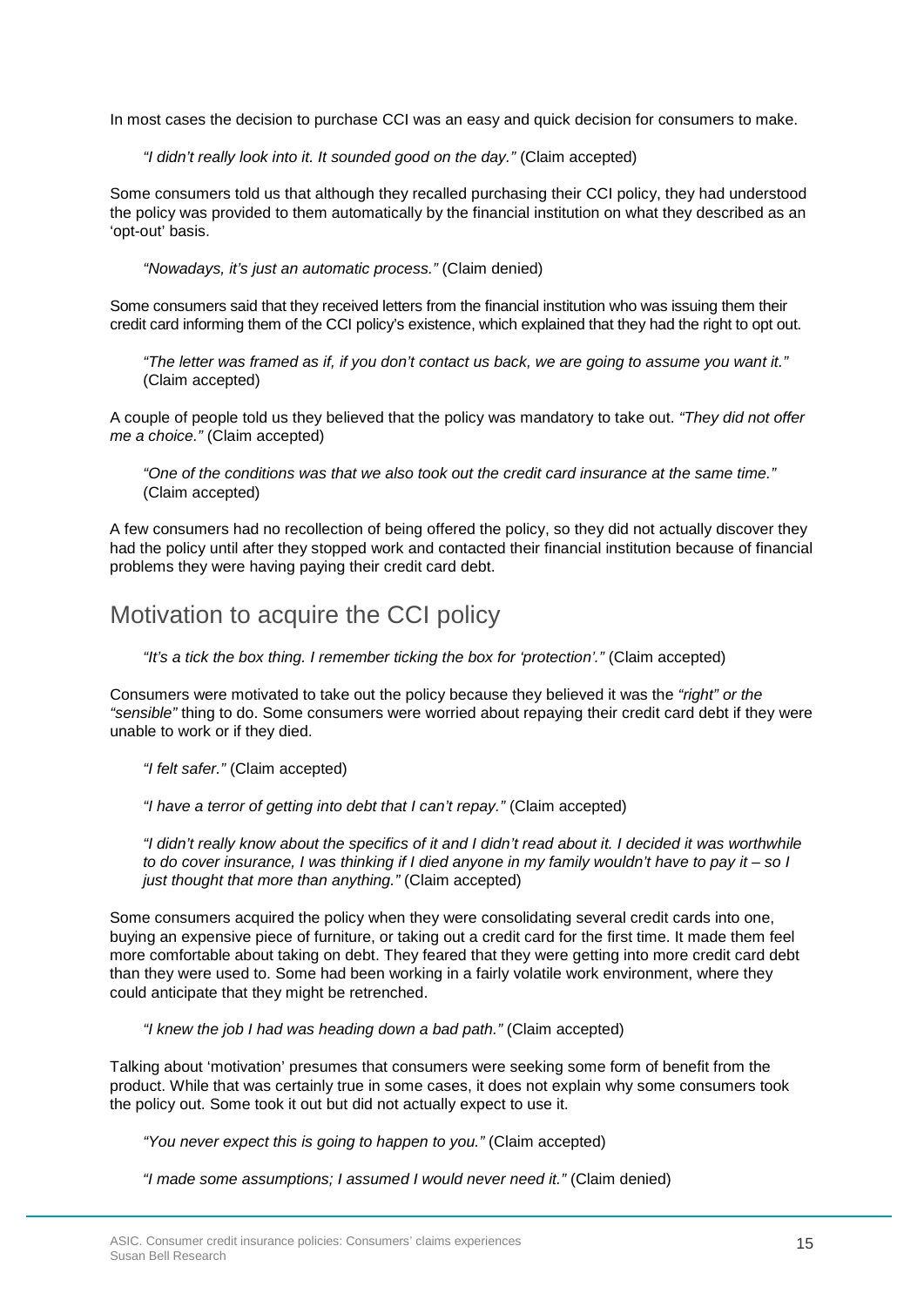### Information provided at acquisition

#### **What information did consumers receive about the policy?**

The type and extent of information provided to consumers depended on where they first learned about the CCI policy. A few consumers reported having detailed conversations about the features of the CCI policy when the policy was offered to them over the phone.

*"They went through the whole process of explaining exactly how the policy works and the terms and conditions."* (Claim accepted)

A few consumers reported a similar conversation within a bank branch, for example *"the lady (at the branch) showed it to me. I scanned it. I was happy with it."* (Claim accepted)

*"The lady went through the whole sort of thing with me."* (Claim accepted)

However, others felt that the purchase process worked against them undertaking a detailed assessment of the policy features.

*"When you sign up you don't get the time to read the fine print."* (Claim denied)

*"The big bank manager says 'Initial this. Sign here' and you expect that everything falls into place."* (Claim denied)

One woman took out her policy over the phone. She felt that she received a mixed message from the person who sold her the policy. On the one hand she was clearly told *"it's up to you to go through the booklet and suss out the finer points."* On the other hand, she felt swayed by the implied promise and certainty that: *"you will have your credit card minimum repayment repaid until you could resume your work."* (Claim accepted)

Some had no recollection of receiving any information, though they acknowledged they may simply have forgotten.

Some consumers who took part in this study were not fluent speakers of English as it was not their first language; they had difficulties both speaking and understanding English. One woman whose first language was English was actually illiterate. Others described problems that they had reading and understanding financial terminology. There is therefore a strong likelihood that some of these consumers misunderstood what they were told or read – or they did not communicate effectively with the person who sold them their CCI policy.

After signing up to the policy, some consumers could clearly recollect receiving policy documentation later in the mail. However, only a small number read that information at that time. The consumers felt that once they had the policy there was no need to read up on it – once the decision was made to take out the policy, they stopped thinking about it.

*"The policy was done and dusted. We agreed to it on the phone. Later they sent me a booklet. I didn't have the opportunity to read it before I agreed."* (Claim denied)

#### **Eligibility criteria and exclusions**

When offered the CCI policy in person or on the phone, consumers told us that they were not asked any questions about their potential eligibility before, during or after they purchased the policy. They were apparently not asked if they were self-employed, working casually or on a contract, or had preexisting illnesses or injuries. All of these factors potentially limit eligibility to claim, depending on the policy.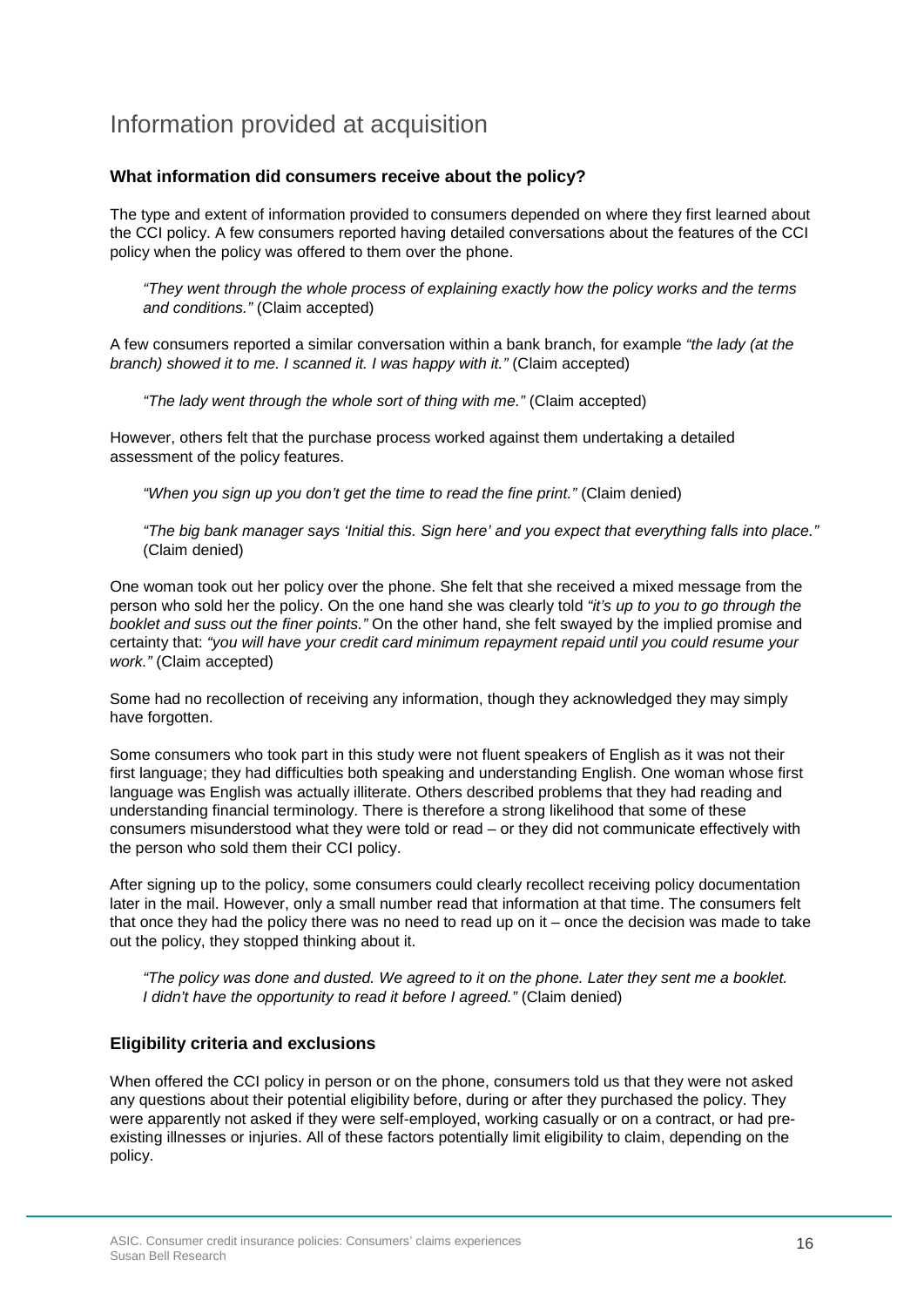*"The manager gave me the idea to have a credit card. He said (because you have the policy) you are safe."* (Claim denied)

The impression given by many respondents in this study was that the staff they dealt with did not know about the policy's eligibility criteria.

*"I had an appointment at the branch. The girl should have said 'do you have a pre-existing condition?'"* (Claim denied)

*"Well when I did the sign up for the credit card and when I spoke to operators at (the financial institution), they told me about the great insurance policy that if you became unemployed or broke your arm, for whatever reason it would cover your wages. Or if you had issues with your employment the insurance would kick in. No fine print, nothing like that. So basically I agreed it to on the phone. A few weeks later I had something arrive in the mail which I put away in the drawer."* (Claim denied)

One man offered this advice to consumers considering a CCI policy: *"Be very very careful what they tell you over the phone."* (Claim denied)

Some consumers believed that the responsibility to provide consumers with eligibility information rested clearly with the provider of the policy (be that the financial institution or insurer) when the policy was taken out.

*"They should tell you upfront."* (Claim denied)

*"It is their job to tell me about the fine print, when they sell me it, not my job to know it."* (Claim denied)

They felt that the financial institution should have known the questions to ask them.

*"You need the bank to ask questions before you put it on my card."* (Claim denied)

Some people became ineligible to claim after they had taken out their policy, although they did not realise this at the time. For example, one woman had a permanent job when she took out the policy. Later on she became a contractor, which made her ineligible to claim on certain features of that policy. Consumers did not expect to check their policy documentation when their circumstances changed.

#### **Consumers who informed themselves about the policy**

*"They explained it after I asked what it entailed."* (Claim accepted)

The extent to which consumers informed themselves at the time they were acquiring the policy seems to have had a significant impact on the outcome of their claim, so it is important to explore why some people informed themselves, and others did not.

Just under half of the consumers we interviewed told us that they did seek further information, by asking questions, or reading the policy information. All of the consumers who informed themselves in some way later had their claim accepted. *"I asked a couple of questions and then made a decision from there."* (Claim accepted)

First, those who read the policy or asked questions were typically:

educated to the tertiary level

*"I am educated enough to make an educated decision whether it is worthwhile."* (Claim accepted)

*"I did a lot of reading of that stuff. I think it (comes about ) from Uni."* (Claim accepted)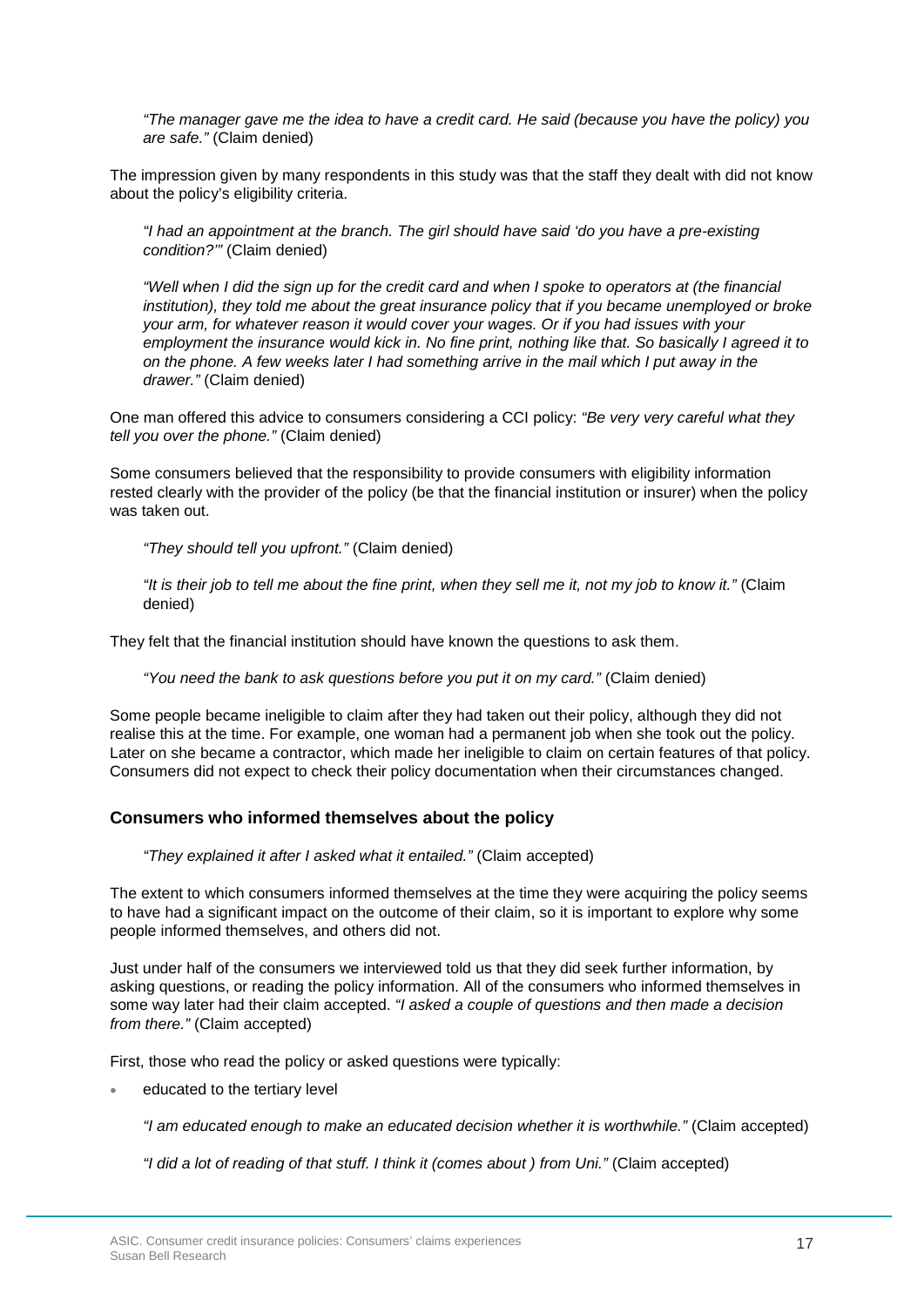- worked in occupations such as nursing, optometry, or IT management where they were familiar with contracts and policies
	- *"I work with contracts. I do understand there is fine print and conditions to it."* (Claim accepted)
- were generally careful or meticulous, saying they had been *"brought up"* that way
- had claimed on a similar policy before.

Second, those who proactively sought information spoke English as their first language.

#### **Consumers who did not inform themselves about the policy**

In contrast, those who did not appear to have informed themselves about the CCI policy proactively seemed to have had different life experiences from those who did. They specifically seemed to have had little (if any) exposure to contracts or similar types of insurance policies. Consumers also told us these reasons for not doing more to learn about the CCI policy:

- some admitted to literacy problems, saying "*it's like talking to a brick wall with me,"* (Claim denied) or *"I am slow to understand because I don't know the big words"* (Claim denied)
- some were not fluent in English
- others were busy. "*Who goes home and reads that? We are all time poor"* (Claim denied)
- some also seemed to expect the documentation to be long and complex

*"It's like reading foreign policy. You go 'what?' You know this is English but you don't know how to put it together to make it meaningful."* (Claim accepted)

Consumers who did not read or ask questions took the policy at face value.

*"I was just happy to have some sort of cover."* (Claim accepted)

Some consumers now feel that not asking any questions was a mistake. As one man said "*People should ask the bank about the insurance policy and what it covers and what its features are and what their rights are and what their obligations are. Ask for it in writing."* (Claim accepted)

One consumer gave the following piece of advice: *"Contact the people offering it to you. I would make up a list of worst-case scenario questions."* (Claim accepted)

### The importance of product understanding at acquisition

Overall, this section has shown that consumers who took part in this study made the decision to acquire the CCI policy very quickly – and some have no recollection of doing even that. Consumers were generally not well informed about terms and conditions that applied to the policy they acquired. Some took this on face value, while others made further inquiries.

Those who took the product on face value believed it was the responsibility of the financial institution or insurer to inform them about the product – as some said, they would have never known the right questions to ask. On the other hand, those who made an effort to inform themselves about the CCI policy they were purchasing were much more likely to go on to have a successful claim. In short, the better informed a consumer was, the more likely the CCI policy would benefit them when they experienced an adverse event and make a claim.

This section has explored how consumers acquired their policy. Next, we describe how much they paid for it.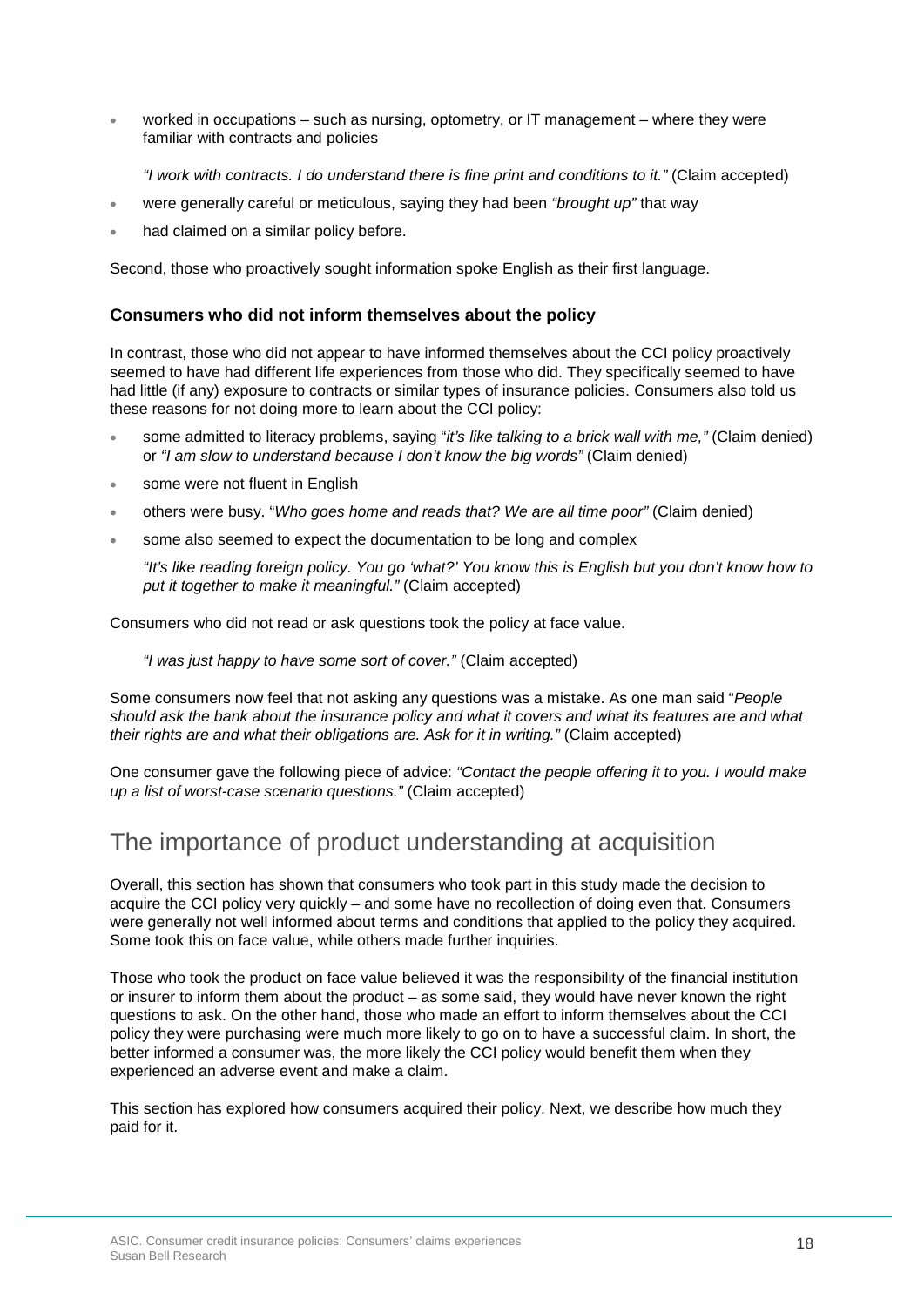# <span id="page-18-0"></span>B. Paying for the CCI policy

### Findings at a glance

The consumers interviewed had typically paid between \$20 and \$80 a month for their CCI policy.

Many of the consumers had their CCI policy for one or two years, though some said they had the policy for much longer than that.

### How much did these consumers pay for their CCI policy?

With the exception of those who were not aware they had a CCI policy, all other consumers understood that they were paying a premium for the policy and that their premium was a percentage of the balance.<sup>[7](#page-18-1)</sup> The percentages quoted to us were between 0.5% and 1% of the balance, though many were unsure as to the exact percentage.

*"I said 'how much is it? They said 'it is only 1%', so if you only spend \$2600, it is \$26.' So I said 'look, for 1%, I'll take it'."* (Claim denied)

*"It's a percentage of the balance, it's variable. It's not a lot."* (Claim accepted)

Many of the consumers in this study had been paying between \$20 to \$80 a month for their cover, with some paying more than that. The highest reported amount was \$120 per month.

One consumer in this study paid no premium because he always paid off his balance before the date his credit card statement was issued on, and therefore his card usually had a nil balance. As far as he was concerned, this was "free insurance".

Most reported that they paid very little attention to the premiums they were being charged, to the extent that many had forgotten that they had the policy at all. To some extent this shows that consumers may not read their credit card statement very closely. However, others pointed out that they had seen the policy mentioned on their statement but at the time had simply thought it was some form of fee.

Many had taken out the policy in the last one or two years. Some policies however had been in place for over five years and their premium had varied a lot over that time. Before claiming, no one had calculated the total amount they had paid in premiums.

<span id="page-18-1"></span> $^7$  Typically premiums for credit card CCI policies are calculated using the following method: \$X per \$100 of the outstanding credit card balance (the \$X amount varies but is usually less than \$1). For example if the premium was calculated at 70 cents per \$100 of the outstanding balance, and the consumer had a \$5,000 outstanding balance, their premium would be \$35. Some premiums may also be calculated based on a set percentage of the outstanding balance.  $\overline{a}$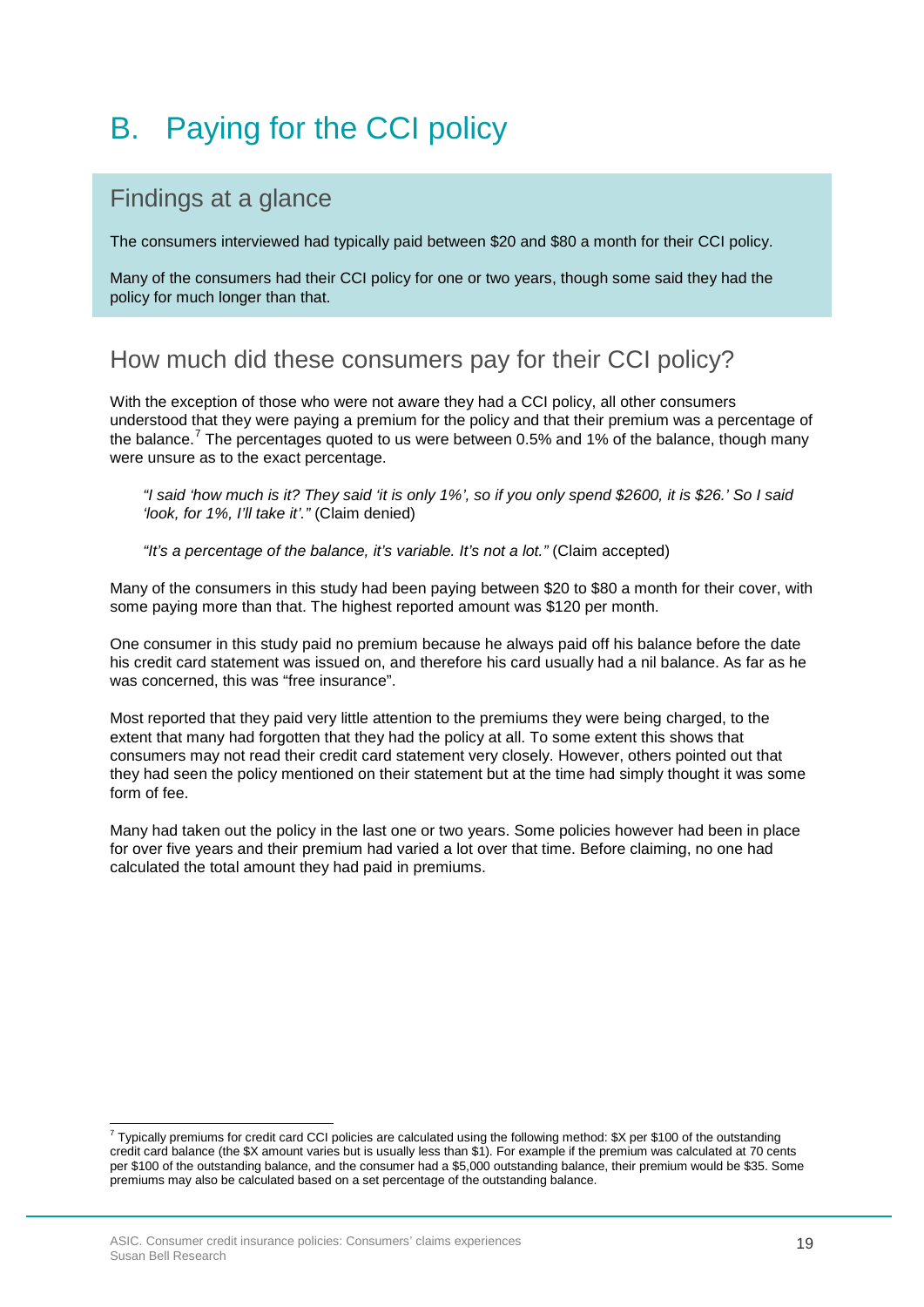# <span id="page-19-0"></span>C. The event that triggered the claim

### Findings at a glance

The event that led to consumers making a claim varied from being made redundant to suffering a serious illness where the consumer could not work again. Some of the consumers interviewed very quickly found themselves struggling financially and emotionally.

### The 'claim event'

Consumers we interviewed who had stopped work made a claim on their CCI policy because:

- they had become too ill to work, with for example a heart attack, cancer, chronic fatigue, or depression,
- they had an accident, such as a fall or a car accident, resulting in injuries such as a fractured hip or shoulder or back problem which prevented them from working, and
- they were 'laid off' by their employer or retrenched.

The claim events varied in severity. Nevertheless, what most of these consumers shared was the loss of a regular income.

### Impact of the 'claim event' on consumers

#### **The financial impact**

Most of the consumers in this survey reported a significant change to their financial situation, as they no longer could rely on a wage or salary to pay regular living expenses.

Some consumers who took part in this study were in a relationship with someone in the workforce and they reported being able to obtain some financial assistance from their partner. Others, though, had been the sole breadwinner for their family, or were single and therefore it was more difficult for these consumers to find financial assistance quickly.

As one woman who had to stop work because of a breakdown, said *"I was single. I had been salary sacrificing which meant that I had no savings, then all of a sudden I hear 'you will not be paid tomorrow'."* (Claim accepted)

After stopping work consumers' only income was generally from Centrelink, although some had sick pay or annual leave payments before they made their claim. The change from a work-based income to reliance on Centrelink meant that for many their financial obligations now exceeded their income.

One man had earned \$1,200 a week before his illness, and his wife added \$700 a week to their income. They were living in a rented house nearby to both of their places of work for \$500 a week. When he lost his job, the couple could not afford to stay in this house as they now only had \$700 per week coming in – so they moved somewhere outside the city. It was cheaper, but inconvenient for his wife's commute to her work and for him to find work. (Claim denied)

#### **Difficulty paying the credit card debt and other expenses**

Some consumers recognised immediately that they were struggling to pay the minimum due on their credit card.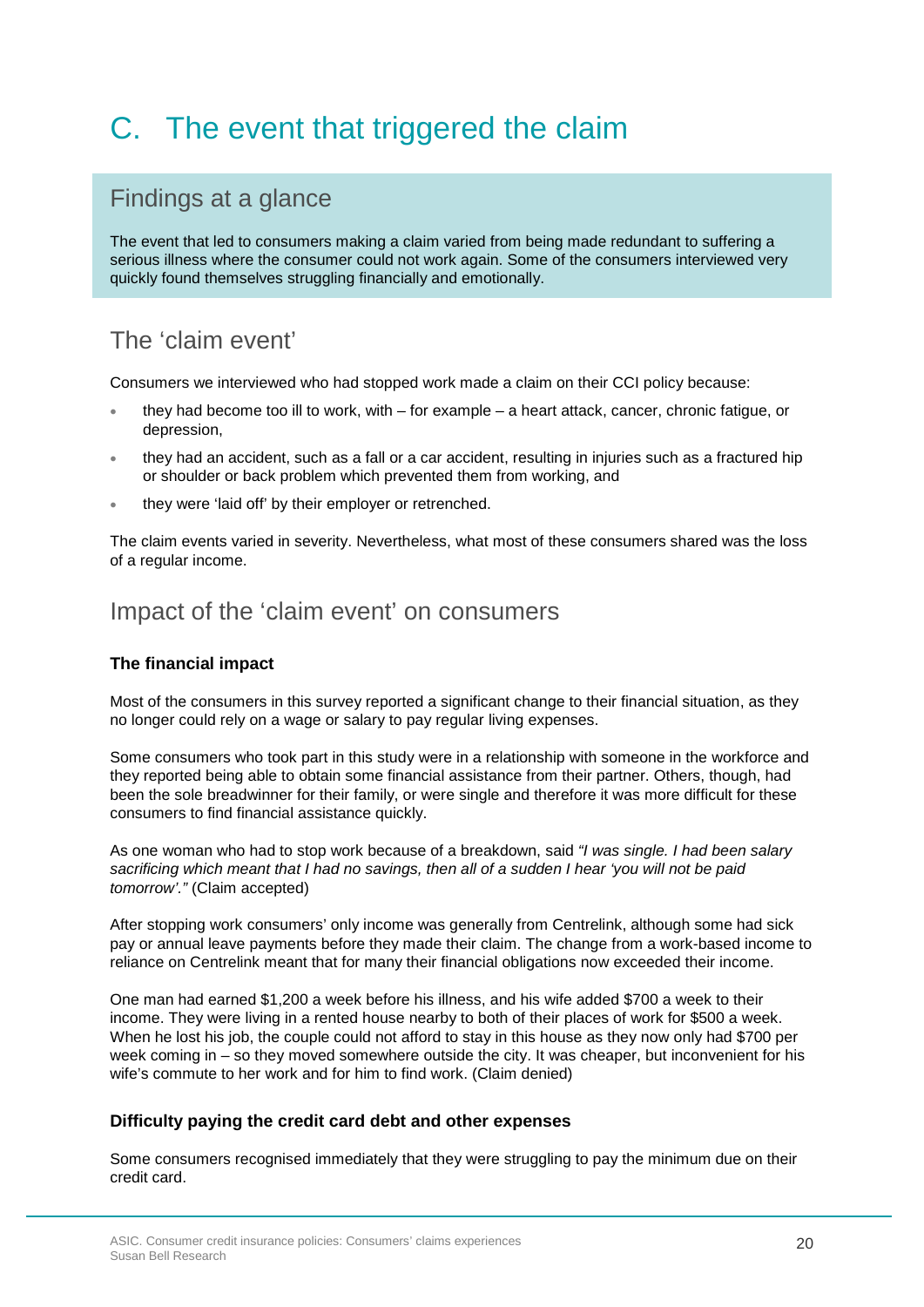*"After I got out of hospital, I told (the financial institution) 'I have a bit of a problem paying my bills'."* (Claim accepted)

Others only told their financial institution later on. They used their credit card after they had stopped work, as they had no other income – sometimes to the point of reaching their credit card limit.

*"Because I wasn't working, I was so much in debt."* (Claim accepted)

The amount owed on the credit card at the time they stopped work varied from consumer to consumer. In many cases, the total amount owed was around \$2,000 to \$3,000, although several owed over \$10,000. The highest debt recorded for this study was \$18,000.

For some, this was their first ever credit card. In fact only a small number of consumers in the study had more than one credit card at the time of the interview. Some had only recently rolled the balance from other cards into one card, usually because it had lower interest.

Some of our sample told us that due to their difficulties they had been granted some form of financial hardship assistance on their outstanding credit debts by their financial institution. Often this discussion was with the same institution that sold them their credit card and they remembered (or were reminded) that they had a CCI policy during the conversation about hardship.

*"I had to apply … for hardship because I was unemployed, and they told me 'you have this great policy, you're so lucky.' To be honest I'd forgotten. They said 'your income will be protected and payments will be made'."* (Claim denied)

*"I was panicking over the repayments and called them and the lady said 'don't you realise you have insurance?'"* (Claim accepted)

Many in the sample had to stop work because of illnesses like heart disease or cancer, or because of serious injuries from accidents. Those who had an accident or illness often incurred ancillary costs for example the cost of travelling to hospitals and doctors – on top of their normal expenses.

#### **The emotional impact**

Those with serious injuries and illnesses were physically and mentally fragile and easily fatigued. One woman described her mental state in these terms:

*"When you have a breakdown, you can't keep things straight in your head."* (Claim accepted)

It was also a highly emotional time. One man with stomach cancer described it this way:

*"I definitely was not in the right state of mind – going in and out of hospital, and telling my wife and family what was going on was really really hard for me as well."* (Claim accepted)

Some had been told that they would never work again which was a significant cause of worry for them.

*"I have worked all my life; I didn't want to quit work. No one wants to employ you when you are in your fifties when you have a heart condition."* (Claim accepted)

Some who had been retrenched were looking for work. Several of these people had become depressed and stressed during that time.

*"You don't feel you are part of anything. You can really lose your way."* (Claim accepted)

This section has described the event that caused the claim and the impact of loss of income for these consumers. Many also experienced physical pain or emotional distress because of the claim event.

The next section looks at experience of consumers in making a claim.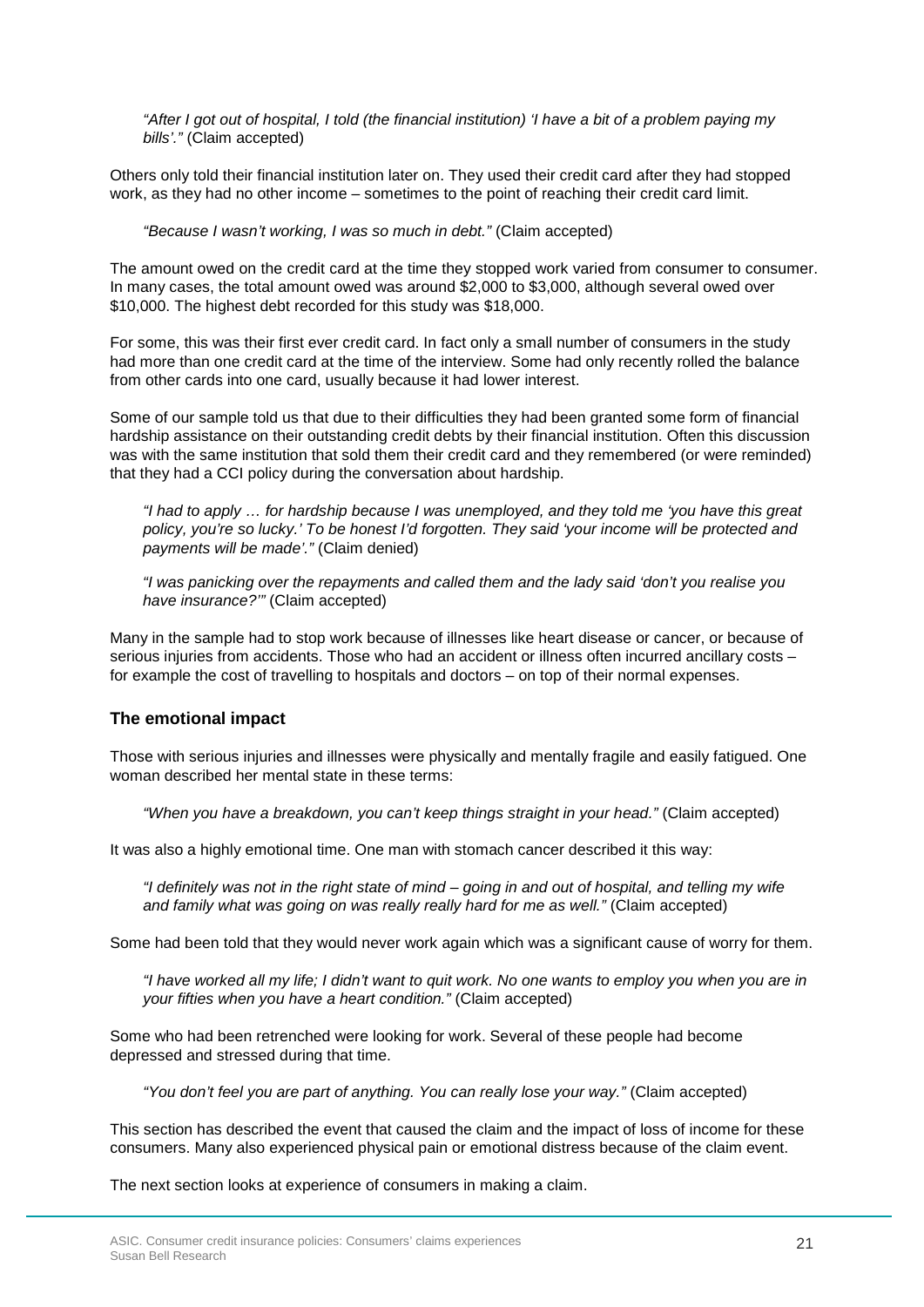## <span id="page-21-0"></span>D. Making a claim

### Findings at a glance

Some consumers claimed immediately after their diagnosis, accident or loss. Others did not make a claim until they were struggling financially.

Most initiated the claim by contacting the financial institution who had provided them with their credit card, who told them to contact the insurer.

In some cases, the consumer completed a simple form and received a decision from the insurer in a couple of weeks. Others however had to supply proof of the cause of their inability to work, which for some meant filling in several forms and supplying multiple medical certificates – this whole process took up to six months in some cases.

Some consumers with low levels of literacy struggled to understand the forms.

### Lodging the claim

Most consumers interviewed did not know how to make a claim on their CCI policy.

*"I wasn't satisfied with … the lack of knowledge on my part on how to do it and not knowing how to deal with the bank."* (Claim accepted)

#### **Making contact**

Although the insurer who issues the CCI policy is responsible for handling claims, most consumers in this study contacted the financial institution that sold them the credit card first, by phone or, if a bank, some visited a branch. That they contacted the financial institution at the first instance is further evidence that the consumers generally lacked product understanding.

In almost all cases, the financial institution then told the consumer to contact their insurer.

Some found this process puzzling. They had not seen reference to the insurer's brand name on their statement, for example: *"It just says (bank brand name) cover."* (Claim denied)

It was also onerous for some people in ill-health to have to search out how to claim.

*"When I first rang up (the financial institution) to say that I had a new claim etcetera, I was sort of passed from one person to the next, to the next, and then back to the original person, and she*  was horrified that I'd been sent back to her. She basically said 'well look, the insurance side of it *is now handled by, I can't think of the name of the company now, she said 'I'll give you their direct number', and I'm thinking 'well why didn't she do that in the first place?'"* (Claim accepted)

There were only two cases where consumers reported that the financial institution contacted the insurer on their behalf – one in a bank branch and the other over the phone.

*"I rang (the financial institution). They were fine. They said they would get in contact with (the insurer). They looked at my policy number and everything and they confirmed that (the insurer) were doing this."* (Claim accepted)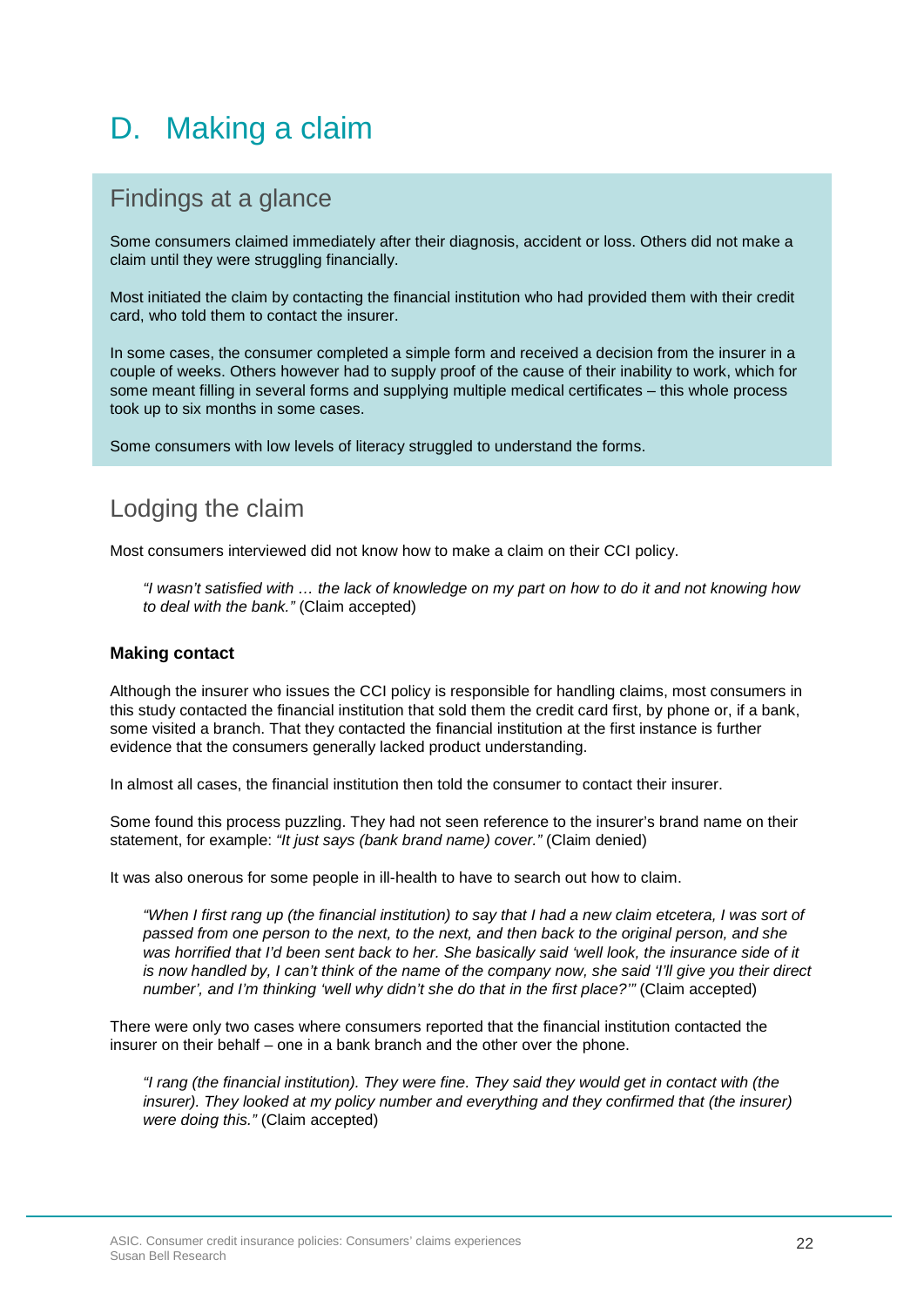In a very small number of cases, the consumer contacted the insurer first. One consumer downloaded the claim form from a website without having any conversation with the financial institution or the insurer.

#### **Conversations before claiming**

Many consumers had a conversation with someone at the financial institution or the insurer (or both) before submitting their claim. This conversation appeared to play a pivotal role in setting the consumers' expectations of the claim process. In particular, most of the consumers who had their claim denied were shocked because this possibility had never been raised before.

It was often financial institution staff who initially prompted the consumer to put in a claim. According to the consumers we spoke to, some of these staff were later surprised to discover that the consumer was ineligible.

*"I applied to (the financial institution) for hardship and they told me 'oh you have this great policy, you're lucky' … then several weeks later I got a letter saying I don't meet the criteria … I rang (the financial institution) letting them know and they were pretty shocked to know it wouldn't go through."* (Claim denied)

Some consumers reported that the financial institution's attitude towards their CCI policy was overly positive – that anyone who had a policy would be eligible to successfully claim.

*"Don't feel bad about it, you know that's why you have taken out this policy."* (Claim accepted)

In nearly all of the reported conversations eligibility criteria was not discussed at any great length. Some people who had their claim denied due to their ineligibility said that it would have helped a lot if they had been informed of the eligibility criteria during this initial conversation.

For example, one man who contacted the insurer to make a claim said the staff *"were very helpful"* at the time. He completed the forms they sent him, then they denied his claim. He said *"it would have saved a lot of trouble"* if they had alerted him to the policy exclusions when he first rang. As he said *"All the certificates were just a waste of time."* (Claim denied)

Unusually, one woman was advised very early on in the process that she would be ineligible: *"I went to the bank. I was hysterical at the time – I'd lost my job. They put me on to the insurance company on the phone. They said to me 'it will be declined because it was a contract job'."* (Claim denied)

#### When consumers made their claim

#### **Timing of claims**

The benefit a consumer receives (if their claim is successful) is based on their credit card balance at the time the claim event occurred. Therefore, the timing of the claim is important. Some consumers we spoke to had already reached their credit card limit by the time they stopped work. However some of those who had not reached their credit card limit continued to use their credit card after stopping work, because they now had no income and had medical or other expenses. The premium for their CCI policy was also being paid by their credit card, as was interest. Therefore, for some of these consumers it appeared to be easy for the balance on their credit card to continue to grow.

The consequence of delaying a claim is that as a consumer's credit card debt grows, the benefit amount does not increase proportionately. Consistent with their generally low level of understanding of their policy, most consumers in this situation had not understood this until they claimed.

One consumer did not lodge a claim until 12 months after he stopped work. Some others delayed making a claim for about six months, during which time their credit card balances grew. These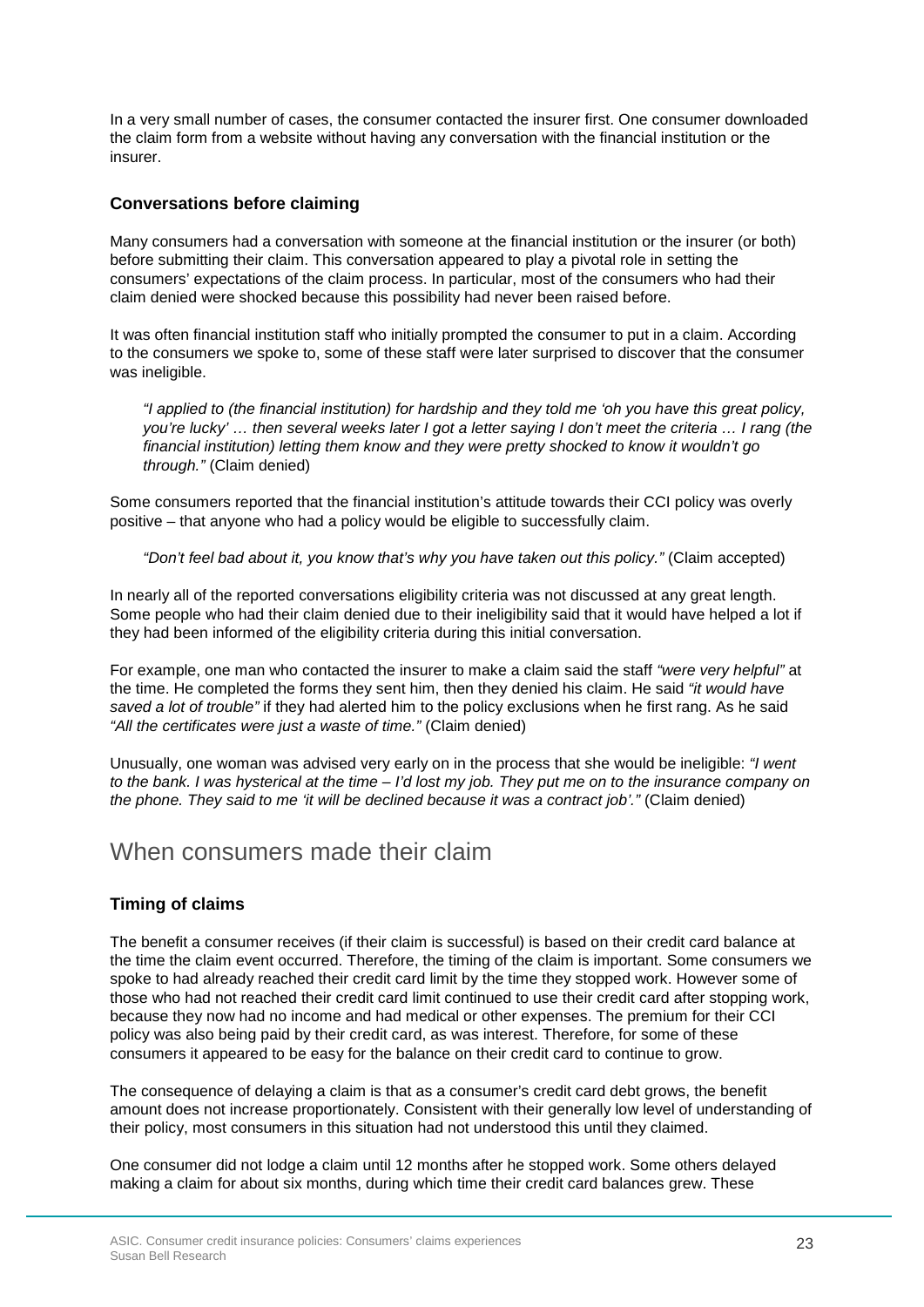consumers reached a point of realisation that they could not pay even the minimum repayment amount.

How this happens is summarised in the diagram below.

#### **Figure 2. The consequences of delaying the claim**



#### **Reasons for delayed claims**

There were several reasons why some people did not make a claim straightaway:

- Some were in hospital.
- Some consumers had lost their job or were disabled had to prove they were registered with Centrelink. In some cases there was a delay in the person receiving Centrelink assistance, either because of the circumstances with which they had left work, or queries about whether they had other sources of income at that time.
- Several had forgotten that they had a policy or did not even know they had it. Some suddenly remembered it or were reminded by a relative or friend, while others were reminded (or informed that they had it) by staff at the financial institution when the consumer contacted them worried about their inability to repay.

Because some people forgot they had a CCI policy, one person suggested that the financial institution or insurance provider should provide a reminder every year, on the policy anniversary.

*"If there is a way to let people know, maybe when they renew every year, the benefits that they get."* (Claim accepted)

A small number of consumers did claim immediately after they stopped working. These consumers were able to claim immediately because they:

- remembered they had a CCI policy,
- realised immediately that they would struggle to pay their credit card debt, and
- had no other income (such as sick pay) and were therefore eligible for Centrelink assistance, if they were claiming for involuntary redundancy.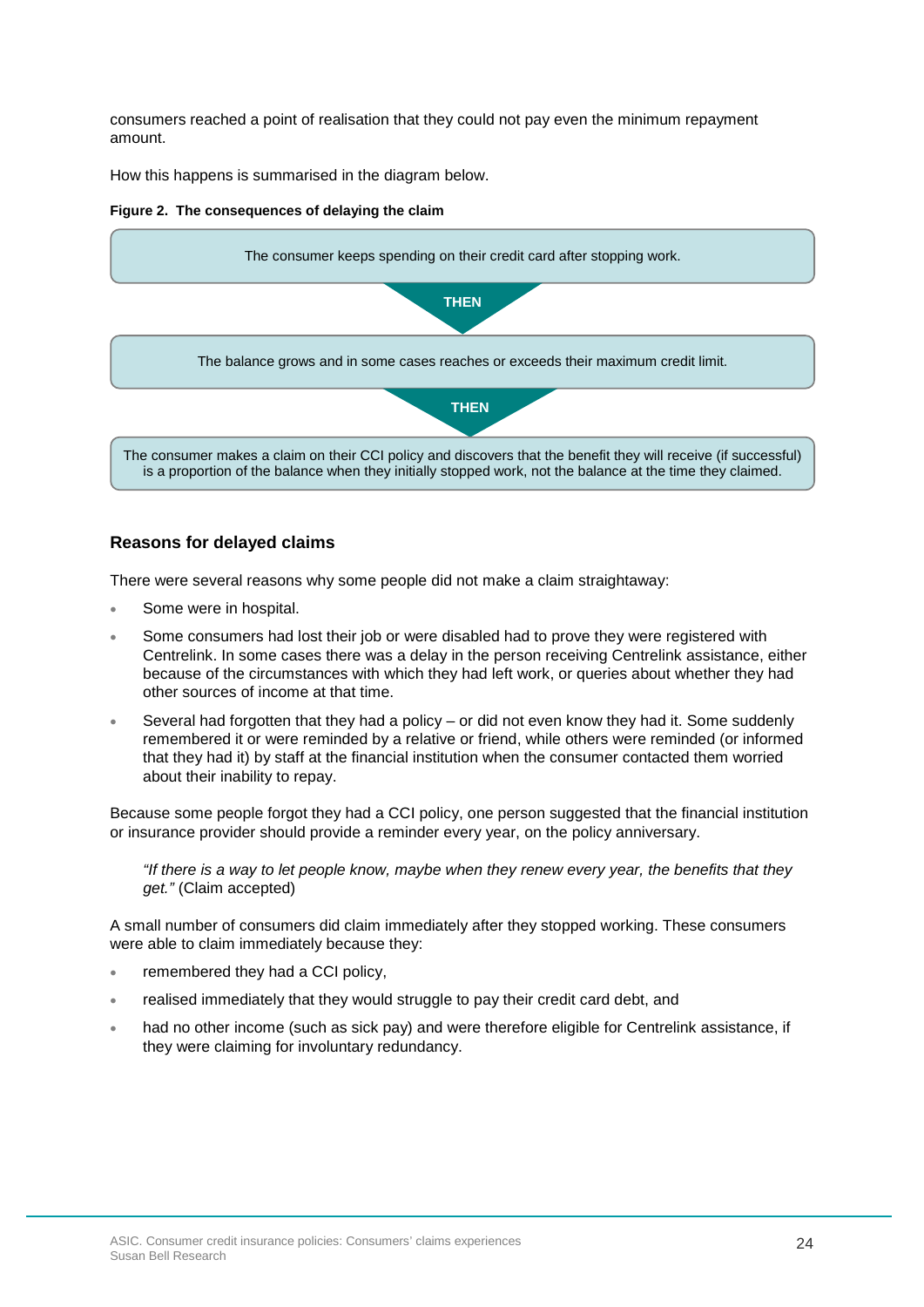### Documentation and forms to support the claim

#### **Evidence required to support the claim**

The table below summarises the evidence that most consumers were asked for to support their claim. The simplest experiences were for those who had lost their job through redundancy who were asked to supply their redundancy notice (or similar) and a number from Centrelink.

| Table 4. Evidence required to support claims |  |  |  |
|----------------------------------------------|--|--|--|
|----------------------------------------------|--|--|--|

|                                                     | Job loss / redundancy                                                      | <b>Illness or accident</b>                                                                                             |
|-----------------------------------------------------|----------------------------------------------------------------------------|------------------------------------------------------------------------------------------------------------------------|
| Documents/evidence<br>required by all insurers:     | Certificate from Centrelink                                                | Certificate from a doctor                                                                                              |
| Documents/evidence<br>required by some<br>insurers: | Severance letter from the employer /<br>redundancy notice<br>Past payslips | MRI, X-Rays, and letters from treating<br>specialists<br>Letter from the employer confirming<br>absence from paid work |

Different insurers have different requirements and there appeared to be no 'standard' in relation to document requests across insurers. For example, one man who stopped work on medical grounds, claimed on two different credit card CCI policies. On one of his two credit cards, he was able to claim over the phone, in a call that took half an hour. The insurer requested the necessary information from his employer on his behalf. He completed no forms. This was not the case with his second card, for which he spent three months supplying medical and other evidence before his claim was accepted.

Some consumers also had to supply previous pay slips or letters from their employer. Some insurers required that people who were off work from accidents or illnesses supply not just their medical certificates but also written proof from their employer, a process which they found *"embarrassing"*. This was also a burden on the employer. Some questioned why this was necessary saying *"It's not like I lied; I had the doctor's proof*.*"* (Claim accepted). One man could no longer find his former employer as it had *"gone bust".*

Some had to provide specialist reports on their health. The latter proved to be hard to provide if the person had stopped work some time ago and made their claim much later. One person no longer lived near their doctor of that time, which also made things difficult.

Consumers with certain illnesses or injuries were required to supply a lot more proof which they regarded as onerous. For example, one person was asked three times for information about her medical condition.

*"I had to fill in forms and get doctor's certificates. It just went on and on, the paperwork that I had to fill out they want all the doctor's past reports … and I don't know why. I am ill with pneumonia; I don't know what they want past reports for."* (Claim accepted)

In general, the people who received repeated requests for proof to support their initial claim:

- had some kind of pre-existing condition, or had had a similar accident before and/or
- were judged by their doctor to be unable ever to return to work.

*"I thought 'what is this?' I took out a simple policy."* (Claim accepted)

Gathering documents to support a claim was very difficult for some people who were too ill to travel. One man was not allowed to drive, because his accident occurred when he had *"blacked out"* when driving. He lived four hours away from the hospital that was treating him. Indeed, many of those who could not work because of serious illnesses like heart failure were not allowed to drive.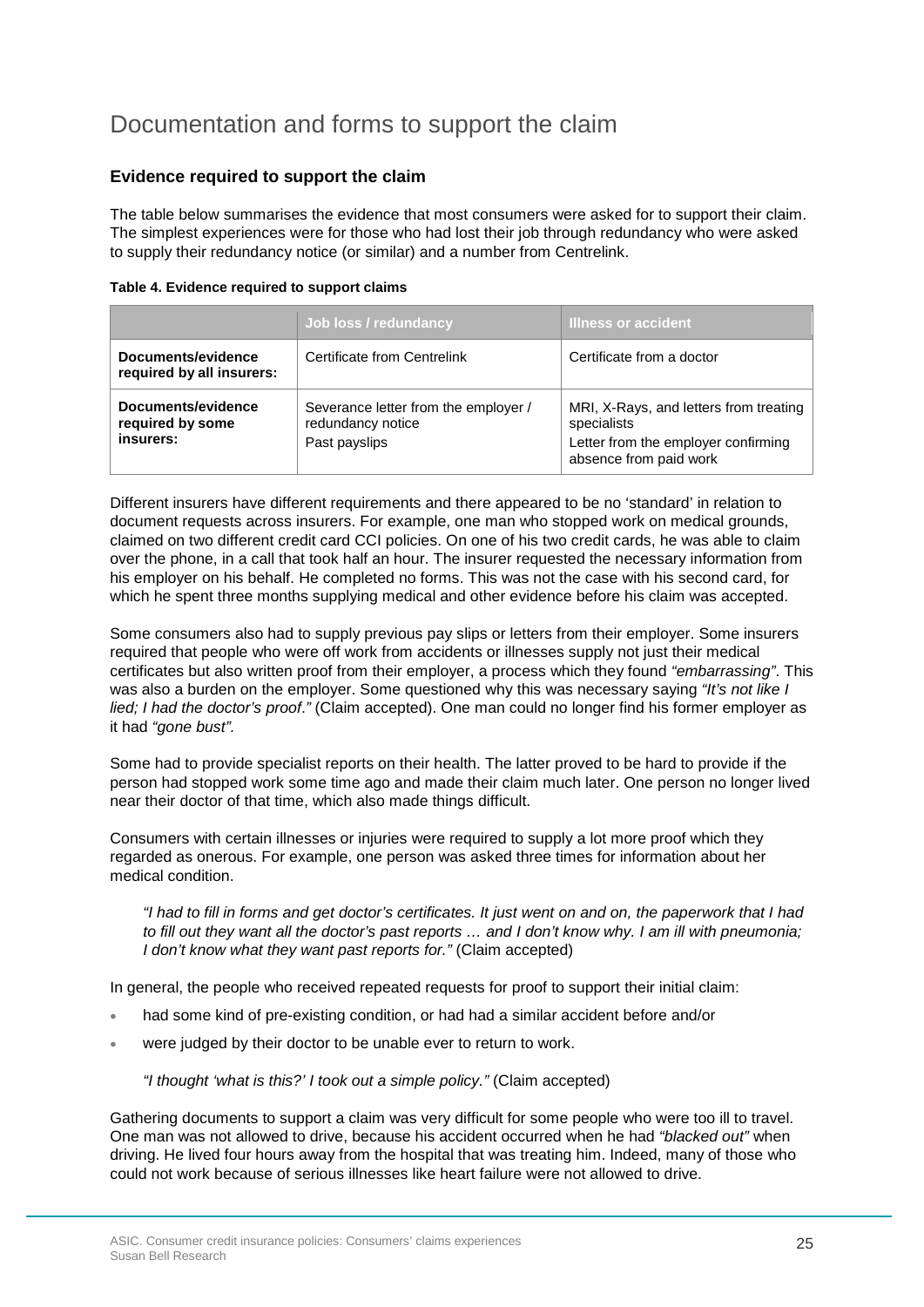This meant that the people who were required to supply the most information tended to be those who were likely to be the worst off, such as people who had serious accidents and were unlikely to return to work.

*"It was a nightmare when you are not very well."* (Claim accepted)

#### **How evidence was sent to the insurer**

A few consumers were allowed to email their forms directly to a case officer at the insurer. This method of communication was very useful for one man in particular, as he could not walk to his own letterbox, let alone to somewhere to post any forms. It should be noted, however, that the ability to email forms and documentation would not have helped everyone in this study as some consumers did not have a computer/internet connection.

The rest of the consumers were required to photocopy and mail their forms to their insurer, which was particularly difficult for people living in remote areas. People who were too ill or injured to work found it very difficult to travel and to organise the photocopies needed to complete the paperwork.

#### **Difficulty with the forms**

A few consumers found that completing the forms was difficult.

*"I phoned up a few times about the forms. I didn't understand. You can't answer 'not applicable', They ask you about things you can't answer, because it's not relevant to you."* (Claim accepted)

The process was also difficult for some people with low levels of literacy especially if English was not their first language.

*"The forms were difficult. I had to read them a few times before I understood them."* (Claim accepted)

*"The forms are very long, you even have to put what you do at work, how many hours you stand, and all sorts of stuff on that, it's a really long form. Even the one that goes to the doctor is quite long because I had to send my daughter back to pick it up so it is quite a lot of work to do."* (Claim accepted)

Some were also reluctant to ask their doctor to complete more than one form.

*"Doctors like to do doctoring, you can't go back to the doctor's, everyone wants a letter."* (Claim accepted)

#### **The cost to supply the evidence**

Consumers generally reported that each visit to the doctor cost about \$50. Photocopying and mailing costs were also reported to be quite high. The paperwork barriers caused a couple of consumers to wonder whether it was financially worth their while to make a claim, given the amount of money they had to spend to prove the claim.

*"You have to get a doctor's certificate as well, which costs \$50, so every time … you had to go to the doctors and get \$50 so really \$50 is being taken out of the interest they are paying … so I did question that with them."* (Claim accepted)

Consumers who supplied documentation over several months, and later had their claim rejected, were generally distressed that they had to endure what was to them a costly and arduous experience, for "*nothing*".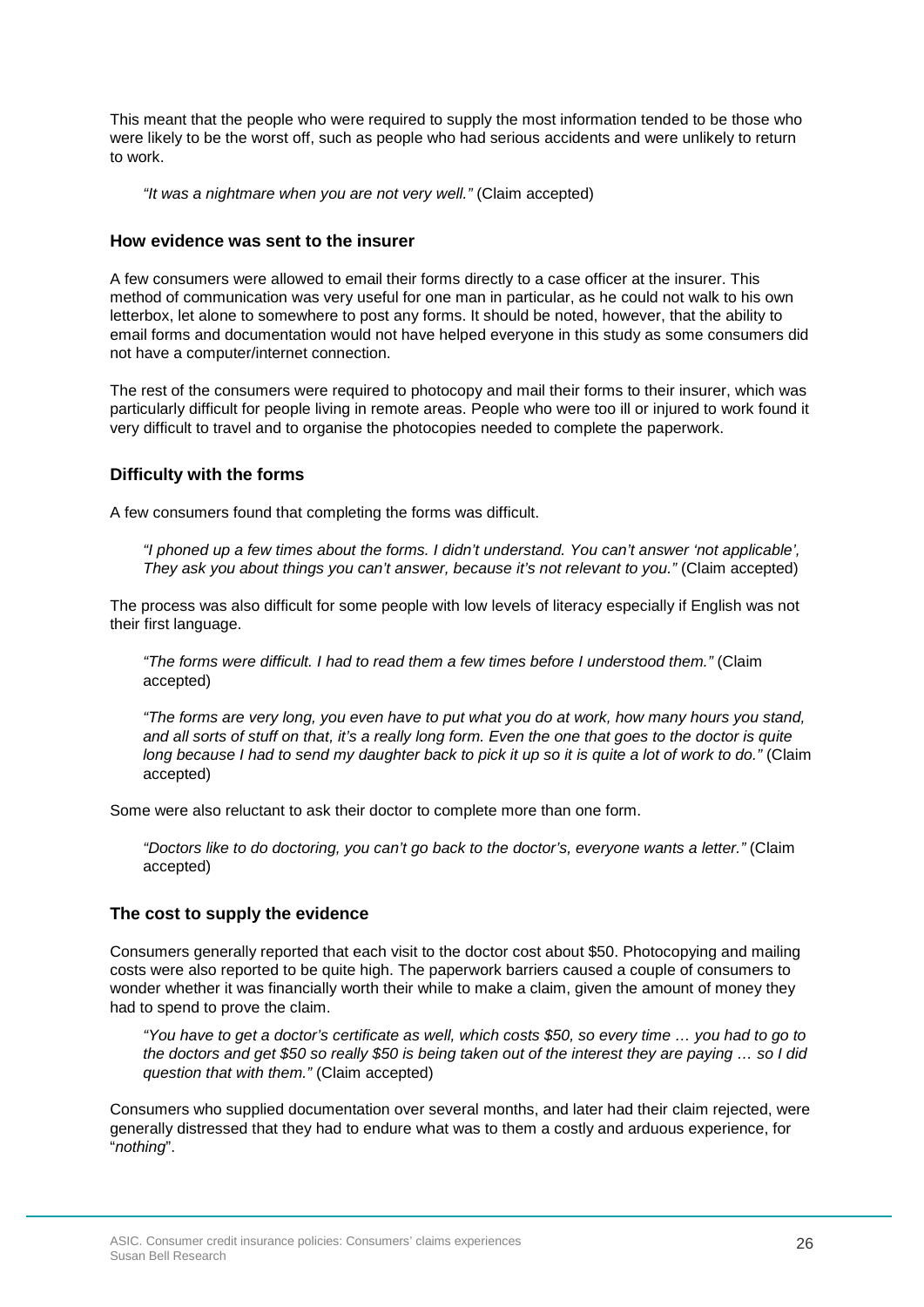### Speed of assessment

The time taken for claims to be accepted or denied varied enormously, from two weeks to six months. There were two main reasons why some claims took longer to process:

- Lost paperwork. We heard from two consumers that their insurer reported not receiving their original claim form. So they had to start again. A couple of consumers reported that the insurer originally sent the wrong form.
- The amount of documentation required to support the claim. As described below, some consumers spent months providing evidence for their claim.

As these consumers were struggling to pay their credit card repayments, the length of time taken to assess their claim had a significant financial and emotional impact for some. In particular, most financial institutions continued to require consumers to pay their minimum monthly repayment during this time, even after consumers had initiated the claim.

Several consumers in this situation told us that their financial institution wrote to them and phoned them demanding that they pay their minimum balance while they were waiting for their claim to be assessed. These consumers tried to explain to the financial institution that they were claiming on the policy, to no avail.

*"The bank kept ringing for their payments. I kept telling them 'I am waiting on the insurance.' You don't know where you are. Just give me an answer."* (Claim accepted)

While waiting for their claim to be assessed some consumers continued to use their card, so their debt increased. If the consumer did not meet their minimum repayment during the assessment period, some had to pay late fees – again increasing their debt. Therefore, the longer the claim took to assess, the more difficulties the consumer was likely to experience.

Some consumers had their credit card cancelled by their financial institution during the claim assessment process because they had not kept up with repayments. In most cases, the credit card was later reinstated – but this process created additional stress for consumers.

One man found his six week wait very difficult because he and his family were trying to find money to pay bills as he had just been released from hospital and *"everyone was still dealing with the trauma of the accident."* (Claim accepted)

### Product understanding improves during the claim process

This section has again shown how important it is that consumers understand their CCI policy and what it entails. Consumers' lack of product knowledge can again be seen here, as these consumers could not accurately identify the organisation that had issued their cover.

Some consumers also discovered during this process that the product was not as simple as they had thought. In some cases, the process of lodging the claim was arduous, expensive and stressful, which was not what consumers were expecting.

So far we have made few references to the differences between successful (accepted) or unsuccessful (denied) claims. As we explore consumers' claims experiences in more detail, these differences and some of the problems that consumers experienced become important. The next section describes the experiences of consumers whose claim was accepted.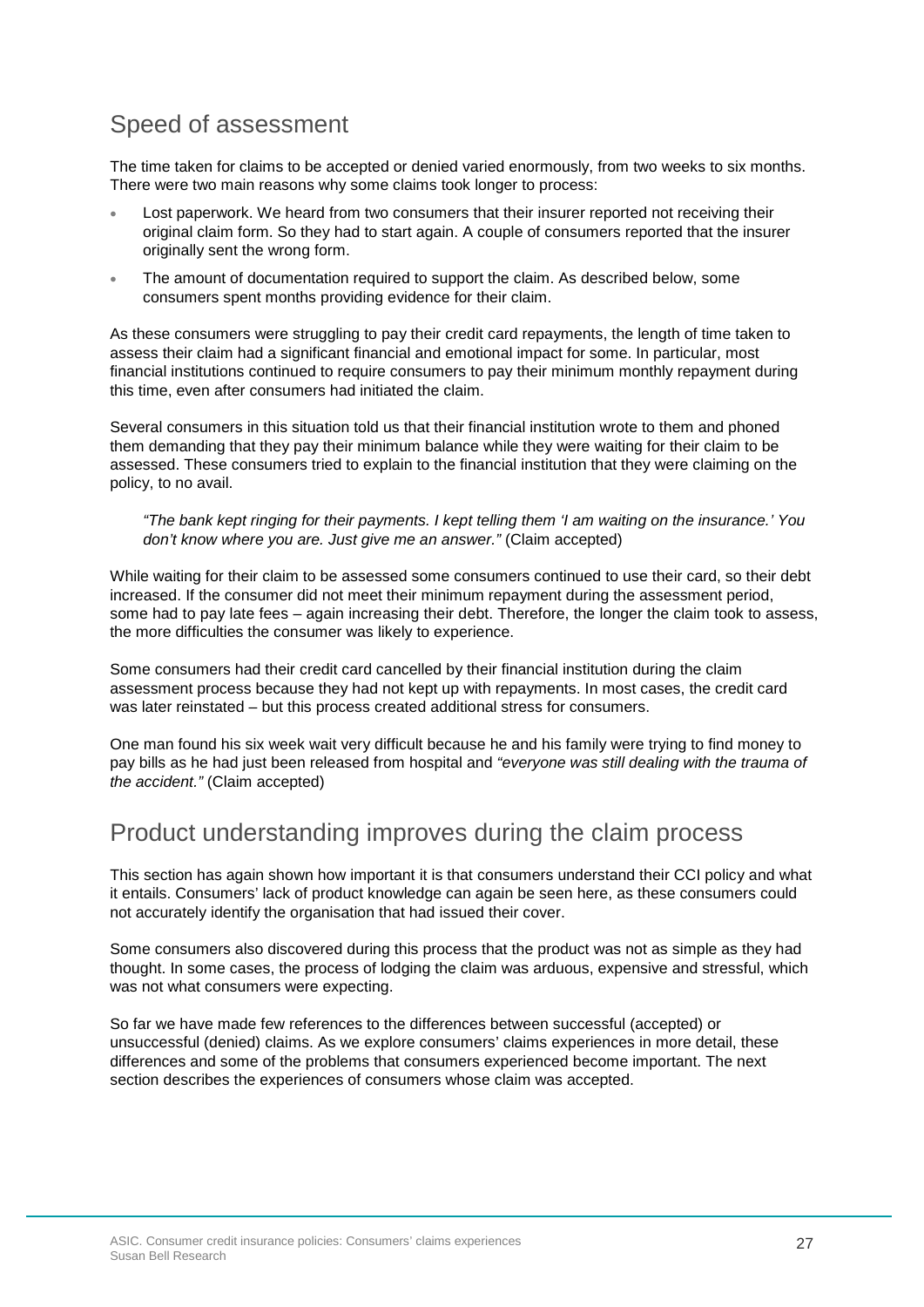# <span id="page-27-0"></span>E. Accepted claims

### Findings at a glance

Consumers whose claim was accepted were generally very relieved. They reported that the money helped them significantly.

There were a few consumers who were unclear about how their benefit amount was calculated and thought that they possibly had not received the full benefit amount.

Once their claim was accepted, some consumers experienced a smooth benefit period in which all the required payments were made on time and without error.

However, several consumers suffered poor experiences because of a lack of coordination between the financial institution and the insurer – especially when the insurer made a payment later than the consumer's repayment date on their credit card.

### The benefit paid

Thirty two consumers had their claim accepted. This included a small number whose claim was initially rejected (for further information, see section **G. Making a complaint**).

The table below summarises the accepted claims in terms of the reason for the claim and how the claim payment was made to consumers – whether it paid the consumer's outstanding balance on their credit card in one payment or whether it was paid on a monthly basis to cover consumers' repayments on their credit card.

| <b>Reason for claim</b> | Paid monthly or lump sum                      | <b>Number of consumers</b> |
|-------------------------|-----------------------------------------------|----------------------------|
| <b>Illness</b>          | Monthly repayments                            | 10                         |
| <b>Illness</b>          | Lump sum payment                              | 2                          |
| Accident                | Monthly repayments                            | 6                          |
| Accident                | Lump sum payment                              | 6                          |
| Unemployed              | Monthly repayments                            | 7                          |
| Unemployed              | Lump sum (or one monthly repayment – unclear) | 1                          |

#### **Table 5. Accepted claims**

Some of those who were paid a percentage were off work for long enough for the whole balance to be paid in the end.

By and large most of the consumers whose claim was accepted were happy and relieved with the outcome of their claim. Consumers whose whole balance was paid were particularly pleased.

*"You can imagine how wonderful that was."* (Claim accepted)

Having a claim paid as a lump sum can be very helpful for consumers as can be seen from the following comparison between the experiences of two consumers from two different insurers.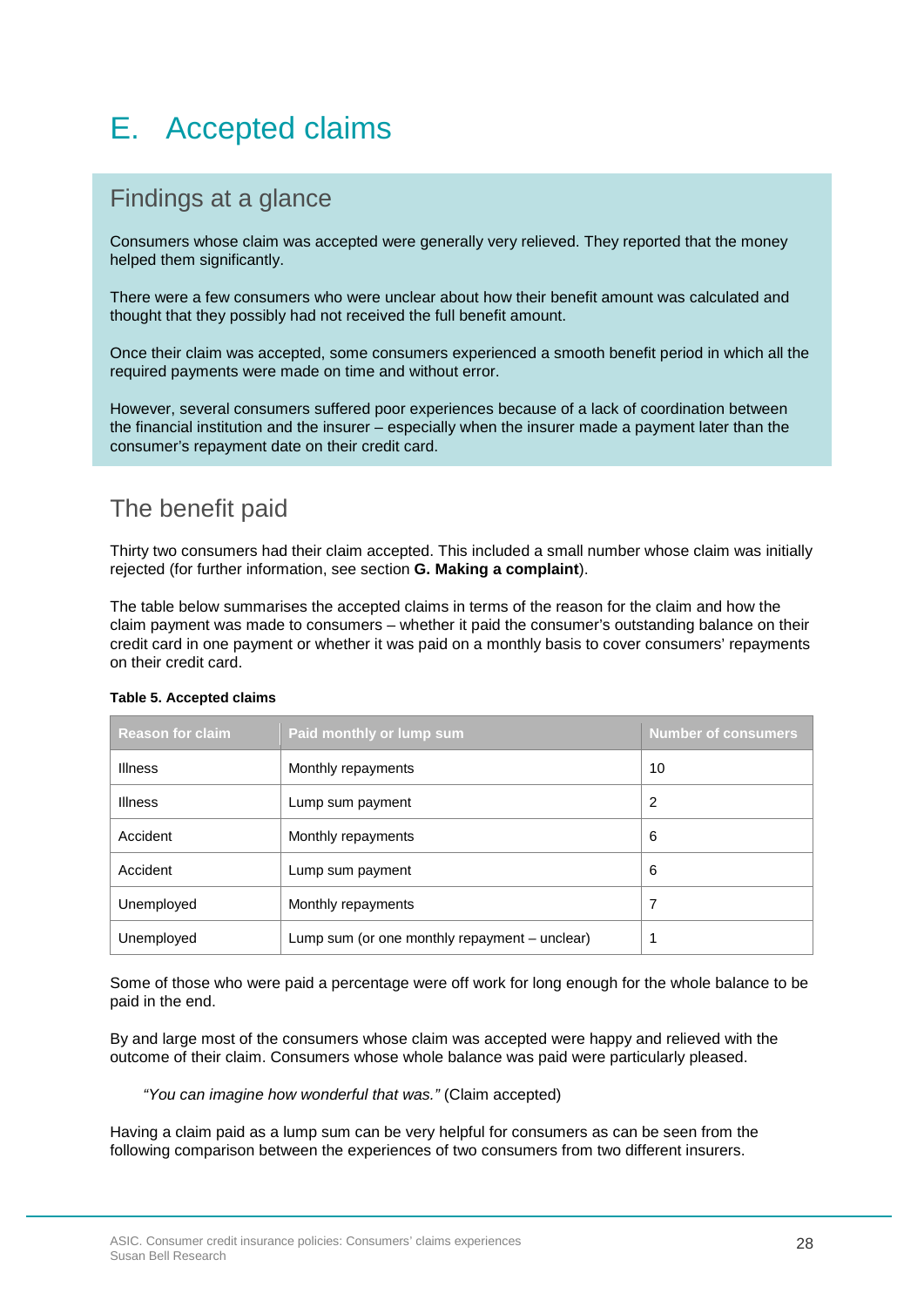#### **Table 6. Benefit paid as a lump sum or as a monthly payment**

|            | Different ways to pay the benefit                                                                                                                                                                                                                                                                                                                                                                                                                                                                     |  |
|------------|-------------------------------------------------------------------------------------------------------------------------------------------------------------------------------------------------------------------------------------------------------------------------------------------------------------------------------------------------------------------------------------------------------------------------------------------------------------------------------------------------------|--|
| Example 1: | A young woman had a serious head injury for which she was off work for 11 months. Her claim<br>was paid in full, about a month after she submitted the claim, as a lump sum. She described this<br>as "the best day of my life". Apart from the original documentation, she did not have to supply<br>any other evidence of her injury after she claimed. (Claim accepted)                                                                                                                            |  |
| Example 2: | A woman diagnosed with macular degeneration had to close her business because she could no<br>longer see. Her doctor described this as a permanent injury which would prevent her from<br>working again. Her claim was paid as six separate payments over about 10 months. For each<br>payment she was required to provide a new medical certificate, which she described as "sending"<br>some one back through the trauma by making them go back to the doctor every six weeks."<br>(Claim accepted) |  |

Some people claimed on two policies (for two different credit cards) for the same event. In one case, one insurer paid in full, while the second insurer paid monthly repayments to cover their minimum balance for the three months it took for him to return to work.

Overall, though, most consumers whose claims were paid were very pleased with the outcome.

*"It made a huge difference. It was a load off my mind. A big relief."* (Claim accepted)

*"It came at a time when I didn't know where the money was going to come from."* (Claim accepted)

*"It wasn't a huge amount of money. It just meant that I didn't have to worry about it."* (Claim accepted)

Many of these consumers reported that their customer service encounters went very smoothly. As one said *"I have nothing but high praise for the people I dealt with. They were really good. They were understanding."* (Claim accepted)

#### **A lower benefit payment than expected**

Some consumers did not receive as much money as they expected, though it is hard to know whether this was a decision by the insurer to pay only a 'part payment', or whether their expectations were incorrect – as they themselves did not understand why they had received the amount they received.

One man received \$3,000 when he was expecting \$5,000: *"I have no idea at all what the policy covers*." (Claim accepted) Another had a credit card debt of \$4,500 and received one payment only of \$700 and was told that there will be no more payments. He was still unemployed and says *"It would have been better if I understood how they paid out."* (Claim accepted)

One consumer believed that their claim had been denied because they had a pre-existing injury, but they were allowed a payment of \$298 *"for disability."* (Claim accepted)

Some people submitted claims for the same event to two different insurers, because they had cards from different providers and achieved a different outcome. For example, one had a claim paid in full by one insurer and in part by another, and again this was puzzling. *"I owed \$13,000 on one credit card and they gave me \$700. I owed \$1,400 on another card and they gave me \$1,700."* (Claim accepted)

Those who did not think they received the full benefit amount were generally not happy with the outcome. One advised others*: "Don't rely on it. Don't think they will give you enough to get you through more than a month or two … Look very carefully into how much they pay you … be very careful."* (Claim accepted)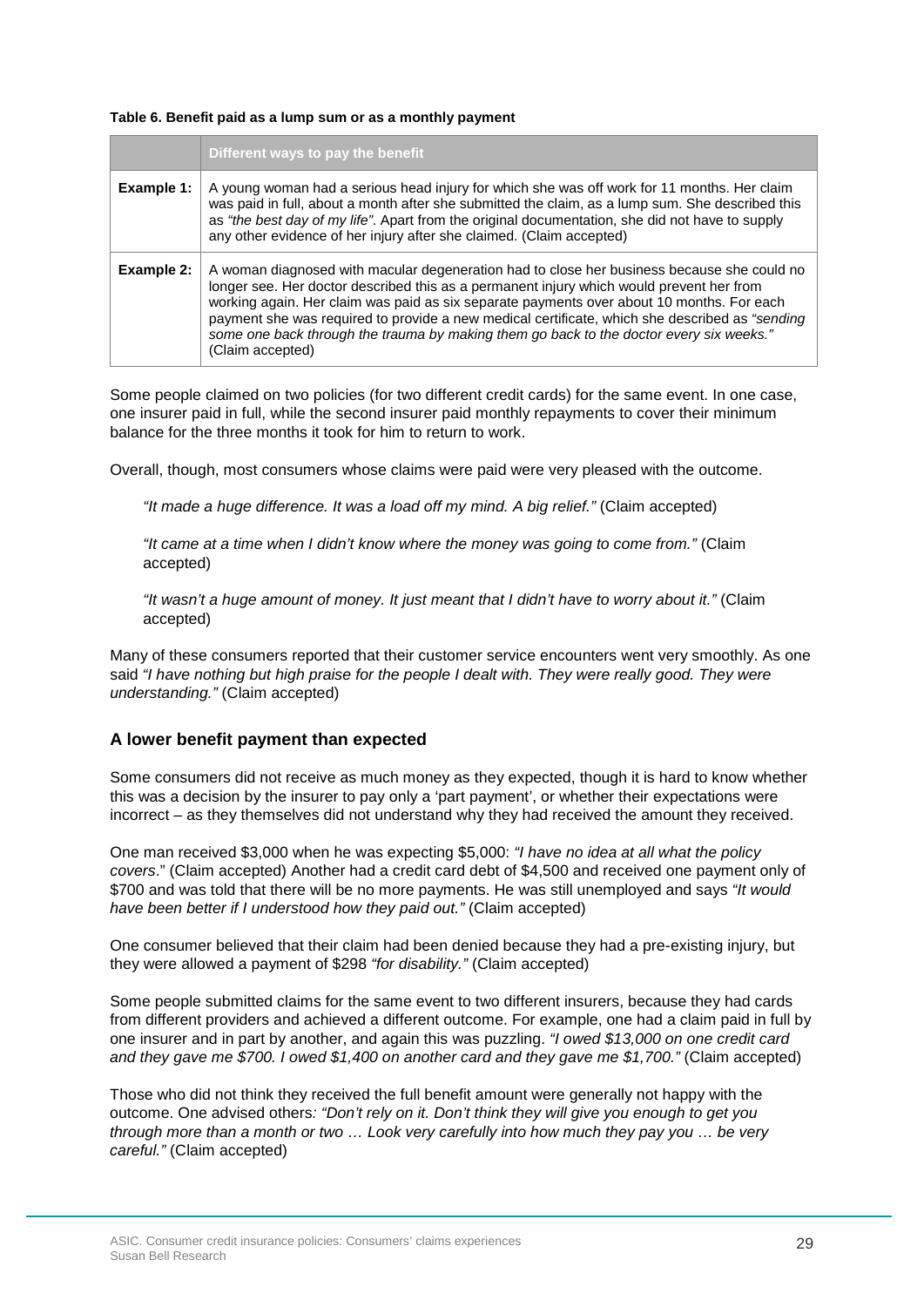### Evidence needed during the benefit period

In order to get to the acceptance stage of their claim, consumers generally had to provide a lot of paperwork, but for many the paperwork did not stop there. Consumers needed to continue to provide insurers with evidence that they were unable to work – in the case of an accident or illness claim – or evidence that they were looking for work for claims relating to job loss.

Consumers had different stories to tell about the amount of documentation required of them to prove their claims, as outlined in Table 7.

|                                         | Job loss / redundancy                                | <b>Illness or accident</b>                        |
|-----------------------------------------|------------------------------------------------------|---------------------------------------------------|
| Documents required by<br>all insurers:  | Proof of Centrelink assistance                       | At least one further medical certificate          |
| Documents required by<br>some insurers: | Evidence of job seeking<br>Letters from the employer | Medical certificates every month or two<br>months |

#### **Table 7. Continuing requests for documentation**

Those with short term illnesses or who returned to work quickly needed to supply less information to the insurer. Some with longer term illnesses or injuries had to resupply medical certificates every month, or every two months.

While most consumers did not recall being overly happy with the amount of documentation they were required to provide during the period their benefit was being paid, two consumers who had their claim accepted with the same insurer were relatively positive about their experience:

- One consumer had a long term illness and was only required to provide proof of the illness after six months.
- The other consumer was told after a few months that she no longer had to supply proof each month and instead the insurer paid her a lump sum.

*"They covered me for everything on the card, so they said it was easier for them to pay it out rather than (make) payments every month, because it appeared that I would still be disabled for a while."* (Claim accepted)

Some consumers formally complained about the amount of documentation required. It added considerably to their financial stress and distress. Each visit to the doctor for a certificate cost money plus transportation costs. The cost of travel was especially significant for people in remote areas.

*"They assess it every 30 days, so every 30 days you have to fill out paperwork again so it is a very difficult process to get this amount of money, which is peanuts."* (Claim accepted)

*"If you are claiming for two to three months, then your credit card payment is \$110 or whatever. Then you have to take off the \$50 to get a medical certificate, so it doesn't seem right, because you are paying quite a bit for your insurance."* (Claim accepted)

One woman said that while she would advise other people to take out a CCI policy, she would also advise them to ask questions about the need for these ongoing medical certificates "*because people don't realise they have to pay this on top of their insurance."* (Claim accepted)

### Problems after the claim was accepted

Once a claim was accepted, the rest of the process sometimes went smoothly, especially if the claim period was short. However, several consumers whose claim was accepted told us of poor coordination between the financial institution and the insurer – as one man said, "*the right hand not talking to the left hand".* (Claim accepted)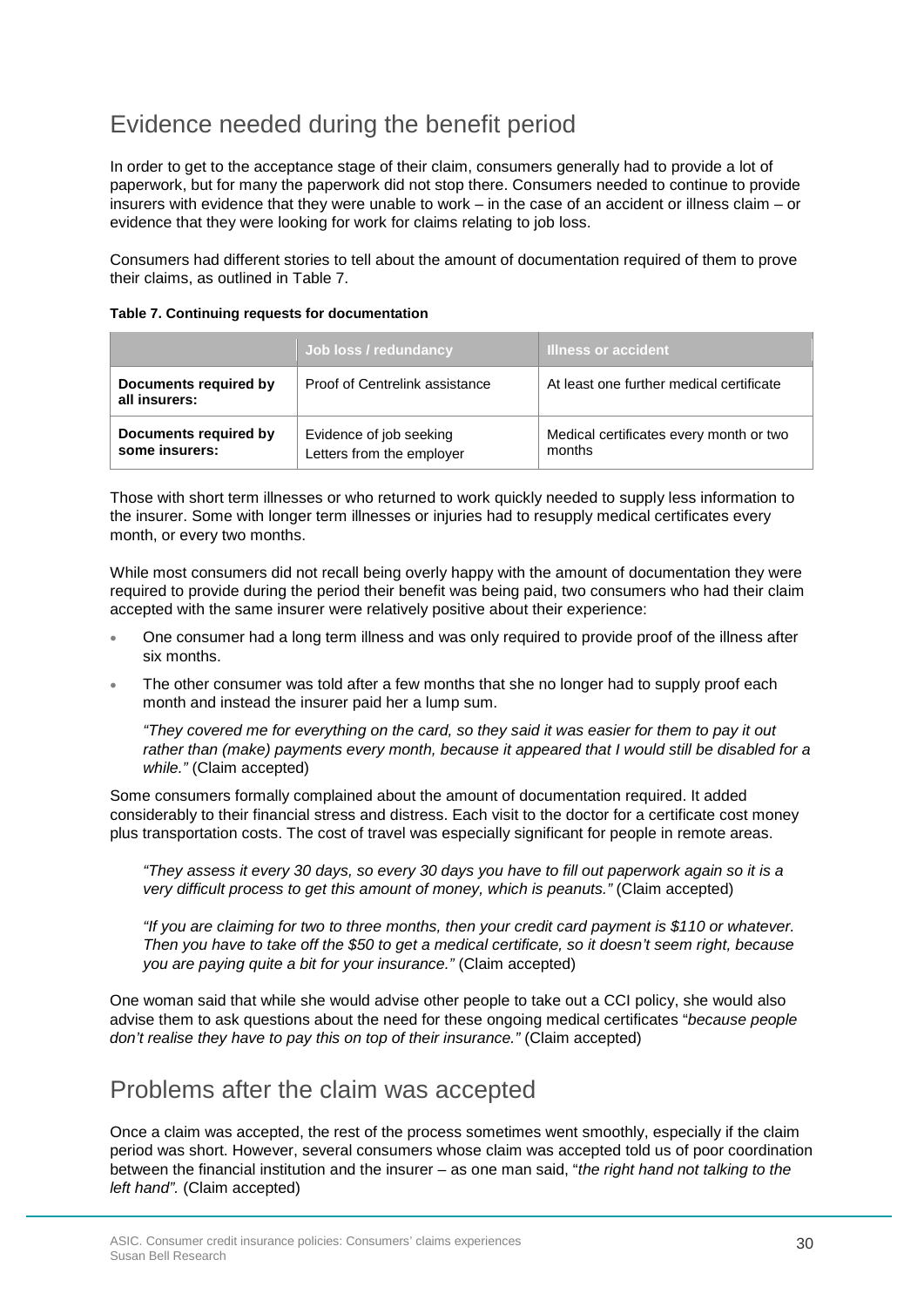#### **Timing of the payment**

Several consumers interviewed experienced problems when their financial institution "*demanded*" that they pay their credit card monthly repayment amount by a certain due date, but the insurer paid the benefit amount on a different date. This resulted in the consumer receiving demands from the financial institution and in some cases incurring late fees. One consumer even paid the monthly repayment so as to avoid incurring a late fee.

*"The bank would still expect you to pay the \$99 which was the minimum repayment even though the \$328 had gone in as a repayment (but on the wrong date). If you defaulted, you got the late fee."* (Claim accepted)

*"I kept having to contact different people and ring (the financial institution) to ask questions about payments or stuff like that and they were like 'oh, we don't look after it', but … (the insurer) were actually paying a certain amount each month but there was never any coordination with when (the financial institution) wanted me to pay my credit card."* (Claim accepted)

The problem was compounded by the fact that some consumers did not understand that the insurer and the financial institution were separate departments or organisations.

*"I was a bit confused. They were from (the insurer) but it was a (bank) credit card, and I think they said they were calling on behalf of them but at the time I didn't realise it was a separate, which caused some dramas when I was trying to deal with them – having to contact different people and ring (the bank) to ask questions and payments*." (Claim accepted)

Two consumers reported that they understood their insurer paid the claim amount on a set number of days after receiving the completed forms for their claim (e.g. four days and two weeks). Another consumer said it varied – it could take *"between seven to 21 days"* to process. Another consumer told us that the insurer paid the claim on the anniversary of the policy – or possibly the anniversary of the claim, though they may have been mistaken.

Some insurers did not communicate to consumers about how long they would receive a payment for, so some consumers did not know when to start making their own repayments. One financial institution cancelled a consumer's credit card after the insurer paid only one payment – the consumer was expecting a payment during the second month and therefore did not make their own repayment and their card was cancelled along with their policy. (Claim accepted)

Where a case officer had been assigned to a consumer's claim this usually helped those who experienced the administrative problems we described earlier.

*"I generally talked to the same person and that person was very open with what they were doing and whether they got my forms."* (Claim accepted)

### The importance of coordination between insurer and financial institution

There is no doubt that some consumers whose claim was accepted were very satisfied. They were relieved and pleased to receive a lump sum payment or monthly repayment at a time when they really needed some financial assistance. The process, for these satisfied consumers, was speedy and smooth.

However, some suffered stress and financial problems during the time they received their benefit, because of poor coordination between the insurer and financial institution. Consumers had been led to believe that the insurance would cover their minimum monthly repayment on the date it was due. However, several found that the insurer had their own timeframe for paying the benefit, which did not appear to have been conveyed to the financial institution.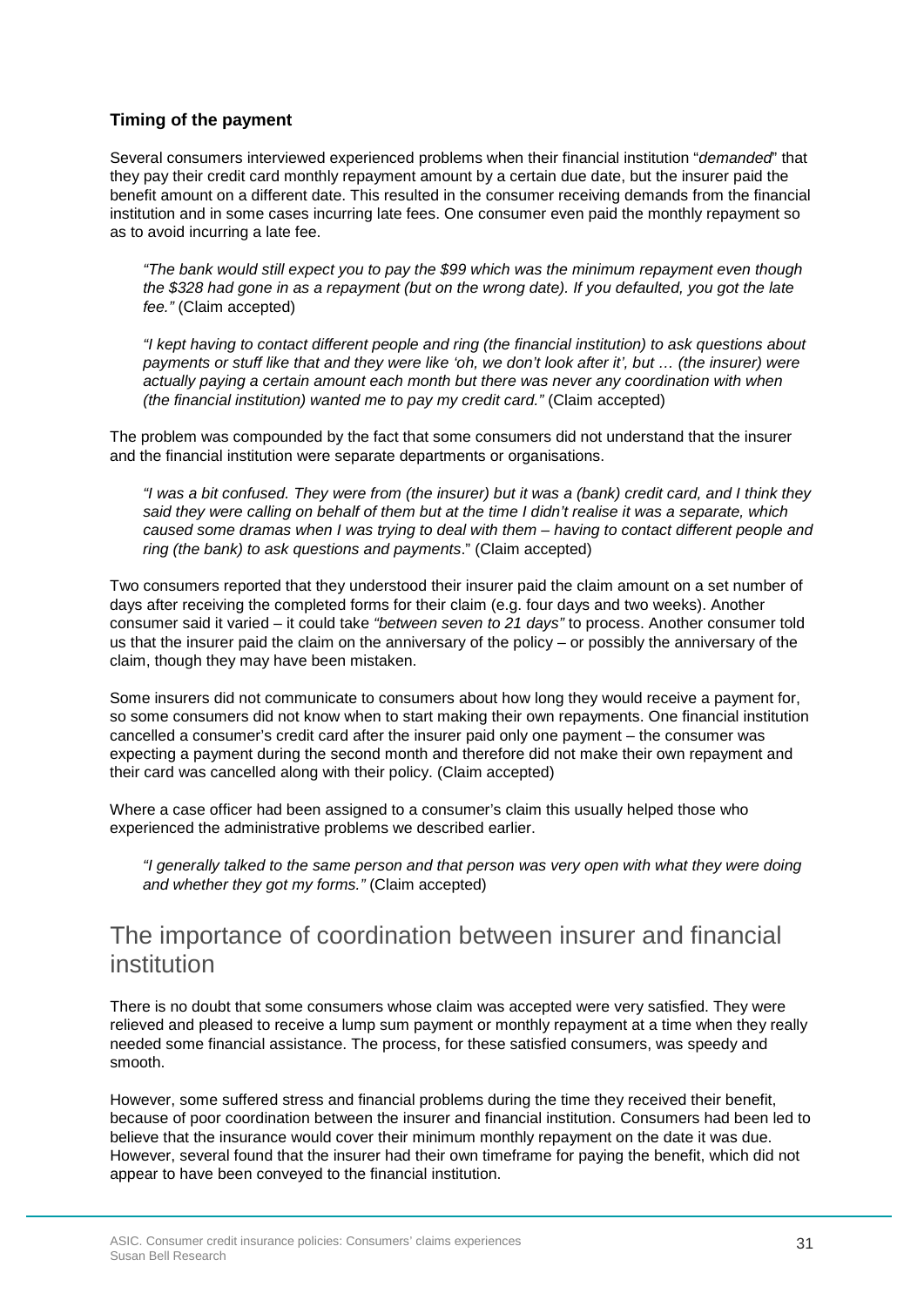Most consumers had made their claims because they were already in a position where they were struggling to meet their credit card repayments. Many were ill and suffering from some form of physical or mental incapacity. Receiving phone calls and letters from their financial institution demanding that they pay their minimum balance when it was supposed to have been paid from their insurance benefit was unnecessarily stressful.

The next section of the report describes why some claims where denied and the impact that had on those consumers.

## <span id="page-31-0"></span>F. Denied claims

### Findings at a glance

Some consumers' claims were denied because they had been ineligible to claim on certain aspects of their policy since they first took it out. Others became ineligible after they took out the policy because their work or circumstances changed.

Most consumers were shocked when their claims were denied. They felt surprise, emotional distress and financial strain.

To some extent, making a claim added to their financial problems because of the expenses incurred in the process.

### Why claims were denied

This section explores the reasons why for 20 of the consumers interviewed their CCI claims were denied.<sup>[8](#page-31-1)</sup> Table 9 in the Appendix outlines the reasons why each of these claims were denied.

Three consumers could not in fact tell us the exact reason why their claim was denied. Two of these consumers could provide us with some details of why they thought their claim had been denied, although it was an incomplete or unclear response. One consumer could not provide us with any reason – this consumer spoke English as a second language and had not understood what he had been told in relation to why his claim was denied.

#### **Denied claims: unemployment**

Ten consumers who had lost their job and made a claim on their CCI policy had their claim denied – for varied reasons. In some cases it was because their employment status made them ineligible to claim (CCI policies typically exclude contract workers, seasonal workers and sometimes the selfemployed) or they did not meet standard waiting periods that applied to their CCI policy. Also, CCI policies generally only cover consumers when their unemployment is involuntary – as a few consumers in this survey discovered when their claim was denied because their employer claimed that they had left their job voluntarily.

Some of the consumers whose claims were denied due to their employment status had worked in that capacity since they took out their CCI policy. For example, one consumer worked in the public service on a contract, another was a contract cleaner. In all of these cases, the consumer had not understood that they were not – and had never been – eligible to claim on certain features of their CCI policy.

<span id="page-31-1"></span> $8$  Another three people had their claim denied, and then accepted. We have categorised these as 'accepted' claims. Ê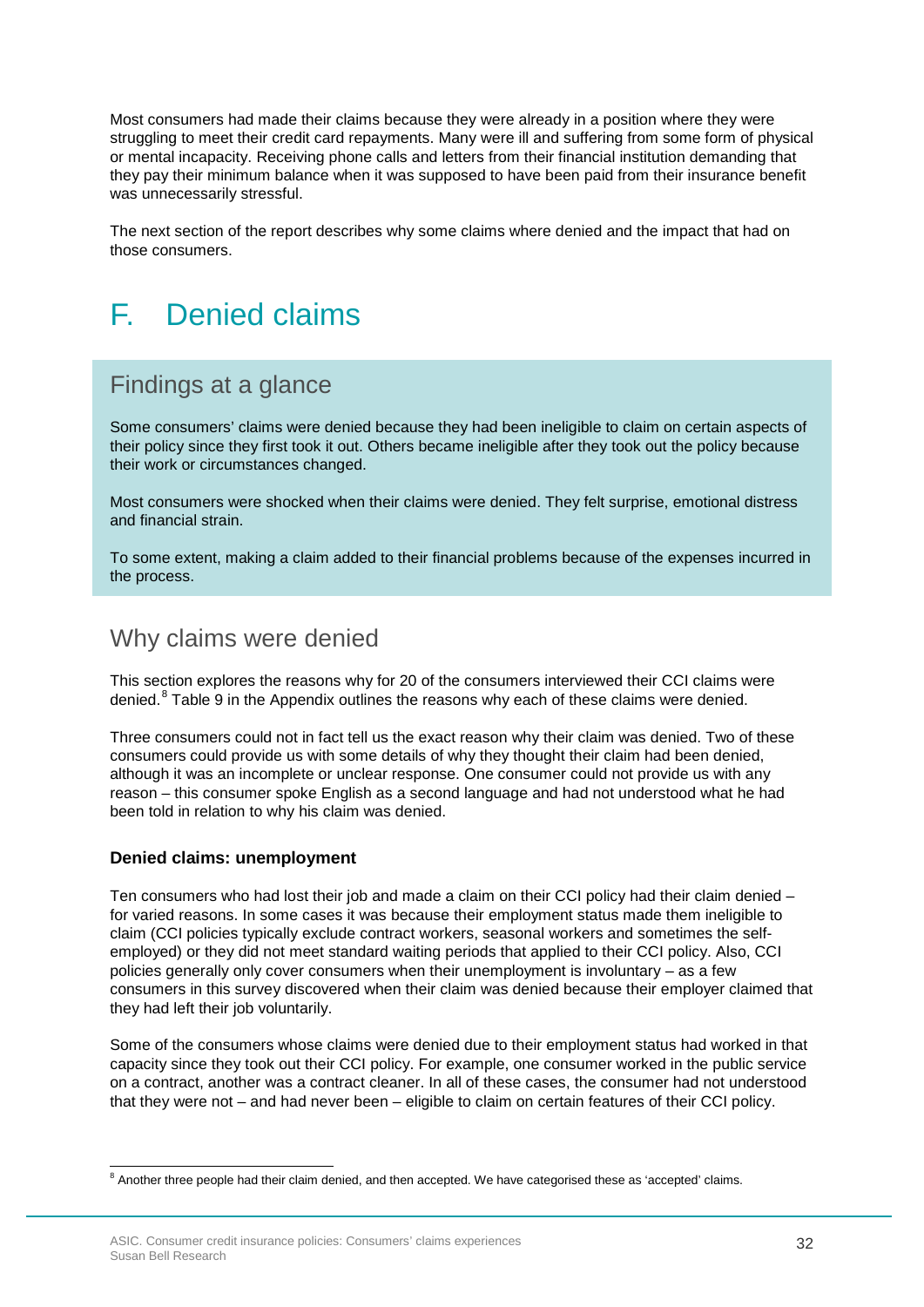#### **Denied claims: accidents and illnesses**

Ten consumers who made a claim because they could no longer work due to an accident or illness had their claim denied. The reason for most of these claims being denied was due to an exclusion where consumers generally could not claim for an injury or illness they had before the commencement date of their CCI policy, typically known as a 'pre-existing condition'.

Therefore, most of the denied claims made on the basis of an accident involved injuring the same part of the body to a previous injury. In at least two cases consumers told us that they had not in fact injured the same part of their body but a 'similar' part of their body and the insurer still found this to be a pre-existing condition. For example, one woman had previously injured her back, but her claim related to injuring a different part of her back.

One consumer had her claim denied because she had visited a doctor for her ongoing chronic fatigue in the previous months before making her claim.

These consumers told us that they would not have taken out the policy if they had known that there was a pre-existing condition exclusion, because it was very likely that they would be excluded. In particular, we interviewed a blind person who tried to claim on their CCI policy.

*"It really wasn't explained to us at all about the pre-existing condition, because we wouldn't have done it."* (Claim denied)

### Reaction to the denial of the claim

#### **The shock when the claim was denied**

The consumers we spoke to were surprised – and often shocked – when their claim was denied. Some consumers said they were *"gut wrenched"* and spoke to us about their distress.

One woman said that *"You would have seen me in foetal position on my lounge room floor"* when she first learned of the decision.

One of the reasons for this strong emotional reaction was that the denial of the claim left the consumer with no way to pay their credit card debt.

*"It added to my stress levels. I thought I was insured. I had to find another solution to my problems."* (Claim denied)

After the initial surprise came anger and a sense of being *"deceived"* that they had paid premiums for no purpose. *"It shatters you. You don't sleep. You have been throwing money away for something that is not there, that you think is there."* (Claim denied)

*"I thought it was disgusting."* (Claim denied)

The customer service received by people whose claims were denied seemed to have varied enormously, possibly because some of these consumers responded to the denial of the claim with anger and frustration, and were at the same time unaware of policy exclusions.

Some consumers reported that customer service staff were impatient with them when they struggled to understand what had happened. One said that that staff "*confused me by saying 'I didn't know what I was saying'".* (Claim denied)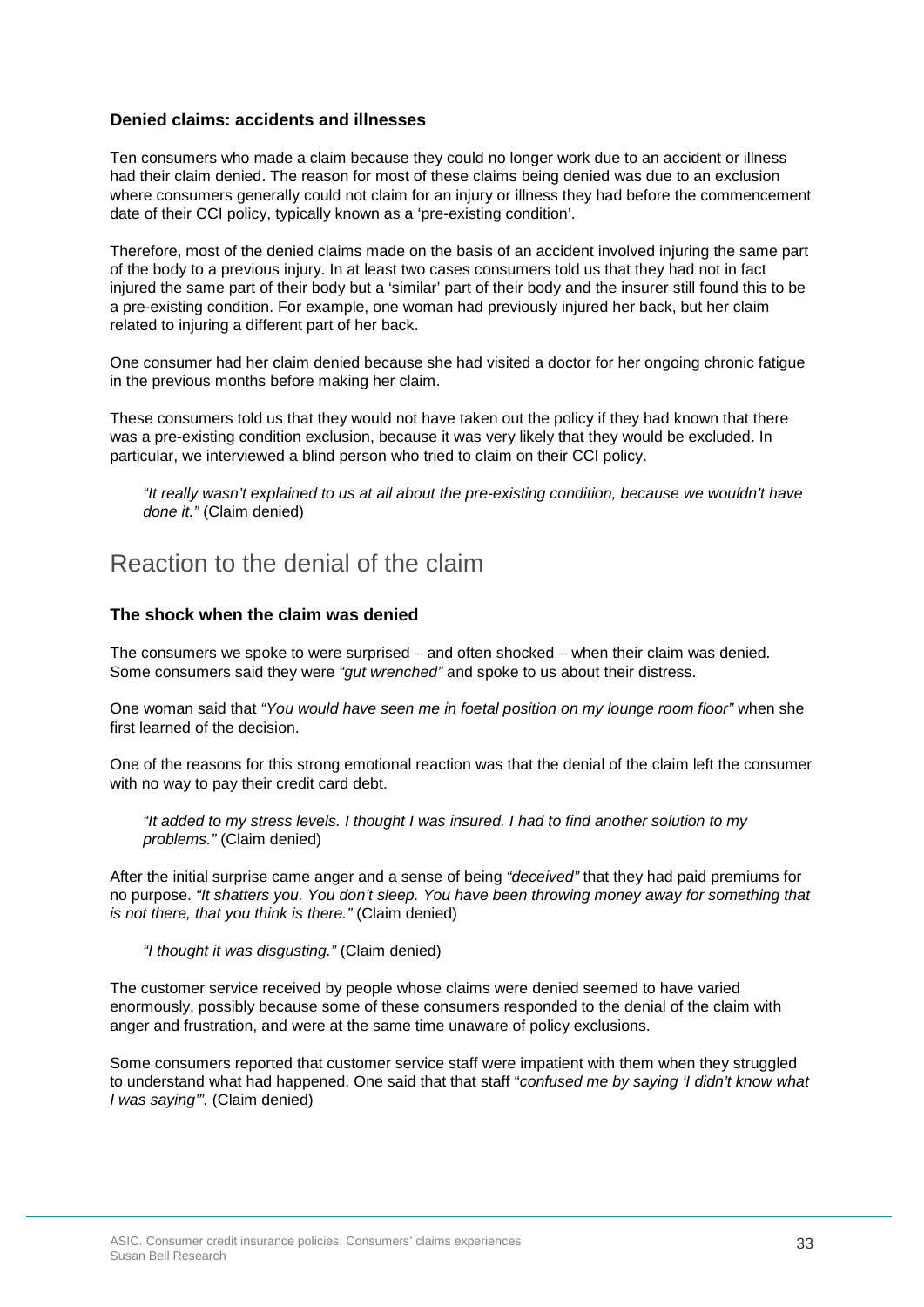#### **The financial implications of a denied claim**

Consumers whose claims were denied specifically mentioned the time and money they had spent submitting their claim – the costs of doctor's visits, phone calls and photocopying mentioned earlier.

One man, who lived in a remote area and called the insurer from his mobile phone, was put on hold several times, and was asked to return calls to voicemail. He said this had cost him too much when he was unemployed and already in debt.

The longer-term financial consequences for some of these consumers whose claim was denied have been quite severe. They have a credit card debt and no way to pay it, and only an income from Centrelink to cover medical and living expenses.

Most have cancelled their credit card. Some have now been declared bankrupt, and no longer have access to credit.

*"In the last four months I have gone through hardship anyway, and you have to cut up the card, so the insurance stopped automatically."* (Claim denied)

### Dissatisfaction with CCI policy

To summarise, consumers were generally surprised and shocked when their claim was denied. Many of these consumers felt they had been *"let down"* by the financial institution who sold them their policy. The overriding theme here was that consumers had believed that paying the premium for their policy made them eligible to make a claim on their policy.

*"I am paying \$20 for an insurance premium on a credit card. If they are going to take that money off me, then I want to make a claim on them."* (Claim denied)

*"At the end of the day you can honestly say that you paid for a product that you didn't get."* (Claim denied)

When they found out that they were ineligible to make a claim on their policy some consumers believed that they should have their premium returned. These consumers were not aware that their policy had exclusions that would impact them. They say they weren't told, and they did not know what to ask.

One woman was six months off her 65th birthday when she took out the policy. She became ineligible to claim when she turned 65. She was unaware of the age exclusion.

*"There was no thought in my mind that I wouldn't be covered."* (Claim denied)

It is clear that some consumers' understanding of their policy was inadequate. They did not know the policy had exclusions and eligibility criteria, and were shocked and distressed to discover why their claim was denied.

This report highlights the issue of responsibility. To what extent should the consumers have informed themselves? Conversely, to what extent should the financial institutions and insurers have been more transparent in explaining how the policy worked?

We observed that consumers who did make some effort to inform themselves when they took out the policy were generally educated to the tertiary level and had prior exposure to contracts and insurance policies. In contrast, those who did not ask questions about eligibility criteria, and did not read the policy material did not know that they needed to do so. They assumed they would be able to claim on the policy because the policy had been offered to them. This lead to the situation where some of the people least able to afford the premium and the cost of evidencing the claim had their claim denied.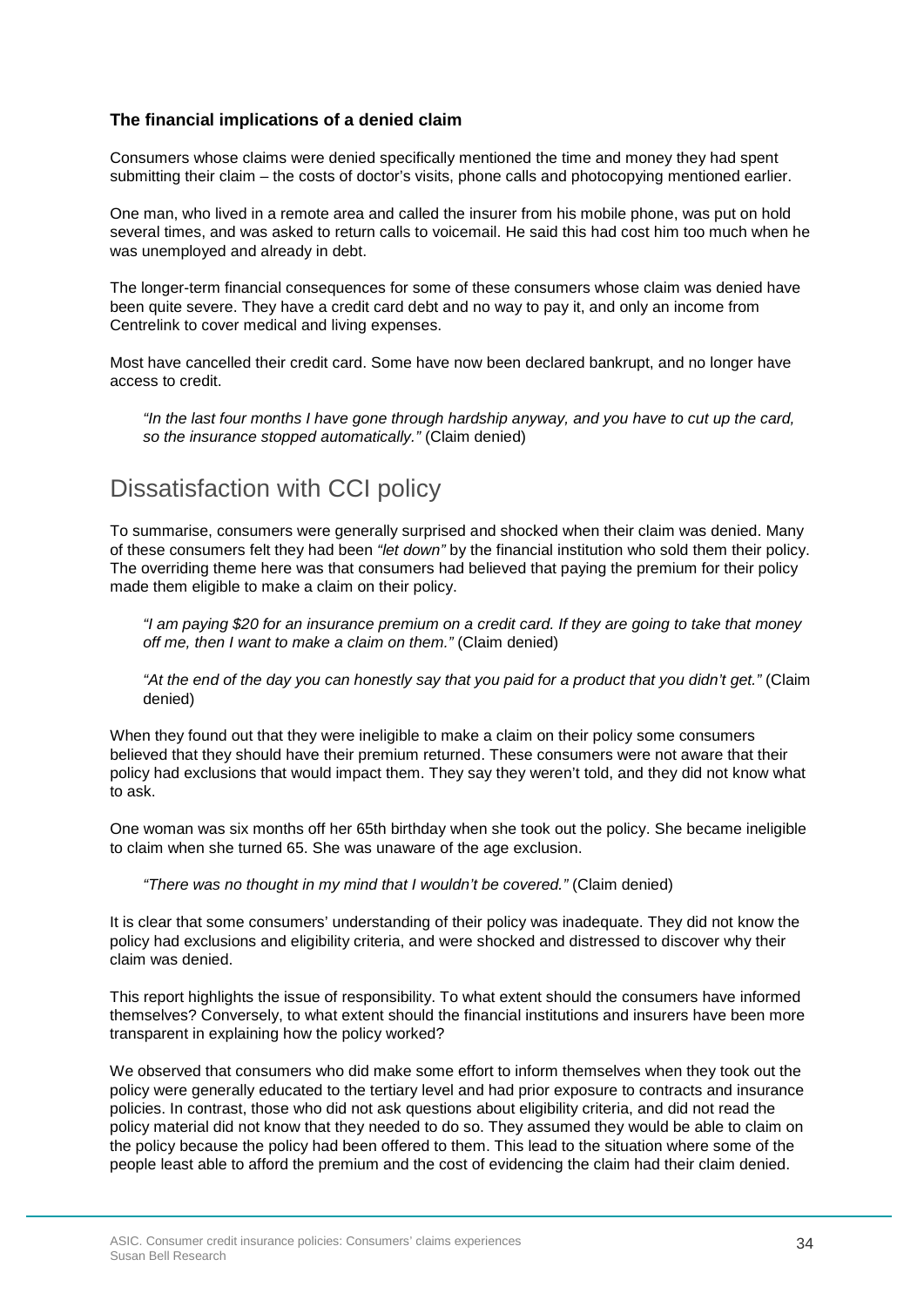Consumers who are unhappy with any aspect of the claim process could make a complaint to the relevant organisation. The next section of the report examines what happened when some people decided to complain.

## <span id="page-34-0"></span>G. Making a complaint

### Findings at a glance

Consumers made a range of different claims-related complaints to the financial institutions and insurers.

Some consumers complained about how long it took to process their claim. For the most part, these complaints seemed to be effective, in that the claim was decided soon after.

Some consumers complained about problems with the payment of benefits. These complaints were typically neither resolved nor escalated.

Some consumers complained that their claim was denied. In three cases, the complaint decision was found to be in the consumer's favour and the insurer accepted their claim.

Making the initial complaint – and then escalating it – appeared to be a prolonged and stressful process for the consumer. People with very little income, who may be suffering from ill health were understandably reluctant to pursue a process which they believed showed little sign of succeeding.

### How and why consumers complained

In all, 1[9](#page-34-1) consumers interviewed for this report made a complaint<sup>9</sup> at some point during the claim process. Consumer complaints about CCI claims fell into three categories:

- 1. Complaints about the process of assessing the claim.
- 2. Complaints about the denial of a claim.
- 3. Complaints about the process of paying the benefit.

We asked all consumers whether they were aware that they could complain. Nearly all consumers told us that they were informed about how to complain if they wanted to.

#### Complaints about the process of assessing a claim

Four of the consumers interviewed complained to the insurer during the assessment phase because of issues they were experiencing in processing their claim. Three of these consumers complained because they did not know why it was taking the insurer so long to assess their claim.

These consumers wanted to end the uncertainty of their outstanding claim. They had difficulties paying their credit card debt and wanted to know if they needed to find other ways to pay their debt should their claim be unsuccessful. These three consumers had their complaints successfully resolved – although in two cases the consumer had to complain more than once.

<span id="page-34-1"></span><sup>9</sup> Regulatory Guide 165 *Licensing: Internal and external dispute resolution* (RG 165) defines a 'complaint' as *"An expression of dissatisfaction made to an organisation, related to its products or services, or the complaints handling process itself, where a response or resolution is explicitly or implicitly expected*.*"* (RG 165.79) Ê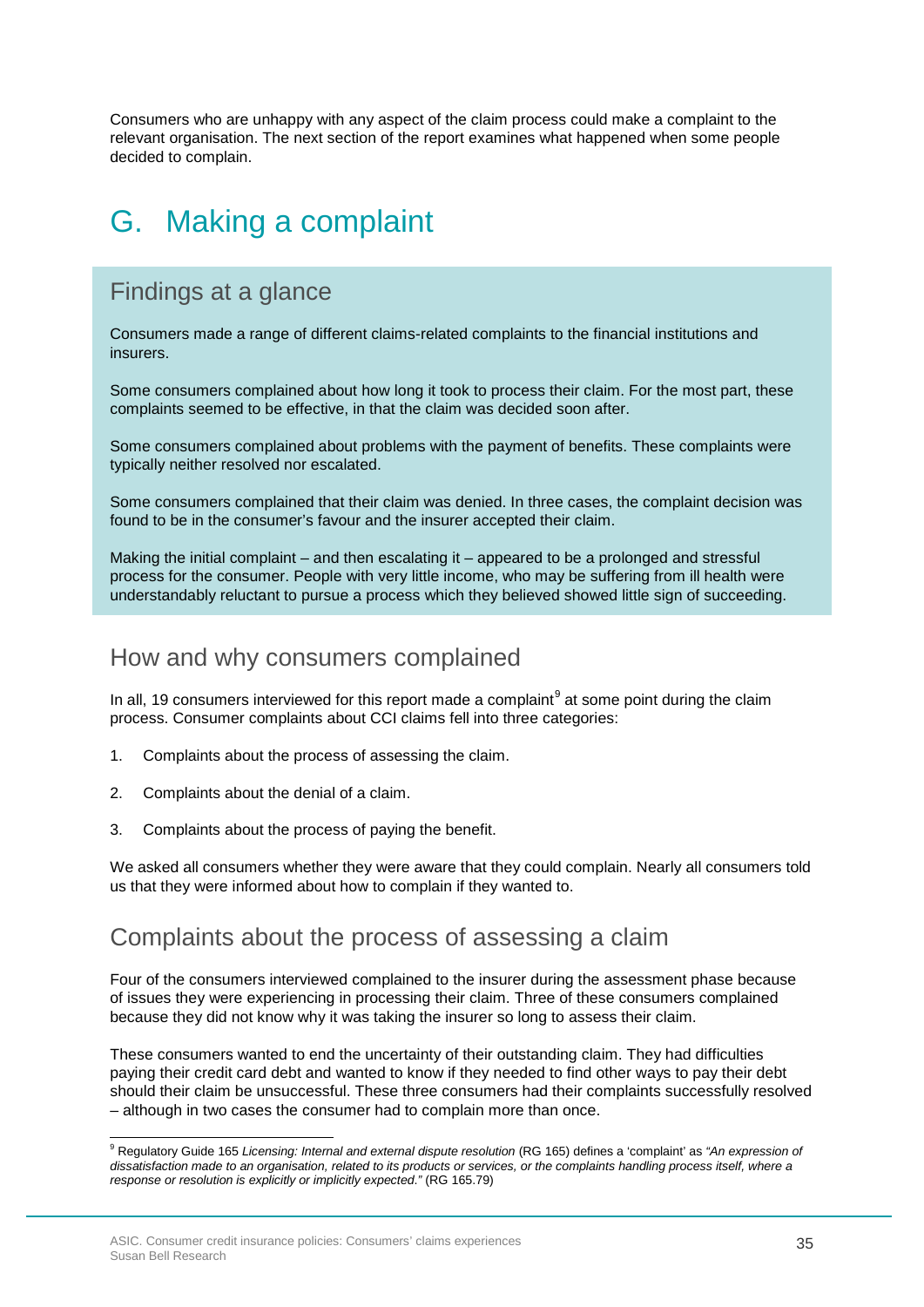One consumer made a complaint about the amount of 'paperwork' he had to complete and gather to support his claim. This complaint was not resolved in the consumer's favour as the insurer insisted that he must provide the documentation that had been initially requested. He chose not to gather more information and his claim was denied.

### Complaints about the outcome – denied claims

#### **Successful complaints**

Three consumers made a complaint about their claim being denied and had the decision overturned in their favour, as the table below summarises.

|  | Table 8. Complaints about the outcome: successful |  |  |  |
|--|---------------------------------------------------|--|--|--|
|--|---------------------------------------------------|--|--|--|

| Reason<br>for the<br>claim | <b>Summary of the complaint</b>                                                                                                                                                                                                                                                                                                                               | <b>Method of complaint</b>                                                                                                                              | Outcome                                                                                                                                                             |
|----------------------------|---------------------------------------------------------------------------------------------------------------------------------------------------------------------------------------------------------------------------------------------------------------------------------------------------------------------------------------------------------------|---------------------------------------------------------------------------------------------------------------------------------------------------------|---------------------------------------------------------------------------------------------------------------------------------------------------------------------|
| Accident                   | The consumer's claim was denied on the<br>basis that the consumer had a pre-existing<br>injury. The consumer was able to show that<br>the original Product Disclosure Statement<br>(PDS) did not specifically exclude their<br>condition. The consumer also raised issues<br>in relation to inadequate disclosure at the<br>time the policy was sold to them. | The consumer wrote<br>to the insurer to<br>inform them that the<br>policy had not<br>specifically excluded<br>their condition when<br>they took it out. | The claim was<br>accepted. The insurer<br>wrote to the consumer<br>apologising for the<br>error.                                                                    |
| Accident                   | The claim was denied because the insurer<br>said the consumer had a zero balance. The<br>consumer was able to show that the<br>balance on the statement prior to their<br>accident was not zero.                                                                                                                                                              | The consumer<br>phoned the insurer<br>and asked for<br>someone else to<br>assess the claim.                                                             | The original claim was<br>cancelled and a second<br>claim for the same<br>event was accepted.<br>The insurer wrote to the<br>consumer apologising<br>for the error. |
| <b>Illness</b>             | The consumer returned to work on limited<br>duties after being told by the insurer that<br>the benefit payments would continue.<br>The insurer wrote to the consumer to<br>inform them that they were not eligible to<br>claim as they had returned to work.                                                                                                  | The consumer wrote<br>to the insurer pointing<br>out that the PDS on<br>the website did not<br>support their<br>interpretation.                         | The consumer began to<br>receive payments.                                                                                                                          |

These successful complaints have some common characteristics:

- 1. These consumers persisted with their complaints. None of these complaints were resolved at the initial conversation.
- 2. Each consumer was able to demonstrate the legitimacy of their complaint. They all had a reasonable understanding of the policy and had familiarised themselves with terms and conditions relevant to their circumstances. In each case, the consumer reviewed the PDS on the website, or the copy they had kept when they took out the policy. They were able to refer to it to support their complaint.
- 3. Two consumers initially expressed their complaint in writing. One of these consumers believed that the insurer took them more seriously because they were fortunate enough to be able to express themself in 'corporate' language. They also had some additional finances to help pay for phone calls and photocopying to support their claim.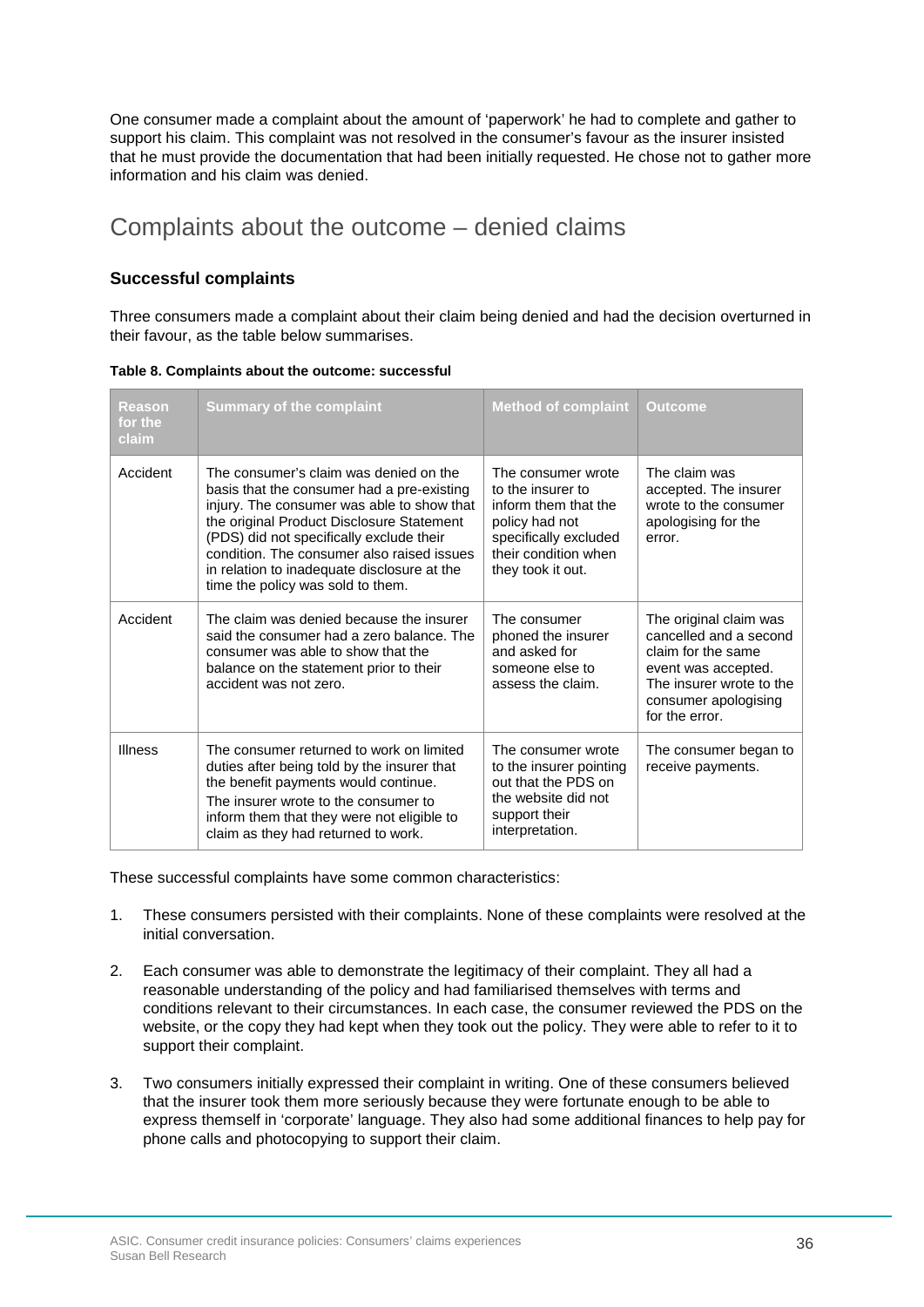#### **Unsuccessful complaints**

Eleven consumers complained about their denied claim and did not have the complaint resolved in their favour.

In general, these consumers complained about wanting to have the insurer's claim decision reversed. However, most of these claims had been denied because the consumer clearly fell within the exclusions of the CCI policy, therefore consumers were not able to refer to the PDS or other policy documentation to support the basis of their complaint (unlike the complaints that were successful). One consumer complained because they thought their insurer had misunderstood their employment situation but this didn't change the outcome.

Other consumers had had another purpose when making their complaint which was to have the premiums they had paid refunded:

*"My complaint was that they sold it to me. My complaint was 'you told me the policy was this and it isn't' … I was jumping up and down talking 'ombudsman' and things like that."* (Claim denied)

In two cases the insurer did offer to return the premium. One was to a woman who became blind and was unaware that her condition made her ineligible.

Some consumers were not entirely clear about the outcome they wanted to achieve from their complaint. While they would have liked the decision to be reversed, they were also frustrated with the process and the fact that they had been sold the CCI policy in the first place.

#### **The organisation the complaint was made to**

There was little consistency in relation to who consumers complained to about a denied claim – some consumers complained to the financial institution who sold them their policy (including visiting the financial institution, usually a bank branch) and other consumers complained to the insurer. In two cases, consumers did not know who they had contacted – one consumer said that they had followed the 'IDR process', and the other consumer could not be sure.

Where consumers complained to the financial institution about the outcome of their complaint, the financial institution usually informed the consumer that the claim decision was not theirs, but the insurer's. No consumers reported that the financial institution responded to any general frustrations they expressed about why the policy was sold to them. When these consumers then complained directly to the insurer, the insurer generally refused to reconsider their decision. The fact that the consumer had been unaware of the eligibility criteria was not their concern and this left the consumer with nowhere else to go.

### Complaints about the process of paying the benefit

#### **Successful complaints**

Turning now to claims that were accepted, six consumers complained to the financial institution or insurer about problems they experienced during the benefit payment period. The complaints were:

- that the benefit was paid after the credit card payment was due,
- that the insurer required too much paperwork from the consumer, and
- that a mistake had been made.

Three consumers had a successful outcome in relation to their complaint. This included one consumer who insisted that the insurer was expecting too much documentation from them such as regular medical certificates. They considered that this was unnecessary when their doctor had informed the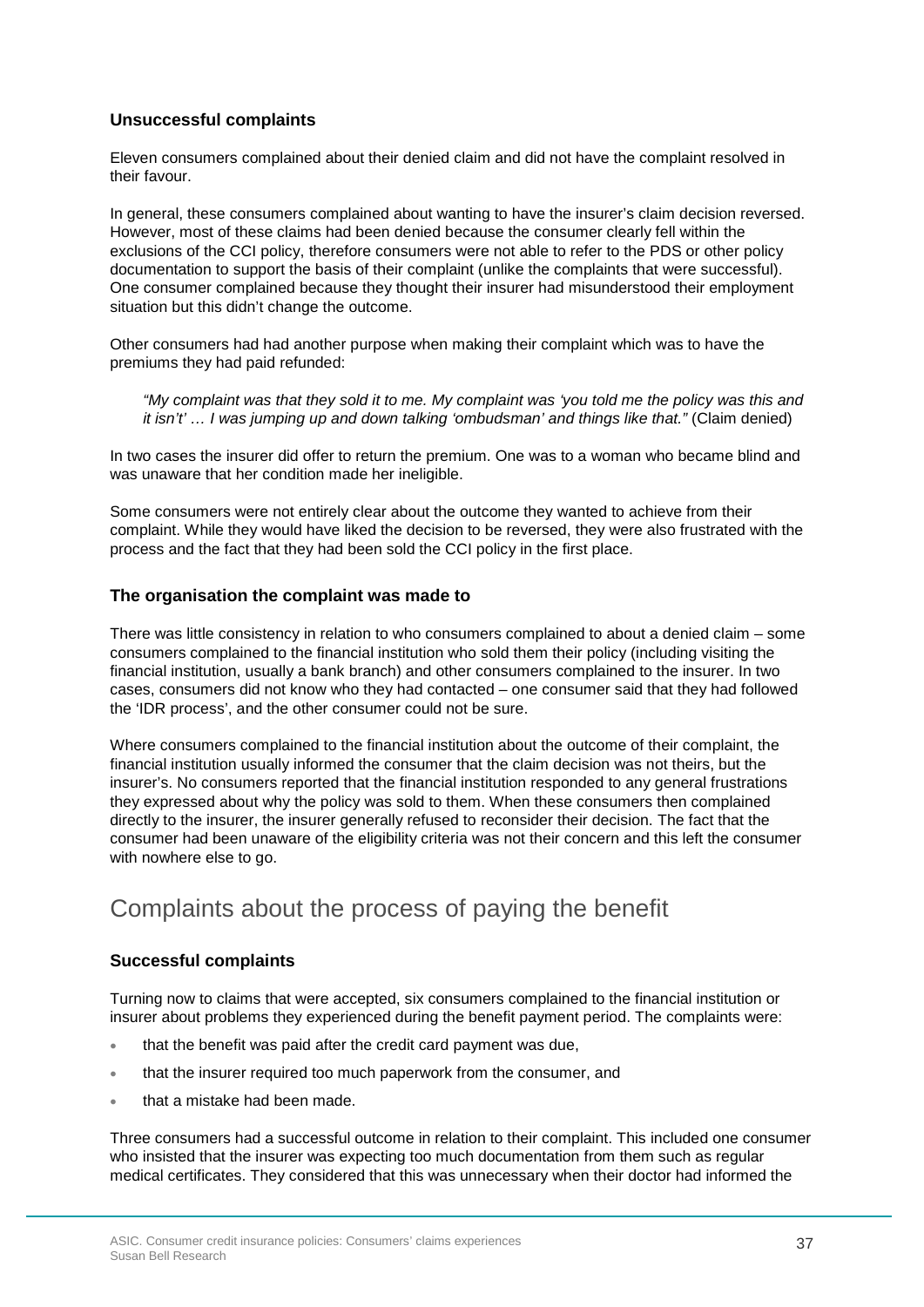insurer that they would never be able to return to work. After raising this issue with the insurer several times, the matter was resolved and the consumer no longer had to provide the additional documentation.

The other two complaints related to the benefit payment. One consumer complained because the benefit amount was being paid into the wrong credit card account – while this complaint was resolved to the consumer's satisfaction, it took three months and repeated phone calls from the consumer to finalise.

#### **Unsuccessful complaints**

Three consumers had unsuccessful outcomes in relation to their complaints about problems they experienced during the benefit payment period. All three complaints related to the problem described earlier in this report – that the financial institution expected payment on a specific date and the insurer seemed to pay according to a different schedule.

Two consumers contacted their insurer and one consumer contacted their financial institution to resolve this problem. All of these complaints were made by phone and in many cases the consumers had to speak to several people about their problem. This became a trail of phone calls, to two different organisations, as the financial institution referred the consumer back to the insurer, and the insurer did the opposite.

*"When a bill was sent to me from (the financial institution), I was thinking 'well, do I pay this?' … when I rung up the insurance company to say 'what is going on?' they said 'oh no we aren't anything to do with them, you have to talk to them'*.*"* (Claim accepted)

Consumers who complained about this issue wanted to solve a very specific problem which was to have their payment made on time – as this of course was the purpose of taking out a CCI policy. These complaints were not resolved to the consumers' satisfaction because the problem persisted until the consumer returned to work or completed the benefit period.

#### **Escalated complaints – EDR schemes**

Consumers can escalate complaints which are not resolved to their satisfaction by lodging a complaint with an EDR scheme.

Only one person contacted an EDR scheme, the Financial Ombudsman Service (FOS), but so far this has been without success – it had been six months since the complaint to FOS was made, and the consumer does not consider it worthwhile to chase them up. The main reason for their complaint to FOS was that they felt the process they had been through was unjust and they wanted to *"expose"* the flaws in the industry.

*"I didn't think I had a hope, but I am like a terrier or a pit bull. I did it because these kinds of things should be exposed."* (Claim denied)

One consumer threatened to complain to FOS, but in the end decided that the financial institution's offer to provide them with financial hardship assistance was sufficiently supportive.

#### **Complaints that were not escalated**

Most consumers chose not to escalate their complaint when it was not resolved to their satisfaction.

The consumers who complained about the timing of the payments saw it as an administrative bungle which needed to be corrected, rather than a complaint that could be escalated.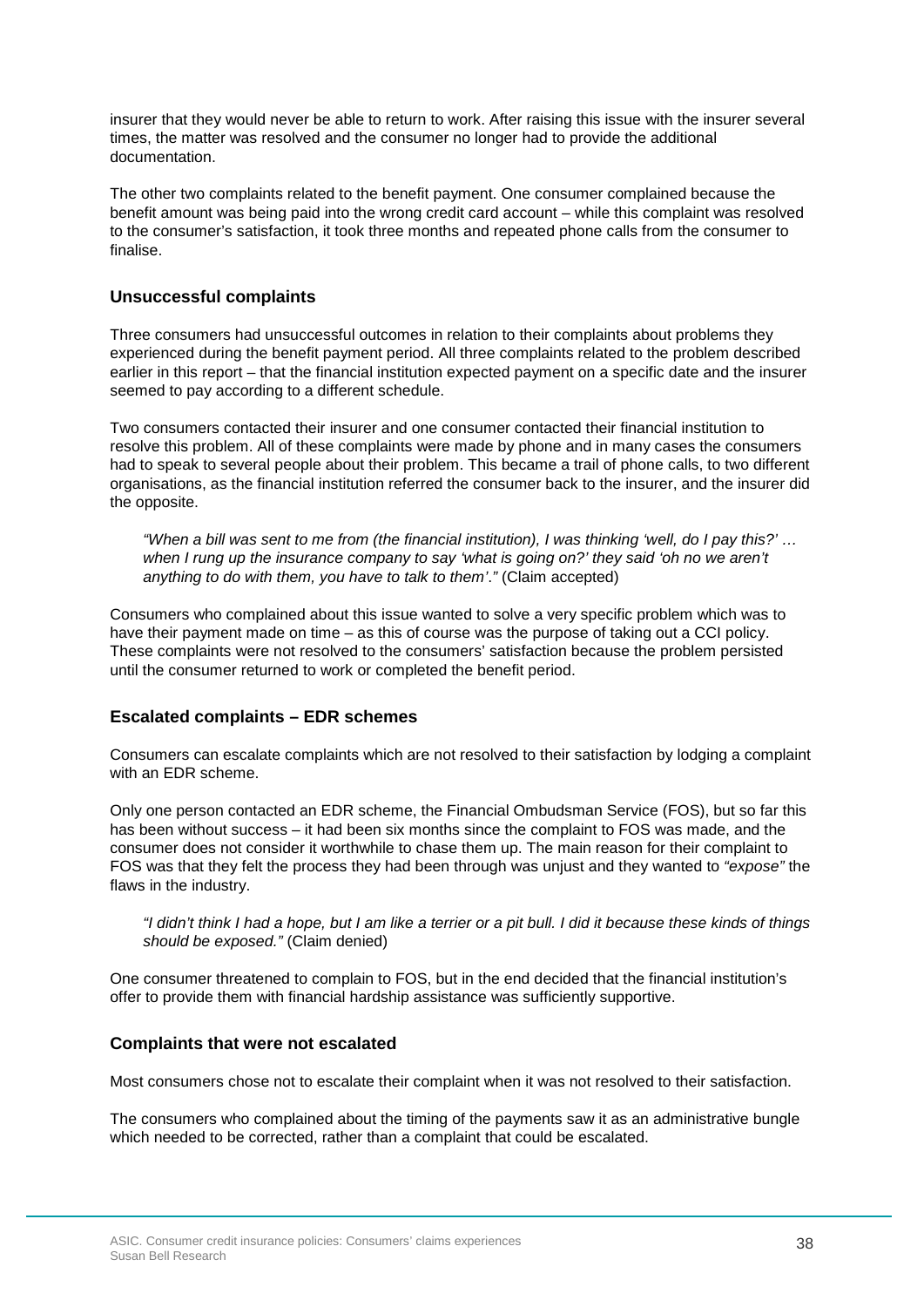Some consumers who complained about the decision to deny their claim did not feel encouraged to pursue their complaint further.

#### *"I just washed my hands of them and said 'enough is enough'."* (Claim denied)

One consumer did report that they pursued their complaint about a denied claim quite extensively. *"I put in a complaint … and they've said, 'we have taken this complaint very seriously, and we are taking it to the next step' and that person took it to the next person up to God."* (Claim denied) By December he was still waiting to hear back – after lodging the complaint in June.

The process left these consumers feeling worn out and sceptical that their complaint would be found in their favour. Also, some consumers simply could not afford to keep pursuing their complaint either financially (e.g. with long distance phone calls on mobile phones costing too much) emotionally, or both.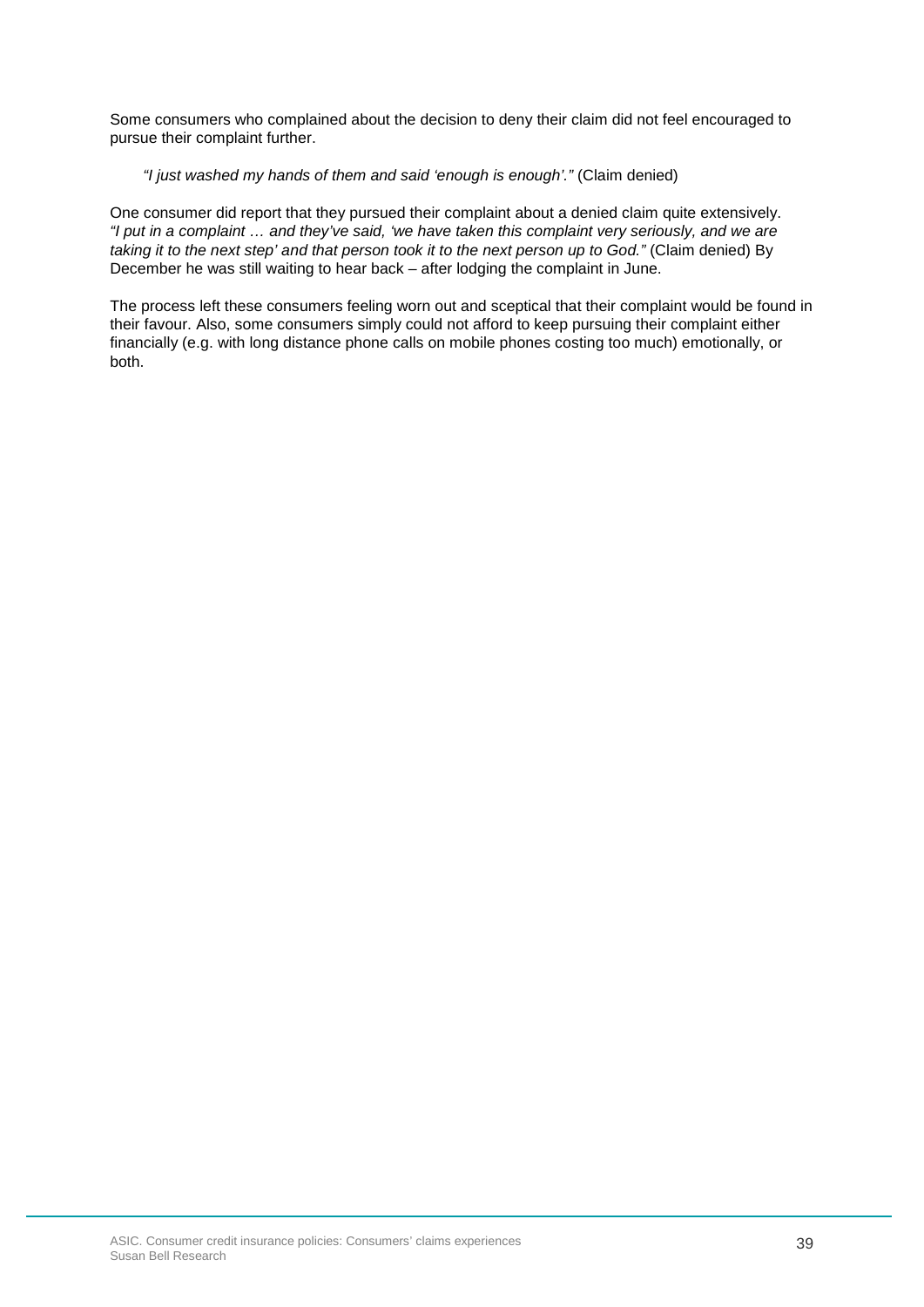# <span id="page-39-0"></span>**Claims on other CCI policy features**

This section of the report describes the experiences of a small number of consumers who claimed on features of CCI policies which have nothing to do with stopping work. These features typically cover the merchandise a consumer purchases with their credit card and the 'claim event' is unrelated to consumers' life circumstances. For example, some consumers claimed on a 'price protection' feature of their CCI policy, whereby a product they purchased using their credit card was later promoted at a lower price, and they made a claim to be covered for the difference in price.

We identified six consumers in this report who claimed on these 'other' features. This included a consumer who claimed because they purchased an item which was later stolen, and other consumers who claimed because they found purchased goods at a cheaper price.

All six consumers had their claim accepted, although for one consumer their claim was initially denied but accepted when they complained.

In contrast to some of the experiences of people who claimed because they stopped work, the claim process for these consumers was quick and straightforward. The documentation required was relatively simple.

*"They sent me a form. I filled it in and mailed it back."* (Claim accepted)

The claims were assessed within a few weeks. *"It took two weeks. It was smooth. It was easy. I didn't have to chase them."* (Claim accepted) Again this contrasts to the claims described earlier, some of which took several months to assess. There was much less urgency too, as the consumer wanted to receive the benefit but did not need it to live on.

The benefit paid varied but was usually a few hundred dollars, with which the consumer was happy. They generally knew what to expect, because they knew the price of the goods they were claiming on. Of course, this is considerably less than the benefits paid to some (but not all) consumers who claimed when they were unable to work.

These consumers faced none of the difficulties described earlier in this report including supplying evidence throughout the benefit period, as their claim was paid as a lump sum.

Overall, consumers who claimed on these 'other' features of their CCI policy reported generally positive or satisfactory experiences, because:

- they understood the policy,
- they were not in financial stress or physical or emotional pain when they made the claim,
- relatively little documentation had to be supplied, and
- the benefit payment was made quickly.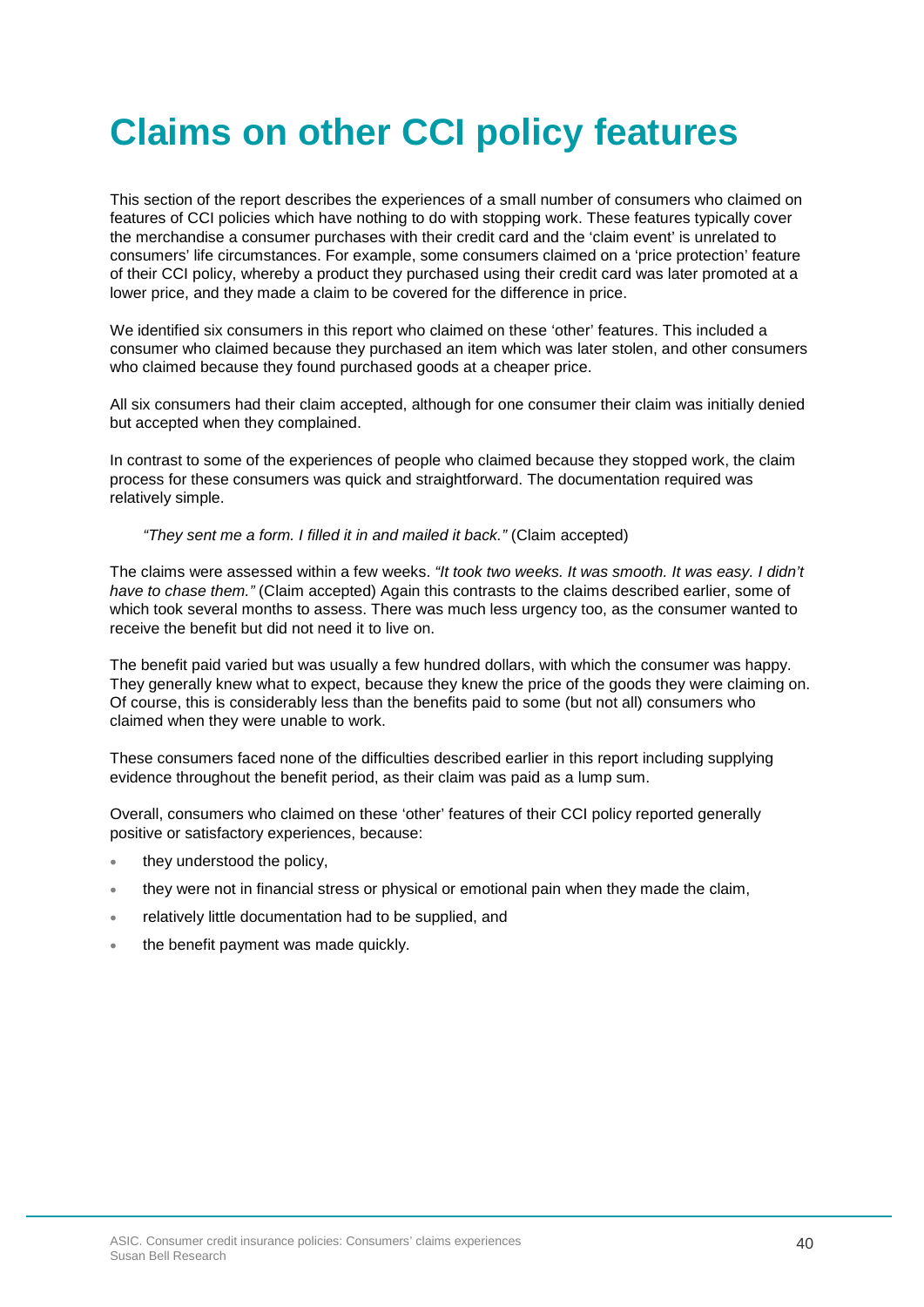# <span id="page-40-0"></span>**Appendix**

# <span id="page-40-1"></span>A. Reasons why claims were denied

#### **Table 9. Why consumers' claims were denied**

| No.                                                             | Reason claim was denied                                                                                                                                                                                                                                                      |  |  |  |
|-----------------------------------------------------------------|------------------------------------------------------------------------------------------------------------------------------------------------------------------------------------------------------------------------------------------------------------------------------|--|--|--|
| Consumers made a claim due to an illness                        |                                                                                                                                                                                                                                                                              |  |  |  |
| $\mathbf{1}$                                                    | The consumer was unable to work because of complications from her pregnancy. She was found to be<br>ineligible to make a claim because her employer said she resigned.                                                                                                       |  |  |  |
| 2                                                               | The consumer had a pre-existing condition (blindness).                                                                                                                                                                                                                       |  |  |  |
| 3                                                               | It remains unclear as to why this consumer's claim was denied. The consumer thought it might be<br>because they were only allowed to make a claim during the first 12 months of their CCI policy, and as<br>they claimed one month after this period their claim was denied. |  |  |  |
| $\overline{4}$                                                  | The consumer was found to be ineligible to make a claim because they had been treated by a doctor in<br>the last six months.                                                                                                                                                 |  |  |  |
| 5                                                               | The consumer had a zero credit card balance on the date given on their medical certificate, therefore<br>they could not claim for any benefit amount and their claim was denied.                                                                                             |  |  |  |
| 6                                                               | The consumer was over 65 when their claim event occurred and therefore outside the eligible age<br>required to make a claim in relation to the policy they held.                                                                                                             |  |  |  |
|                                                                 | Consumers made a claim due to an injury or accident                                                                                                                                                                                                                          |  |  |  |
| $\overline{7}$                                                  | The consumer had a pre-existing injury from several years ago and claimed in relation to a similar injury<br>after treatments failed. Their claim was denied as the insurer found their injury to be pre-existing.                                                           |  |  |  |
| 8                                                               | It remains unclear as to why this consumer's claim was denied. The consumer thought it might be<br>because they claimed for temporary disablement but their claim was denied on the grounds that they<br>did not meet the criteria for permanent disablement.                |  |  |  |
| 9                                                               | The consumer had a pre-existing injury and claimed in relation to injuring a similar part of their body.<br>Their claim was denied as the insurer found their injury to be pre-existing.                                                                                     |  |  |  |
| 10                                                              | The consumer had a pre-existing injury and claimed in relation to injuring a similar part of their body.<br>Their claim was denied as the insurer found their injury to be pre-existing.                                                                                     |  |  |  |
| Consumers made a claim due to becoming involuntarily unemployed |                                                                                                                                                                                                                                                                              |  |  |  |
| 11                                                              | The consumer had not worked for the required length of time as required by their CCI policy terms and<br>conditions before losing their job.                                                                                                                                 |  |  |  |
| 12                                                              | A qualifying or waiting period applied to the consumer's CCI policy and the consumer claimed within this<br>period.                                                                                                                                                          |  |  |  |
| 13                                                              | A qualifying or waiting period applied to the consumer's CCI policy and the consumer claimed within this<br>period.                                                                                                                                                          |  |  |  |
| 14                                                              | A qualifying or waiting period applied to the consumer's CCI policy and the consumer claimed within this<br>period.                                                                                                                                                          |  |  |  |
| 15                                                              | The consumer was ineligible to claim because they were a contractor - this type of employment was<br>excluded from their CCI policy.                                                                                                                                         |  |  |  |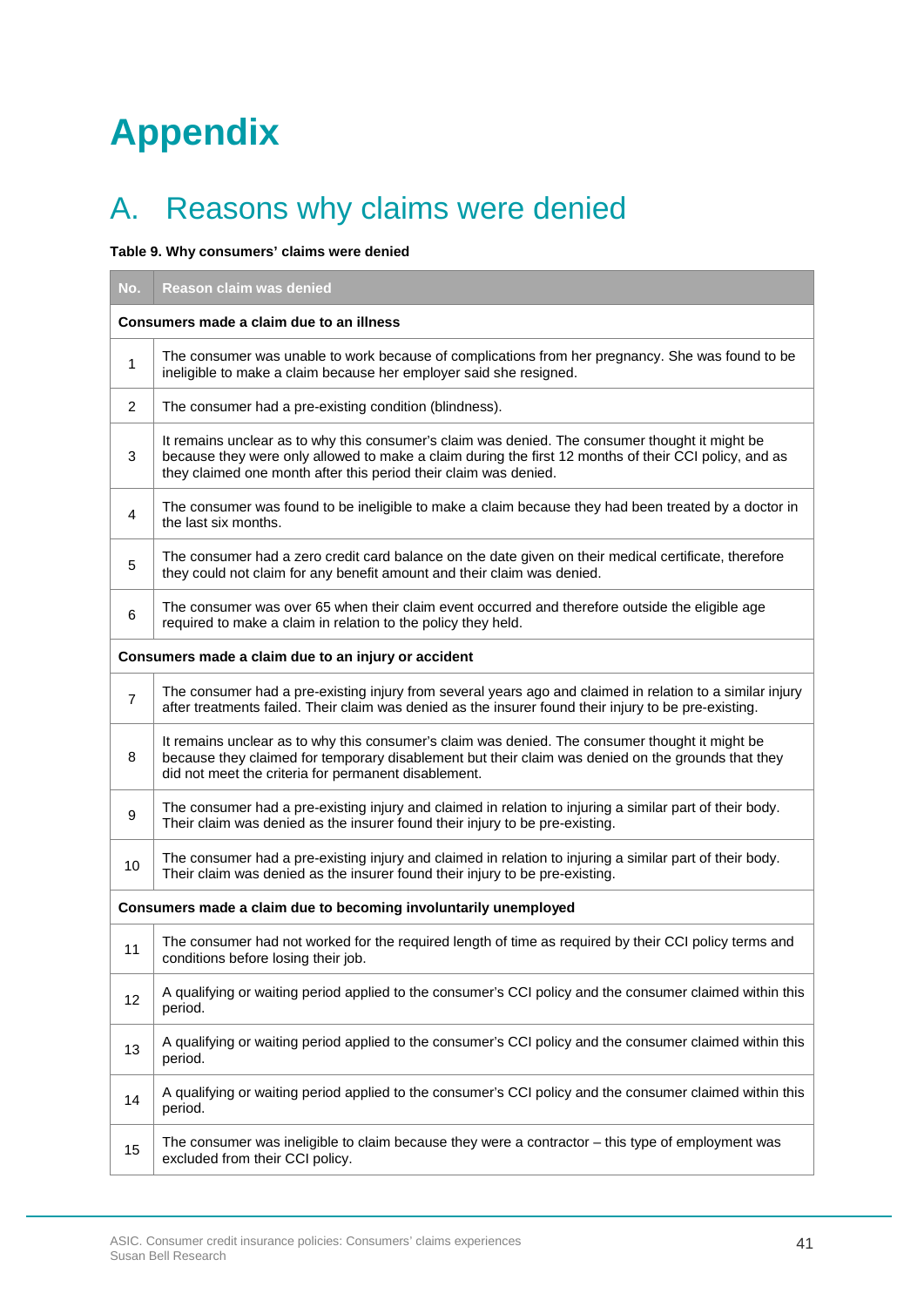| No. | Reason claim was denied                                                                                                                            |
|-----|----------------------------------------------------------------------------------------------------------------------------------------------------|
| 16  | The consumer was ineligible to claim because they were a contractor - this type of employment was<br>excluded from their CCI policy.               |
| 17  | The consumer was ineligible to claim because they held a casual job $-$ this type of employment was<br>excluded from their CCI policy.             |
| 18  | It remains unclear as to why this person's claim was denied. The consumer couldn't provide a reason.                                               |
| 19  | The employer reported that the consumer resigned and was not made redundant, therefore their<br>unemployment was not considered to be involuntary. |
| 20  | The employer reported that the consumer resigned and was not made redundant, therefore their<br>unemployment was not considered to be involuntary. |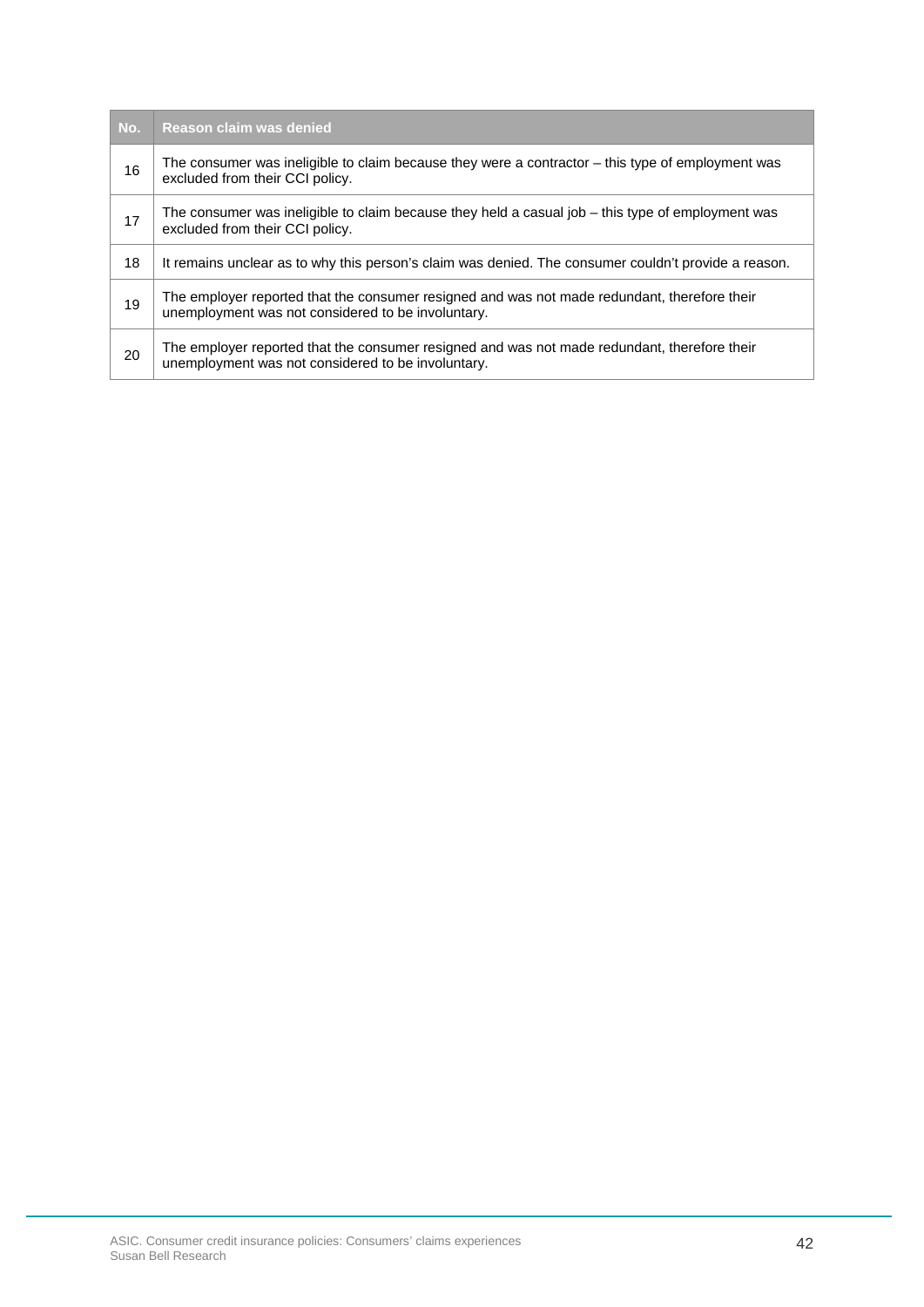## <span id="page-42-0"></span>B. Case studies

### 1. Claim accepted because the consumer had to stop work because he had an illness

This consumer originally acquired his CCI policy when it was offered to him by the financial institution because it "seemed like a good idea".

He became ill, and it took him about a month after that to claim, because he was struggling to pay his credit card debt. It was the financial institution that reminded him he had CCI.

The financial institution was very responsive and explained what would happen, and sent his paperwork to the insurer for him. The insurer told him not to worry.

His claim was accepted and the benefit paid was about \$600 a month for six months, up to the point when he returned to work.

### 2. Claim accepted and the consumer complained about the process

This consumer took out a credit card when he did a credit card 'balance transfer' taking advantage of a lower interest rate. He had several credit cards and at the time and he was about \$16,000 in debt. He was prompted to take the CCI policy via a telemarketing call. He was a bit suspicious originally but asked questions "to make sure what they covered." He had been concerned about job security – rightly as it turned out as he was retrenched some months later.

As he was aware of the policy when he lost his job, he claimed almost immediately. It then took about four weeks to get everything sorted.

He encountered problems once the claim was accepted because of poor coordination between the insurer and the financial institution. As he described it:"There was never a co-ordination with when the (financial institution) wanted me to make a payment on my credit card, so I was always getting overdue amounts and then a big lump sum would come in."

He complained to the insurer when one of the payments took three weeks to be paid into his account, and he did receive an apology. While the apology was appreciated, what he really had wanted was to have the payments made at the time he needed them.

He was very pleased with the benefit he received – the insurer paid 15% of the balance each month, which after six months paid off the whole balance.

### 3. Claim denied because the consumer had a pre-existing illness

This consumer originally acquired the CCI policy when she went into the financial institution (in person) to get a credit card. She assumed that it was "automatic cover" which meant that anyone who had it "was covered". The people at the financial institution did not ask her any questions and did not mention the existence of exclusions based on pre-existing conditions. In fact, she had ongoing chronic fatigue at the time.

Soon, she reached a point that she could no longer work due to her chronic fatigue – a decision she made herself because she was self-employed. She claimed on the policy when the amount owed on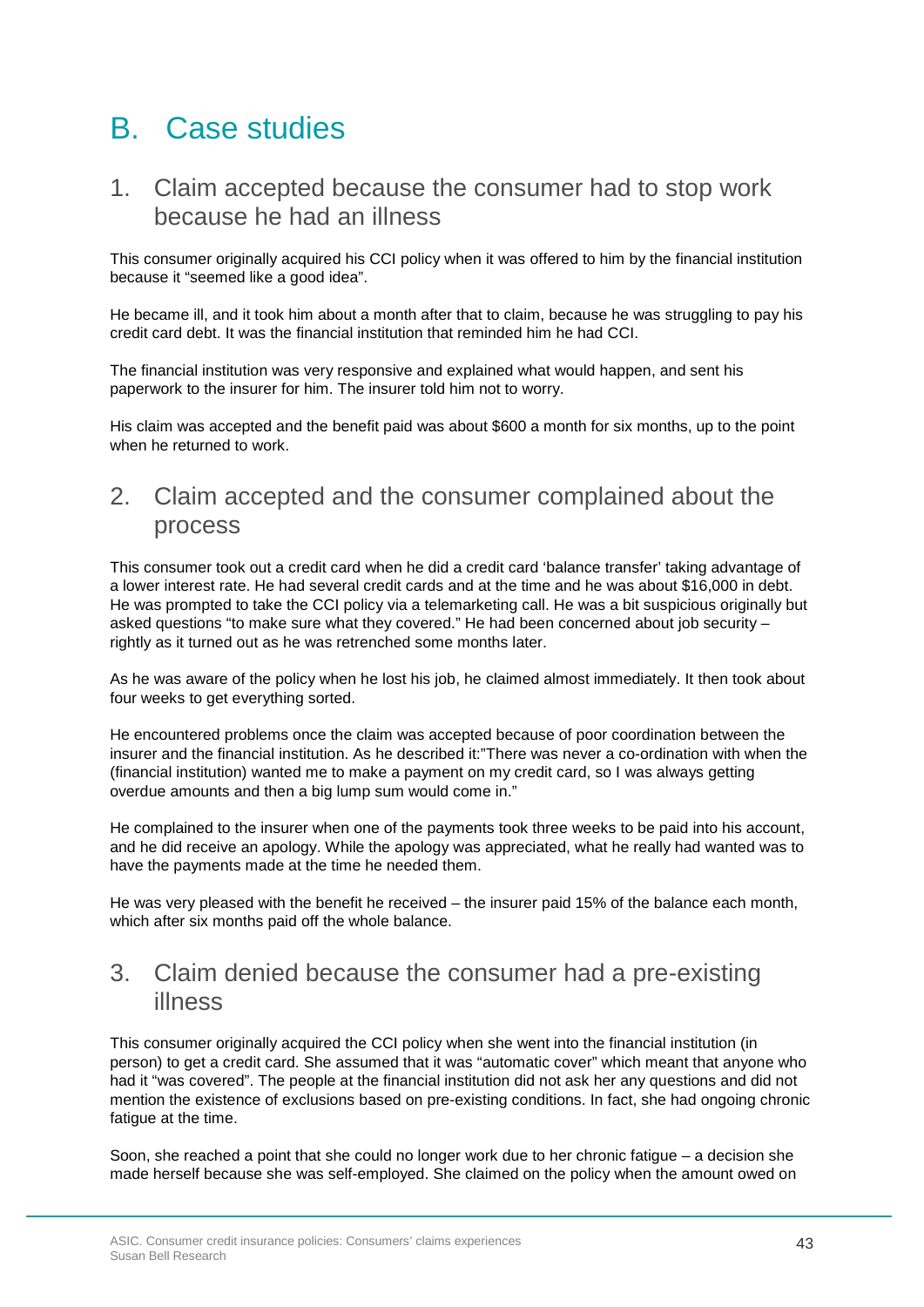her credit card was \$8,000. Her claim was denied on the basis that she had visited a GP about her illness in the previous six months.

She was angry that she paid the premium. "It was \$60 a month. I should try to claim that back."

She was angry at the branch staff. "I had an appointment at the branch. The girl should have said "do you have a pre existing condition? … I have chronic fatigue and myalgia. If someone said I would not be covered if I claimed, I would never have taken it out."

She was more annoyed about the financial institution than the insurer. "I am annoyed at the (financial institution). The insurer was doing it on the facts that they have in front of them."

However, she was also annoyed because there was a lot of paperwork she had to complete for her claim, which was difficult given her illness. She did not complain about the outcome of her claim because she accepted that the exclusion was in the policy. She felt that complaining would only add to her troubles. "I have been stressed for health reasons. I didn't pay this to get more stressed. I can only fight so many battles."

She sought financial hardship assistance, which included the cancelling of her card, and therefore her CCI policy.

"It added to my stress levels. I thought I was insured. Then I had to find another solution to my problems. That was when I contacted the bank, to ask them what do I do? That was when I got onto hardship [assistance]."

She recently filed for bankruptcy because her debts had now escalated to \$30,000.

She has kept this a secret from her family. Only her best friend knows. "I had to tell these little fibs about my life". "I have hit rock bottom."

### 4. Claim denied because the consumer had a pre-existing injury, they also made a complaint

This consumer consolidated various credit cards into one and also got a loan with the same financial institution at the same time. When he received the credit card he had to call the financial institution to activate the credit card and during the call he was offered CCI. He asked some questions. "I asked 'does that cover wages and loss of wages if you get injured?' and was told it did." He also informed the financial institution that he was on work cover at the time and shortly due to have surgery on his shoulder but said he wasn't "told anything other than the questions I asked".

He had an accident one month after taking out the policy. The accident damaged his other shoulder, and he could no longer work in that job.

He made a claim on his insurance policy but made a mistake at first by claiming for the original injury. Then he had to re-submit the claim based on the recent accident. He had to supply information about the injury, the doctors he saw in hospital, the local GP and his medication. "They wanted to know everything." He said he felt that he had to "jump through hoops like you train a dolphin."

He received a letter five to six weeks later to tell him his claim was denied. He does not know why his claim was denied. It was not clear to him whether his shoulder injury was regarded as a pre-existing injury, or whether it had something to do with his work status, or the workers compensation payments.

He complained about the decision to deny his claim. He followed the dispute resolution process described in the pamphlet he was provided. "I put in a complaint … and they've said, 'we have taken this complaint very seriously, and we are taking it to the next step' and that that person took it to the next person up to God." He was still waiting to hear back. "It fell on deaf ears basically."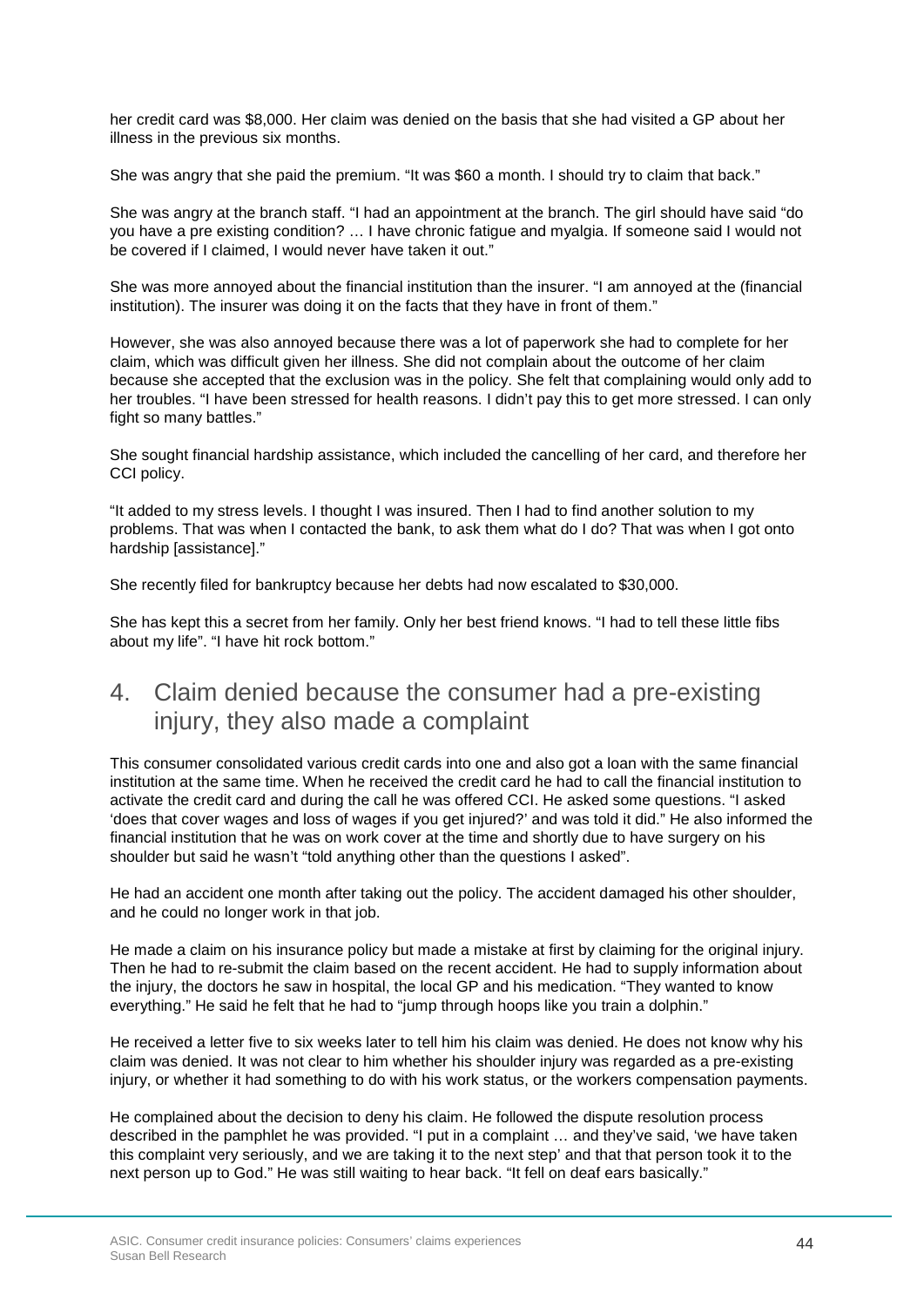### 5. Claim denied and the consumer complained and the decision was over-turned

This consumer had a CCI policy for three to four years. The "interview" to take it out was over the phone. He was asked some questions about it when he took it out. He knew he was not eligible for an income protection policy because of his pre-existing back problem, so needed some kind of policy to protect himself – he thought this was it. One day at work he experienced a new set of back problems so severe that his employer has now told him that he will not be able to work in that job any more.

For him the policy had been "just a bit of protection in case something happened" as he and his wife usually paid off the card "immediately". However, at the time he stopped work he had just put the cost of a new kitchen on to the card.

He submitted the claim forms in early Autumn 2012. He was then asked to complete more forms about what seemed to be his whole medical history, as he said, " ... right back from the cradle. I couldn't believe it." He was surprised at how extensive the questioning was, since to him this was just a "simple policy".

His claim was denied. The denial letter said "the conditions that are causing your disability are progressive". He acknowledges that he has a "progressive" injury but he said that he was never asked about this when he took out the policy. "I should have been told that I wouldn't be covered for specific illnesses". "Then I would have declined the insurance."

He wrote a letter complaining about the decision on the basis that he was not asked questions about his health when he acquired the policy so the denial of the claim was unfair. He wrote: "These are not the questions that you people asked me." He made a formal written complaint in which he stated that the claim had been judged on a different basis than the 'spirit' of the policy. He requested that they should honour the policy (i.e. pay his claim), or return his premium.

One of the reasons he complained was that he perceived that these policies are potentially unjust. From his experience, the staff promoting the policy "make it seem easy." "They don't say 'you will be required to fill out a full medical history and we'll go through it with a fine tooth comb'". He feels he was "conned" when he took out the policy.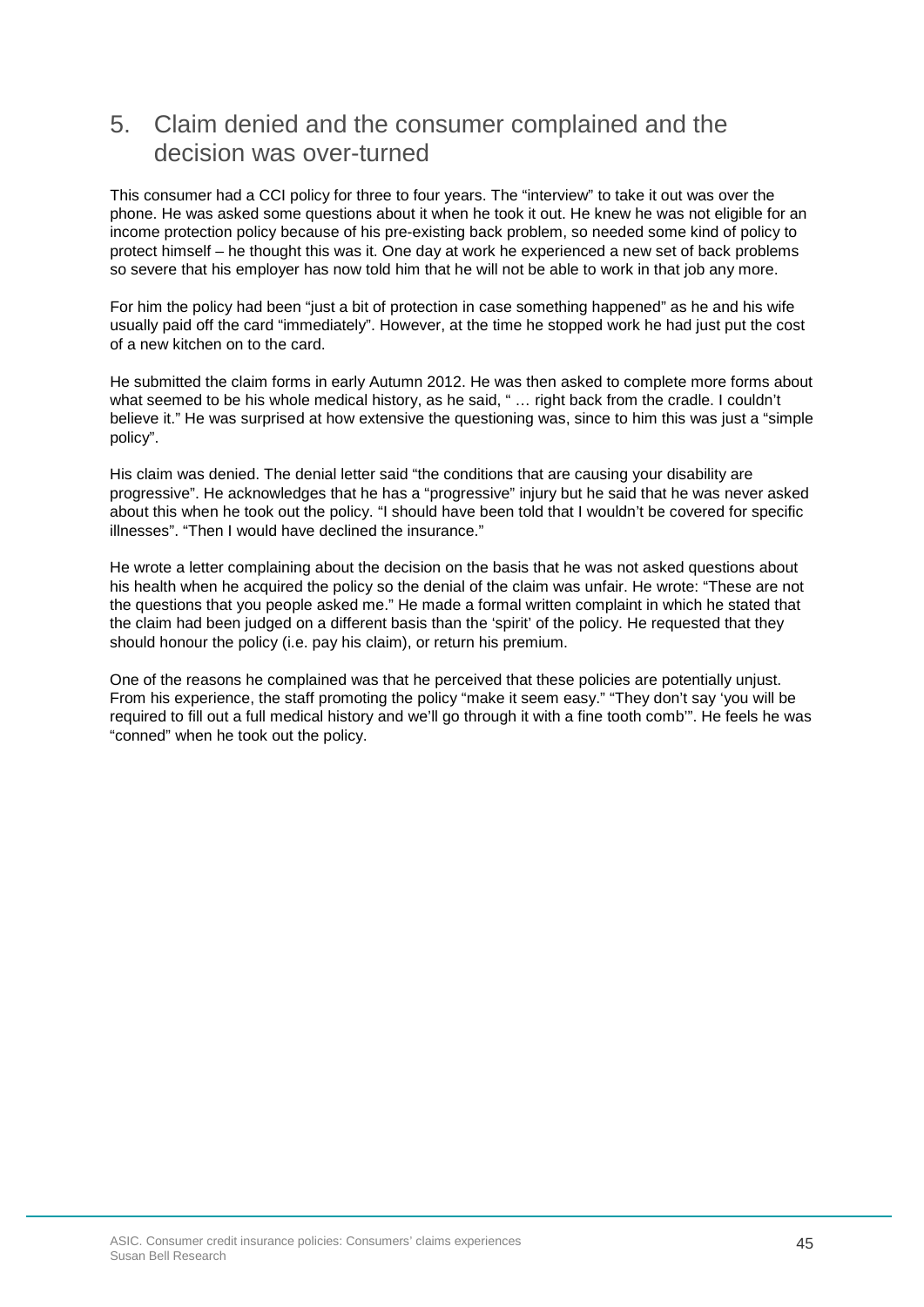## <span id="page-45-0"></span>C. Research method in detail

The research was designed as a collection of case histories. The Susan Bell Research team interviewed 52 consumers who had claimed on a CCI policy on their credit card because they had to stop work, and six who claimed on others features of the policy.

Most consumers had acquired the CCI policy from a financial institution such as a bank. A few consumers acquired their CCI policy from a retailer, when they were taking out credit (in the form of a credit card) and were offered a CCI policy. All of these consumers had claimed through one of nine CCI insurers during the six-month period March–August 2012.

The research was conducted via in-depth interviews. Individual in-depth interviews are the ideal method for researchers to use when they want to listen to people describe their experiences in the kind of detail required to meet the objectives for this study. Consumers are usually in their own homes, so the interview takes place in a private and safe setting where they feel comfortable.

These interviews were conducted by phone with each interview taking about 30–60 minutes. Phone interviews enabled the research team to interview people across Australia, including people who live in remote or regional areas. These interviews were recorded and later transcribed when permission was given by the respondent. Otherwise detailed notes were taken.

CCI policies account for only two in every hundred insurance policies in Australia. Therefore, one key research challenge was to identify people to interview who have a CCI policy. ASIC suggested that Susan Bell Research ask insurers who issue CCI policies for credit cards to assist with the research process, by contacting a sample of consumers who had claimed and/or complained on their credit card CCI policies. Nine of the insurance companies responsible for issuing the policies agreed to take part. Each insurer wrote to a sample of their customers who had claimed in the last six months, using a template designed by Susan Bell Research. The letter asked customers to opt in to the research by registering by phone or online. Q and A Market Research managed the registration process.

Susan Bell Research specified how many letters each insurer should send, based on sales data collected by ASIC, and was able to ensure that the final sample of consumers broadly reflected market share. Susan Bell Research selected consumers to interview, ensuring that all the insurers were represented appropriately.

To minimise the risk that only satisfied, or only dissatisfied, consumers opted in to the survey, insurers wrote to a designated number of consumers whose claim was accepted and consumers whose claim was denied. The final sample of 58 interviews was structured accordingly. The insurers did not know which of their consumers we had interviewed.

In addition, there was a limited quota of people who had complained about their claim. So as not to interfere with the IDR/EDR process, the insurer was required to exclude anyone they could clearly identify as being in the middle of either an IDR or EDR process.

This was a highly efficient approach, because the researchers only needed to contact actual claimants and complainants for the policies of interest. The researchers can also be confident that everyone participated had claimed on a CCI policy in the designated period.

#### Consumers who had stopped work: sample structure

#### **Outcome of claim**

The sample included accepted and denied claims from each participating insurer. As the pie chart below shows, 32 of the consumers in this study had their claim accepted, 20 had the claim denied.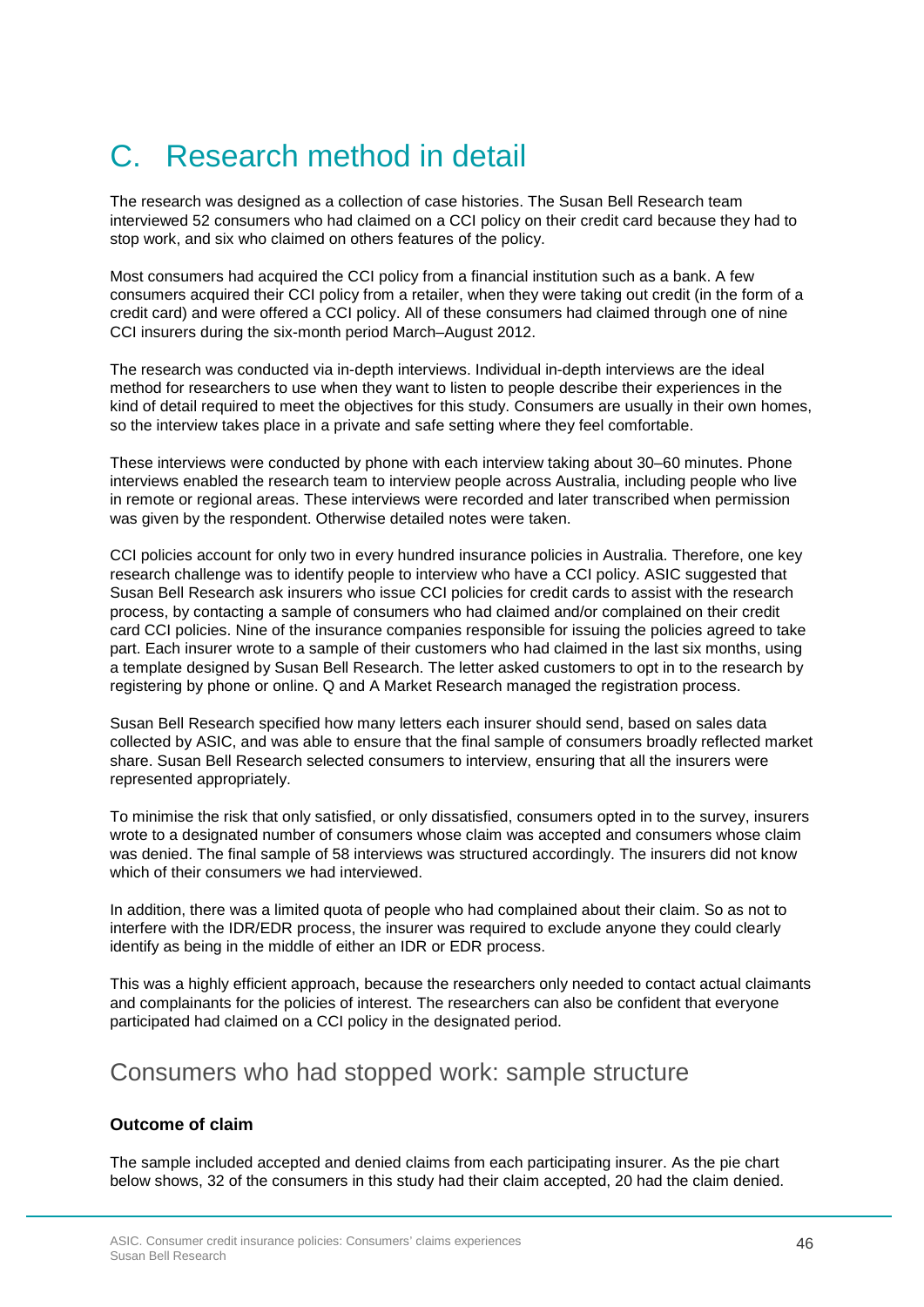**Figure 3. The number of consumers who stopped work, with accepted and denied claims**



This included two people who claimed on two cards, were denied by one and accepted by one. Of the consumers whose claim was accepted, three consumers had their claim denied originally and then that decision was overturned when they complained.

#### **Consumers who complained**

It was important to include in the study some people who had complained<sup>[10](#page-46-0)</sup> about their claim. We found that 19 of the 52 consumers interviewed made some form of complaint (from expressing dissatisfaction in a conversation with the financial institution/insurer to writing a formal letter). Of these, seven consumers whose claim was accepted complained and 12 consumers whose claim was denied complained. The remaining 33 consumers in this study did not complain.



**Figure 4. The number of consumers who stopped work who complained**

### The characteristics of consumers in the sample

When we look at the kind of occupations of the consumers interviewed for this report we can see that consumers who hold CCI policies and claim on these policies can potentially come from all walks of life. Several consumers in the study had white collar occupations, such as IT, event management, or were public servants. Some were in trades such as plumbing while others were in a variety of other occupations – they were cleaners, delivery drivers or store packers, for example.

<span id="page-46-0"></span> $10$  RG 165 defines 'complaint' at RG 165.79. ŧ